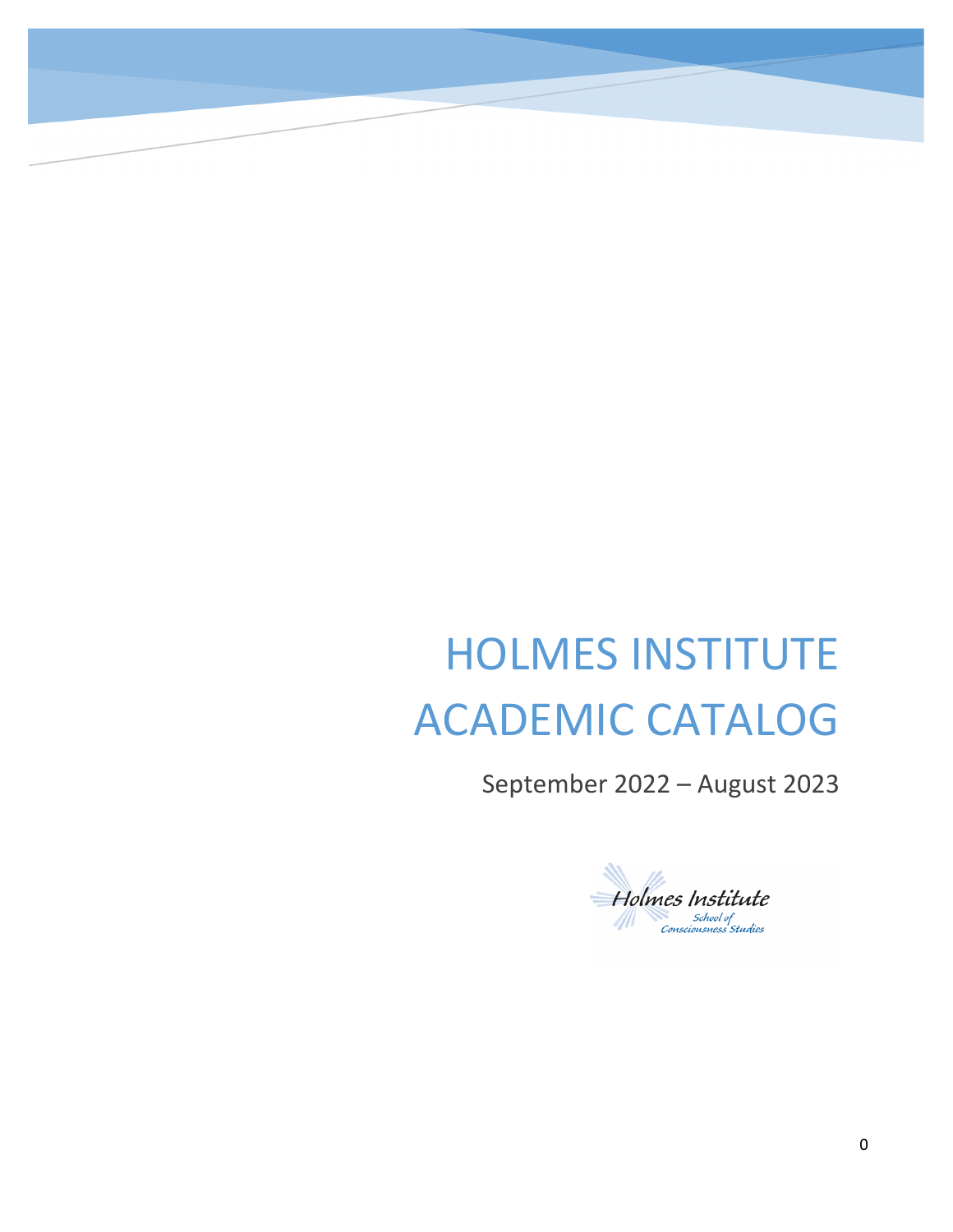## **Contents**

| Mission, Goals and Objectives<br>4                                             |
|--------------------------------------------------------------------------------|
| Program Outcomes<br>4                                                          |
| Master's in Consciousness Studies<br>4                                         |
| Certificate in Spiritual Education4                                            |
| Accreditation<br>-5                                                            |
| National Council for State Authorization Reciprocity Agreements (NC-SARA)<br>5 |
| Administration & Staff Contact Information<br>6                                |
| Introduction<br>7                                                              |
| Coursework<br>7                                                                |
| Capstone Exams<br>7                                                            |
| <b>Initial Program Exams</b><br>8                                              |
| Admissions<br>8                                                                |
| Requirements<br>8                                                              |
| How to Apply<br>8                                                              |
| Quarterly Admission Deadlines 8                                                |
| After Admissions Requirements 9                                                |
| <b>Graduation Requirements</b><br>9                                            |
| Master's in Consciousness Studies Program<br>9                                 |
| Certificate in Spiritual Education Program<br>9                                |
| <b>Tuition and Expenses</b><br>11                                              |
| Master's in Consciousness Studies<br>11                                        |
| Estimated Yearly Expenses over a Three-Year Program<br>11                      |
| Certificate in Spiritual Education11                                           |
| Estimated Yearly Expenses over a Three-Year Program<br>11                      |
| Academic Calendar<br>12                                                        |
| <b>Fall 2022</b><br>12                                                         |
| Winter 2023<br>12                                                              |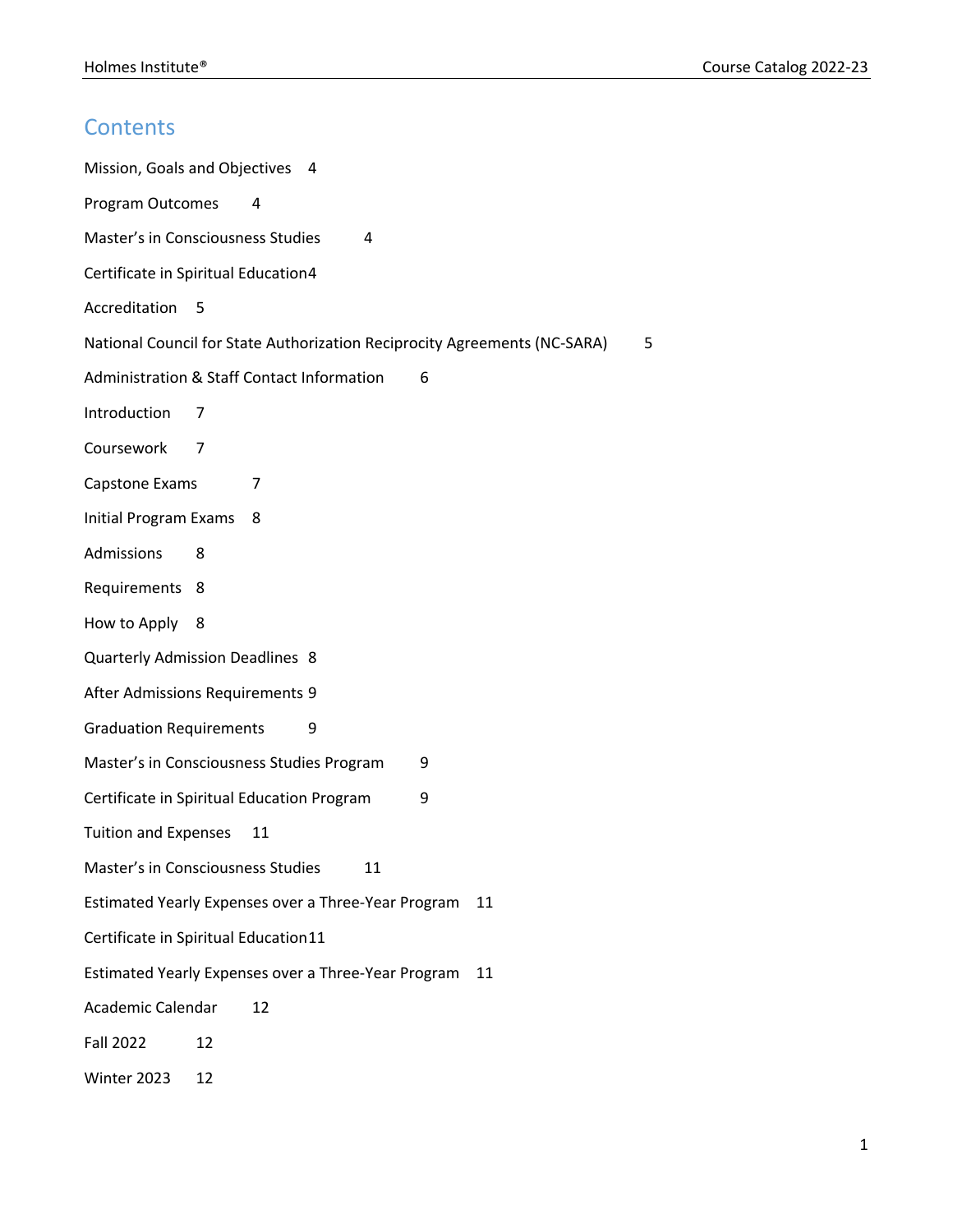| Spring 2023                                | 12 |                                           |    |
|--------------------------------------------|----|-------------------------------------------|----|
| Summer 2023 12                             |    |                                           |    |
| Course Schedule                            |    | 13                                        |    |
| Master's in Consciousness Studies          |    |                                           | 13 |
| Certificate in Spiritual Education14       |    |                                           |    |
| Course of Study 15                         |    |                                           |    |
| Master's in Consciousness Studies          |    |                                           | 15 |
| Education                                  | 15 |                                           |    |
| Leadership                                 | 15 |                                           |    |
| Philosophy                                 | 16 |                                           |    |
| Psychology                                 | 18 |                                           |    |
| Religion18                                 |    |                                           |    |
| Science and Spirituality 20                |    |                                           |    |
| Certificate in Spiritual Education21       |    |                                           |    |
| Leadership                                 | 21 |                                           |    |
| Philosophy                                 | 21 |                                           |    |
| Psychology                                 | 23 |                                           |    |
| Religion23                                 |    |                                           |    |
| Faculty 26                                 |    |                                           |    |
| Credit Hour Policy                         |    | 28                                        |    |
| <b>Credit Transfers 28</b>                 |    |                                           |    |
| <b>Course Change Fee</b>                   |    | 29                                        |    |
| Policies 29                                |    |                                           |    |
| <b>Course Auditing 29</b>                  |    |                                           |    |
| <b>Student Grievances</b>                  |    | 29                                        |    |
| <b>Registration and Class Attendance</b>   | 29 |                                           |    |
|                                            |    | Class Continuity and Leaves of Absence 29 |    |
| <b>Inclusiveness and Nondiscrimination</b> |    |                                           | 30 |
| Withdrawal                                 | 30 |                                           |    |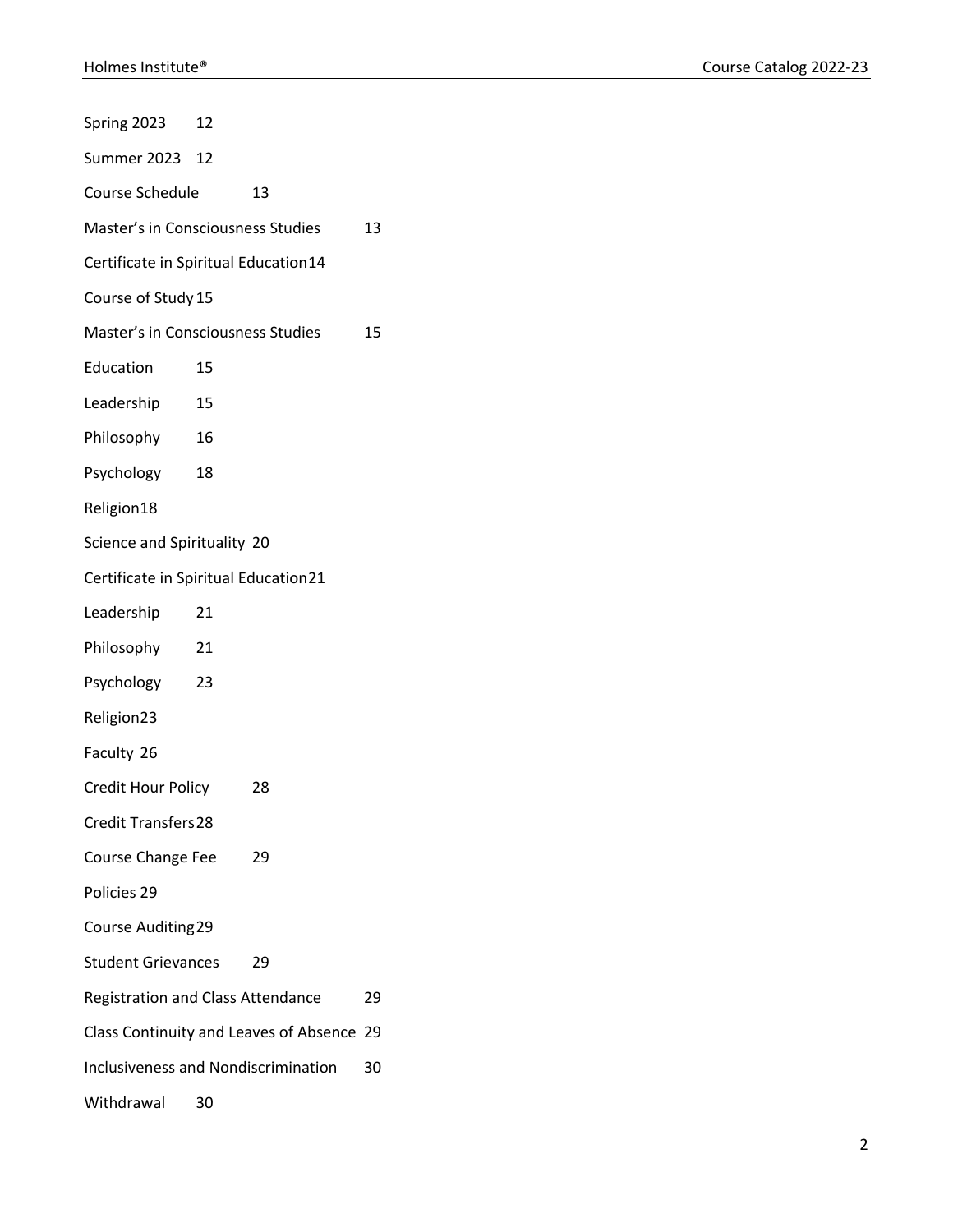| Re-admission                               | 30 |    |    |    |
|--------------------------------------------|----|----|----|----|
| Code of Conduct                            |    | 30 |    |    |
| Course Conduct and Etiquette 30            |    |    |    |    |
| Non-Academic Dismissal                     |    |    | 31 |    |
| <b>Academic Integrity</b>                  |    | 31 |    |    |
| <b>Academic Term Evaluations</b>           |    |    | 31 |    |
| <b>Student Privacy Policies (FERPA) 31</b> |    |    |    |    |
| Satisfactory Academic Progress 32          |    |    |    |    |
| Academic Dismissal                         |    | 32 |    |    |
| Grading 32                                 |    |    |    |    |
| Incomplete (course extension policy)       |    |    |    | 33 |
| Written Assignment Grading Scale           |    |    |    | 33 |
| Transcripts                                | 35 |    |    |    |
| Academic Freedom                           |    | 35 |    |    |
| <b>Course Cancellations</b> 35             |    |    |    |    |
| FAQs 36                                    |    |    |    |    |
| Library Resources                          |    | 37 |    |    |
| <b>Tuition Refunds 38</b>                  |    |    |    |    |
| Student Lounge 40                          |    |    |    |    |
| Tracking Forms 41                          |    |    |    |    |
| Master's in Consciousness Studies          |    |    |    | 41 |
| Certificate Spiritual Education 42         |    |    |    |    |
| Governing Body and Advisory Councils 43    |    |    |    |    |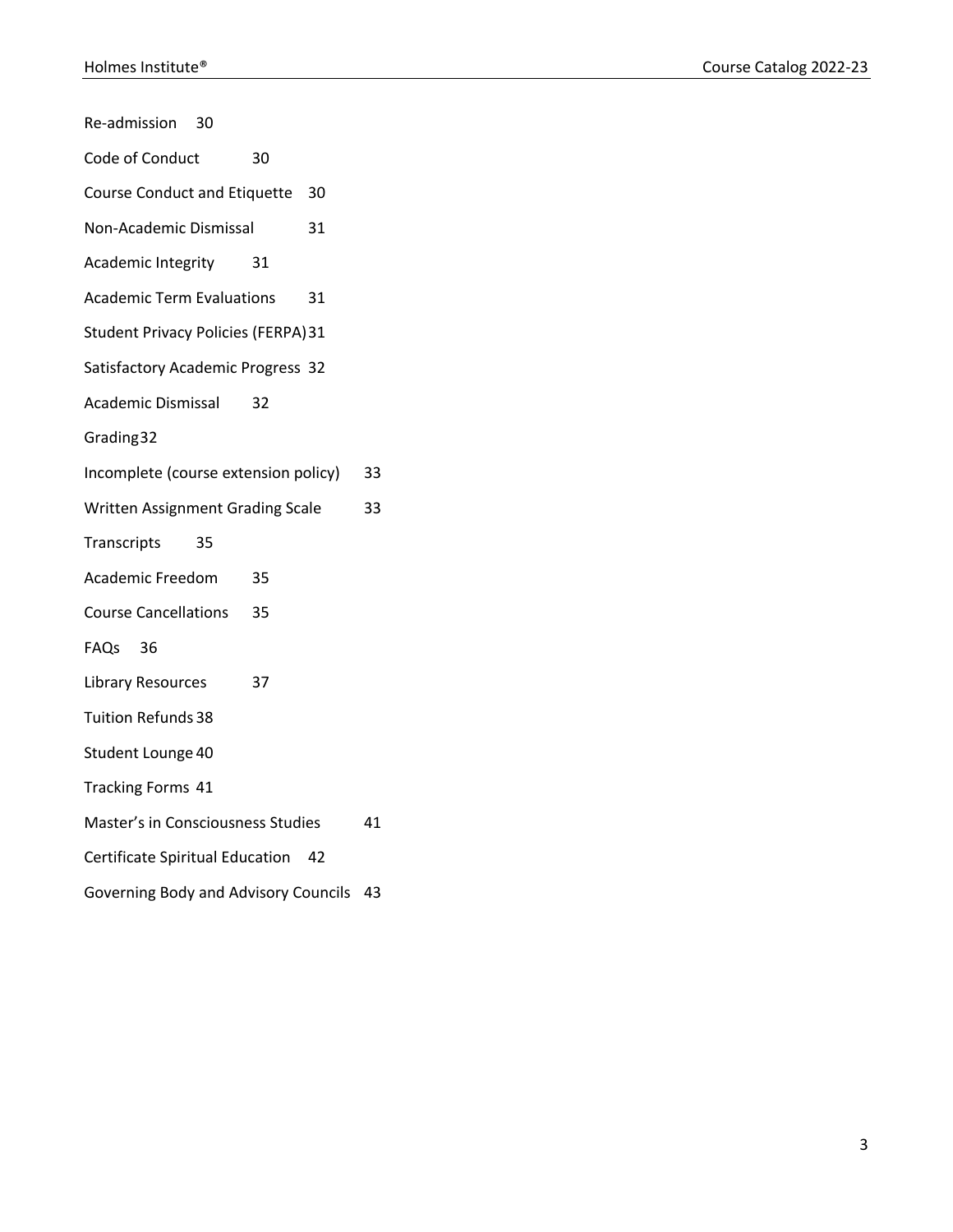## Mission, Goals and Objectives

## **Holmes Institute® offers quality distance education graduate programs in consciousness studies to spiritual leaders preparing for service in the global community.**

**Goal:** Our goal is to provide quality instruction to future spiritual leaders so that they may fulfill the Mission. Through the courses that comprise the program, students engage in the process of becoming powerful spiritual leaders. The distance education courses provided through Holmes Institute® educate students in consciousness studies from the foundation of applied metaphysics. Holmes Institute's program is unique in its incorporation of religious/spiritual, scientific, philosophical, educational, psychological, and leadership-oriented coursework. All of these subject areas influenced and continue to influence the development of the applied metaphysics tradition. Applied metaphysics draws from the traditions from across the world's religious and spiritual teachings (especially their mystical branches) and integrates science, psychology, and philosophy. Applied metaphysics' focus is on the work done in the individual consciousness to understand more deeply, to incorporate various perspectives, to seek similarities between people and cultures, and to live with integrity following a set of spiritual principles. As individuals' consciousness changes, so the cultural consciousness changes. The changes in individual consciousness come first before any real and substantive change occurs in the outer world. Holmes Institute® believes it is important to develop the ability to discern how individual thinking creates life experiences and how changed thinking creates new experiences, and to understand how this perennial principle has been discussed over the centuries. Our vision is to assist the spiritual leaders of the 21<sup>st</sup> century and beyond to learn the tools and skills required to lead and guide others in navigating life in the current and future environment of ever-more-rapid change, global climate crisis, need for deep community in a world of virtual living, and shift from "religious" to "spiritual" life.

#### Program Outcomes

#### Master's in Consciousness Studies

Students will be able to:

- Differentiate religious, philosophical, and scientific origins of consciousness studies.
- Apply psychological theory to support and promote individual and community spiritual growth.
- Adapt spiritual leadership practices to real-world scenarios.
- Analyze selected scientific theories as applied to concepts and practices of spirituality.
- Synthesize consciousness concepts and apply research methods to spiritual community life.

#### Certificate in Spiritual Education

Students will be able to:

- Differentiate religious, philosophical, and scientific origins of consciousness studies.
- Adapt spiritual leadership practices to real-world scenarios.
- Analyze selected scientific theories as applied to concepts and practices of spirituality.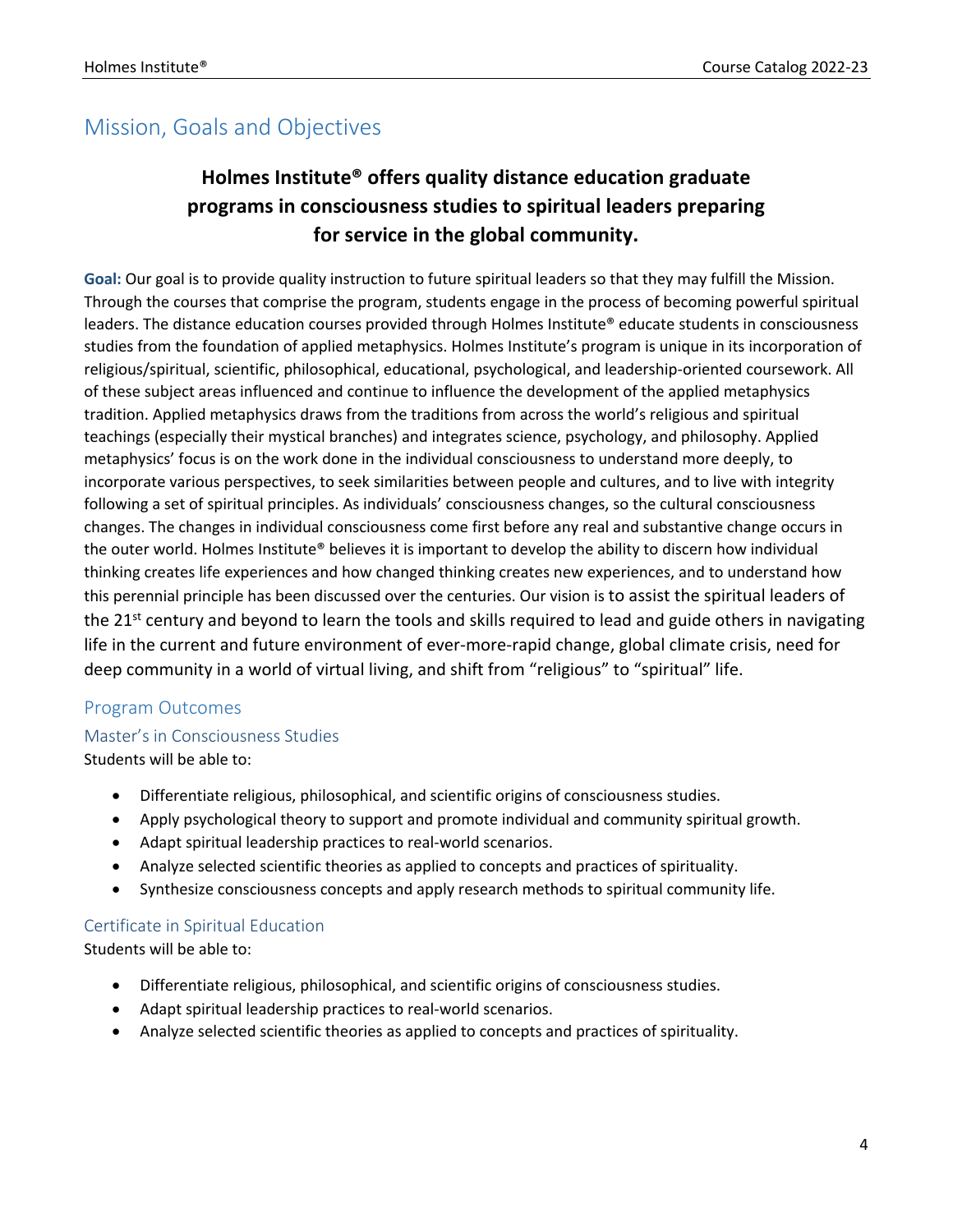## Accreditation



Accredited by the Distance Education Accrediting Commission

DEAC Accredited

The Distance Education Accrediting Commission is listed by the U.S. Department of Education as a recognized accrediting agency.

The Distance Education Accrediting Commission is recognized by the Council for Higher Education Accreditation (CHEA).

Distance Education Accrediting Commission 1101 17<sup>th</sup> Street NW Suite 808 Washington, DC 20036 202-234-5100 https://www.deac.org/

### National Council for State Authorization Reciprocity Agreements (NC-SARA)

#### http://nc-sara.org/

Holmes Institute® is a member of NC-SARA. The State Authorization Reciprocity Agreement is a voluntary agreement among its member states and U.S. territories that establishes comparable national standards for interstate offering of postsecondary distance-education courses and programs. It is intended to make it easier for students to take online courses offered by postsecondary institutions based in another state.

Holmes Institute® is authorized under the Colorado Commission on Higher Education under the Degree Authorization Act, C.R.S., 23-2-103.3 (4).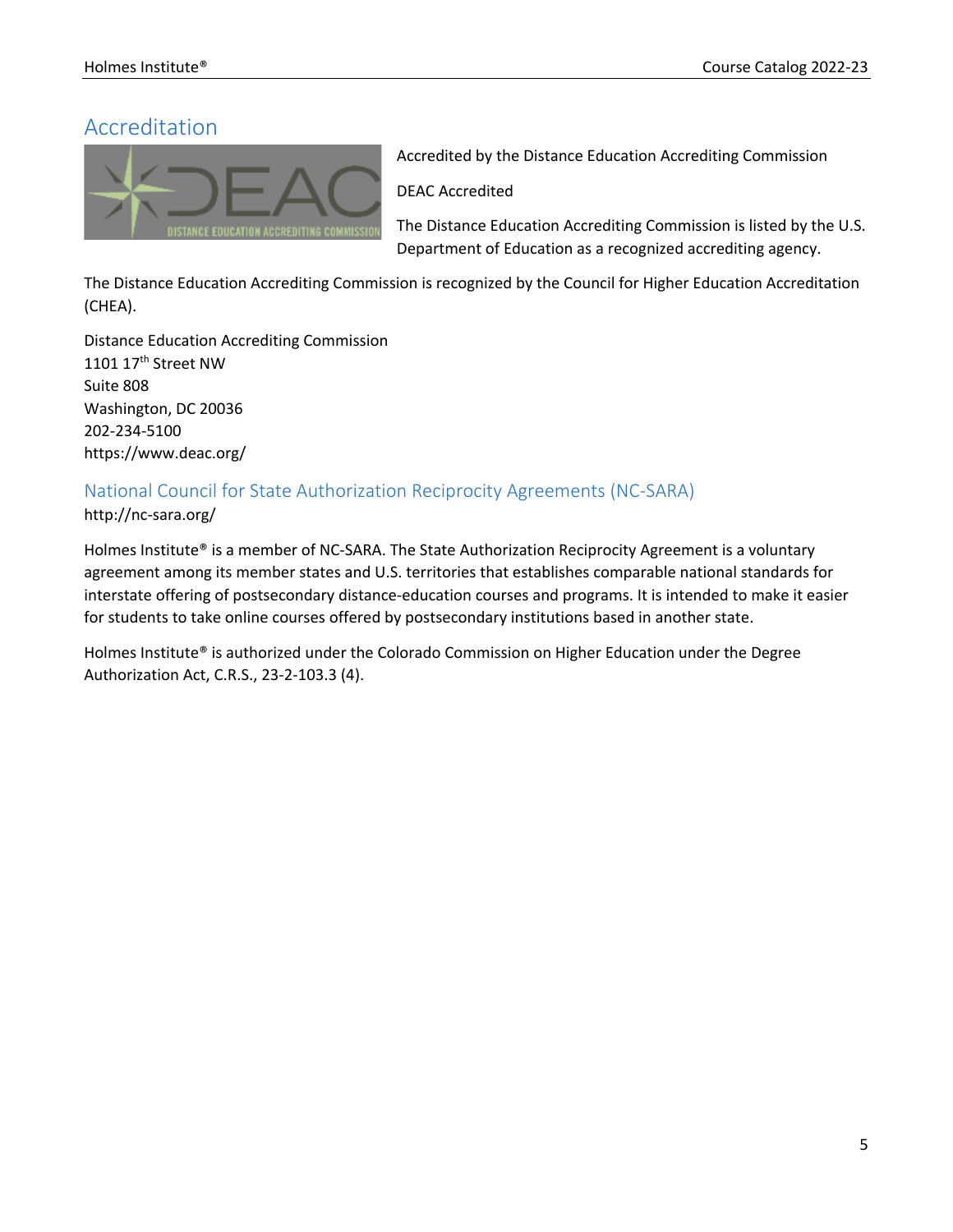## Administration & Staff Contact Information

Holmes Institute® 573 Park Point Dr. Golden, CO 80401-7042 Phone: 720-496-1370 Fax: 303-526-0913

Office open Monday-Thursday 8:00 am to 6:00 pm Mountain

Rev. CC Coltrain President Phone: (937) 305-8698 Email: ccoltrain@holmesinstitute.edu

Greg Salyer, Ph.D. Chief Academic Officer gsalyer@holmesinstitute.edu

Dar Herfurt Administrative Registrar Phone: 720-279-8992 Fax: 303-526-0913 Email: dherfurt@csl.org

Matthew Taylor Student/Faculty Support Coordinator Email: mtaylor@holmesinstitute.edu

Librarian Services Email: librarian@holmesinstitute.edu

ADA Coordinator ada@holmesinstitute.edu

Website: https://holmesinstitute.edu/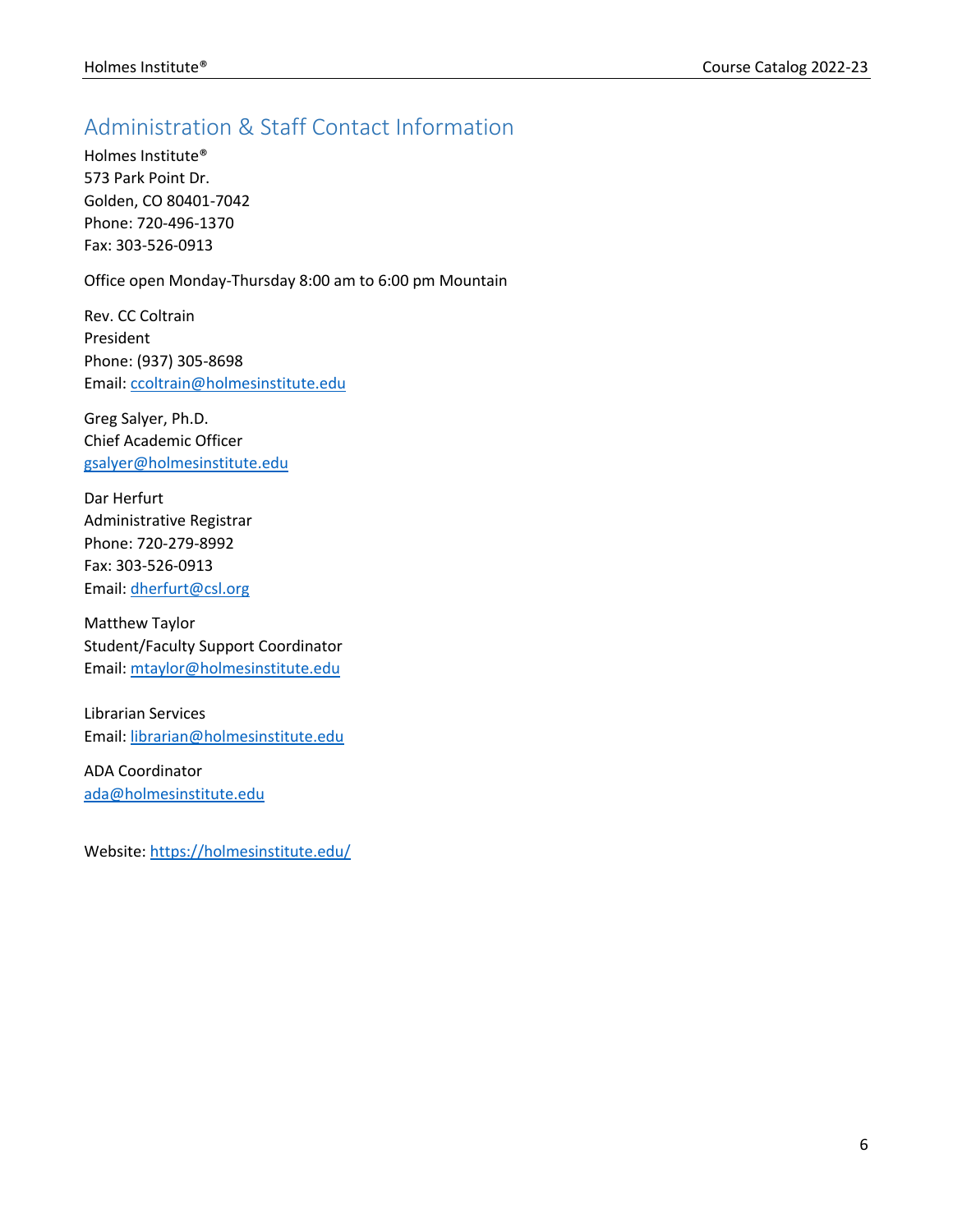## Introduction

This program examines the great wisdom of the world. Students study the world's most influential religions, philosophy, psychology, science and spirituality, leadership and education. You will experience the same synthesis of great wisdom and universal spiritual principles that Dr. Ernest Holmes did in developing philosophy, faith, and way of life into what he called the Science of Mind and Spirit. This philosophy embodies much of ancient wisdom, yet with a "new thought" about what that wisdom teaches. The Holmes Institute® provides you the opportunity to study with current experts in the six disciplines.

A spiritual leadership academic program is based on the need for diverse and comprehensive education. Spiritual Leaders are expected to be conversant in a variety of topics including New Thought and the metaphysical philosophers who preceded it. You will become knowledgeable about other great world religions, including Christianity, Buddhism, Islam, Judaism, Hinduism, Sufi, Kabbalah, and read the great minds of Classical Philosophy. You will become aware of humanistic psychology, learning theory and the latest scientific thinking that relates to spirituality.

All this coheres into a foundation that allows you as a spiritual leader to respect and honor all faiths, all spiritual paths, and all traditions, and to move yourself and your community into a larger perspective and a more inclusive and creative worldview.

### Coursework

All Holmes Institute® courses are delivered via distance education (online). These courses provide the academic foundation in a series of theoretical courses offered by internationally known professors. Registration is done online. Students are linked to their course materials, book lists, course requirements, dates and times for video conferences, etc. Direct any questions or concerns to the Administrative Registrar.

Courses are generally comprised of 10 one-hour lectures (audio or video) and one introductory video, required textbooks, and two or three video conferences with the professor and classmates. All courses require assessments, usually written essays or exams, and participation in student discussion forum. Generally, students take two of these courses per term. A few courses are delivered in real-time via videoconferencing.

### Capstone Exams

In order to successfully complete the program, each student must take and pass five (5) proctored comprehensive Capstone Exams covering the six major areas of study. The Capstone Exams are offered twice each year. Students are assessed a one-time fee of \$75 to be paid prior to taking the Capstone Exams.

These Capstone Exams are graded by ministers licensed by Centers for Spiritual Living. All graders have accredited Master's Degrees. All answers to these exams must meet the equivalent of a passing grade of A or B for satisfactory completion.

Students must provide a government-issued picture ID (e.g., driver's license) to take exams.

Students need reliable internet access with speeds suitable for streaming video and accessing large files. Students will also need an email account and word processing software that can save files in Microsoft Word (or Word-compatible) format.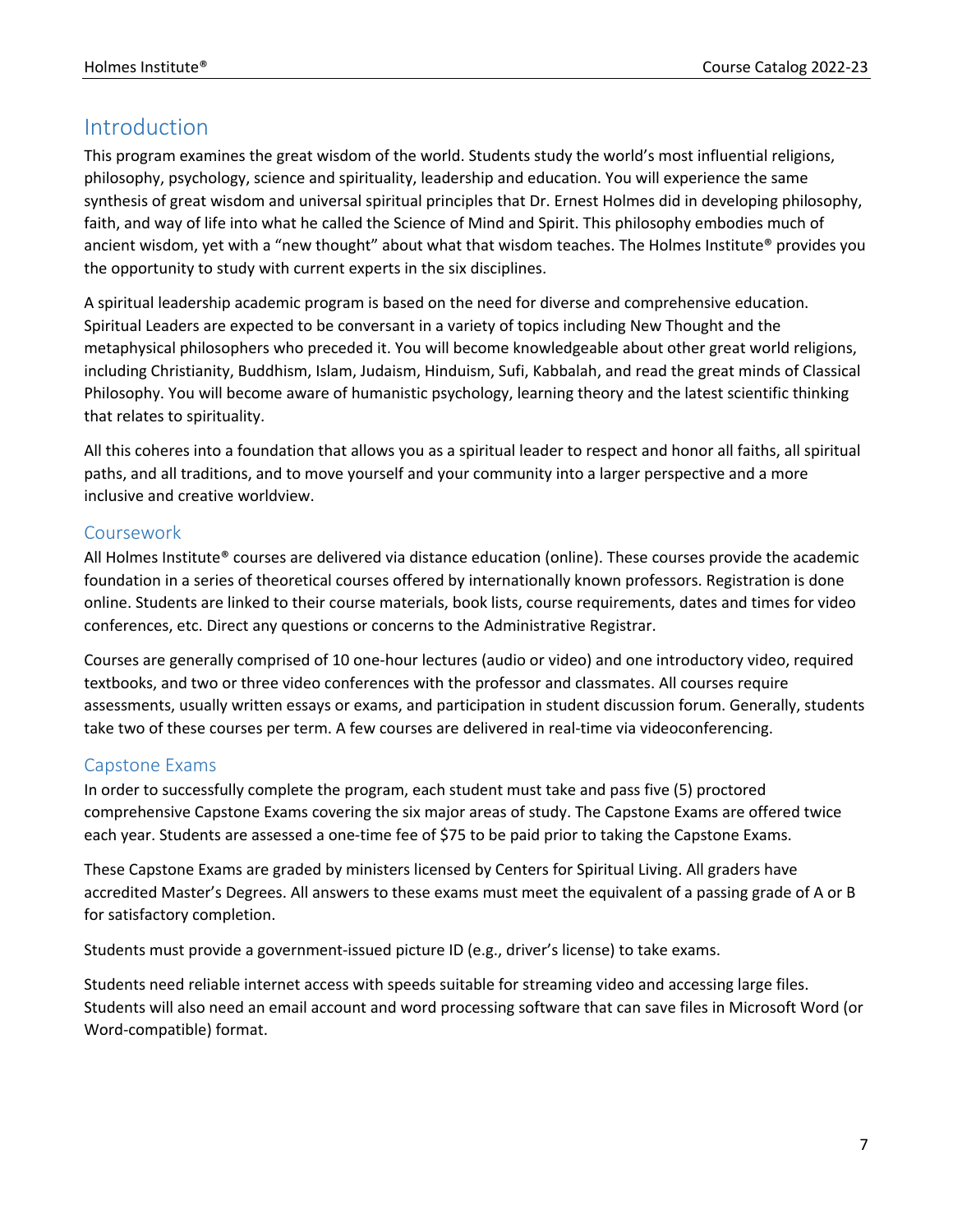### Initial Program Exams

In addition to the Capstone Exams, which are taken upon completion of the program, at least one proctored examination must be taken by all students. The initial program exam occurs after students complete REL 501, World Religions. Part of the final assessment for REL 501 is a one- to two-hour proctored examination.

## Admissions

The Holmes Institute® enrollment policy allows students to enter the program at the beginning of any term.

#### Requirements

The Holmes Institute® is open to anyone with an accredited Bachelor's degree. Also required are:

- Two recommendations from long-time professional colleagues or personal acquaintances.
- The language of instruction at the Holmes Institute® is English. Students whose first language is not English must submit evidence of passing a Test of English as a Foreign Language (TOEFL) with a minimum score of 60 (PBT) or 72 (iBT).

#### How to Apply

- 1. Contact the Administrative Registrar for more information about the program, receive a link to your application materials and review the admission process.
- 2. The Administrative Registrar will provide you with a link to complete the online application.
- 3. Complete application and return it with your payment of the \$75 application fee and autobiography. Send both documents to the Administrative Registrar. During the admissions process, students are required to submit a copy of a government-issued photo identification for their file (e.g., driver's license, passport, etc.). Contact the Administrative Registrar at admissions@holmesinstitute.edu for a link to pay the application fee online.
- 4. Send requests for letters of recommendation. If you are also applying to the Centers for Spiritual Living School of Spiritual Leadership, use the recommendation form provided by the Administrative Registrar. If you are applying only to Holmes Institute®, letters from people who know you well are requested.
- 5. Request official transcripts from your previously attended schools. If the bachelor's degree was earned at an international institution, students are required to have their official transcript evaluated to determine whether the degree earned is equivalent to a baccalaureate degree earned in the U.S. If the transcript is not in English, it must be submitted through World Education Services Credential Evaluation. Submit the original transcript and the English translation with the application packet. The student is responsible for any fees.
- 6. Turn in all documentation to the Administrative Registrar before the admission deadline.

Your academic advisor makes a recommendation for admission. Admission approval is subject to completion of all application requirements. The final step in the admissions process is a short interview with the President of Holmes Institute®. The Administrative Registrar will notify the student of admission approval and provide you with a link to pay the \$200 enrollment fee. Complete and return the enrollment agreement with payment of this fee.

### Quarterly Admission Deadlines

- Fall Term: July 1
- Winter Term: October 1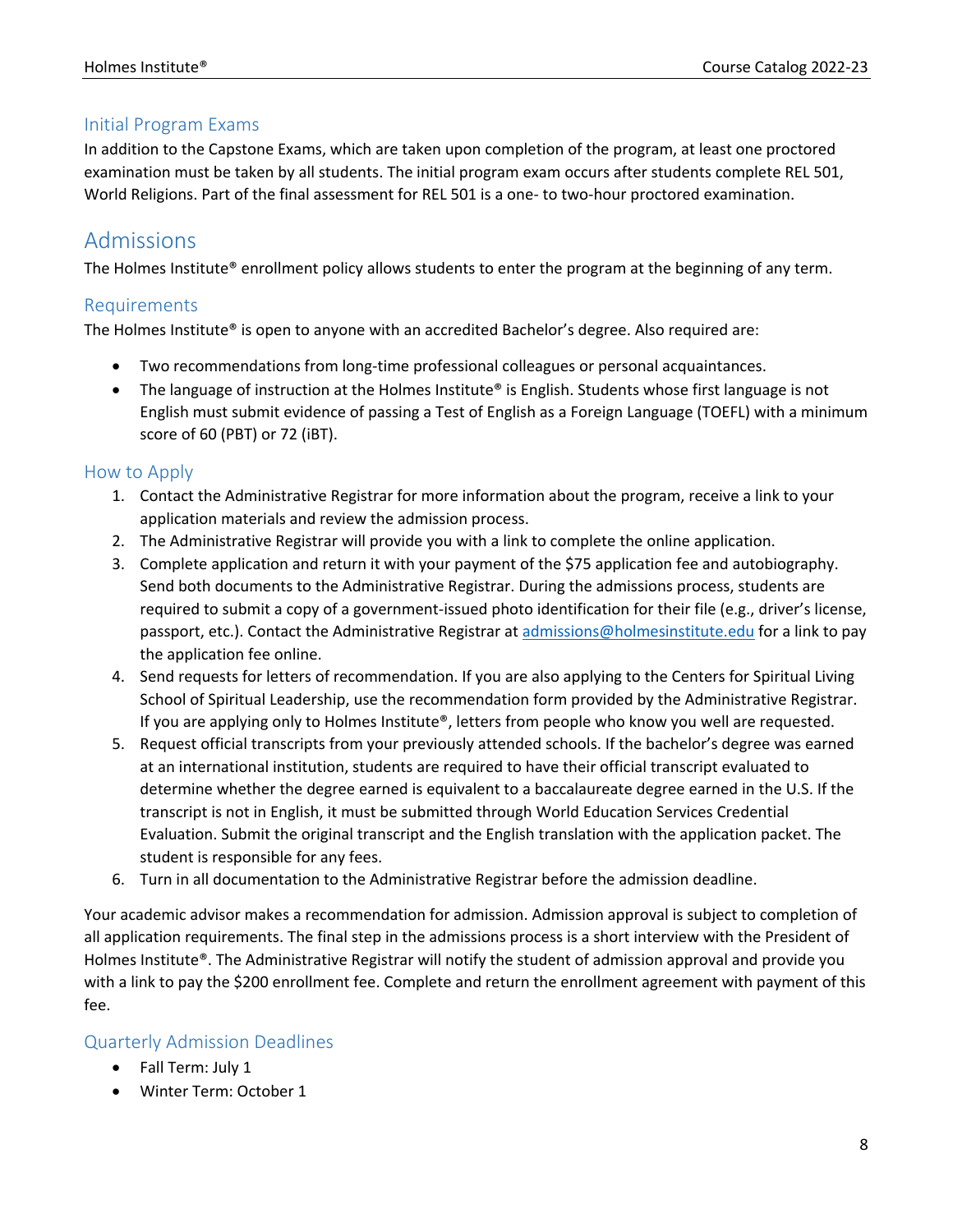- Spring Term: January 1
- Summer Term: April 1

### After Admissions Requirements

Students may complete this academic program in as few as two years and as many as six years. Students enroll for one term at a time, and they pay tuition for one term at a time. They may apply to enter Holmes Institute® during any of the four terms per year. To remain in good standing, a student must take at least one course in at least three of the four terms in an academic year while attending the Holmes Institute®. If a student desires or finds it necessary to take a second quarter off in a given academic year, the student must discuss the situation with his or her advisor and the request must be approved by the student's advisor after discussion. If more time off from classes is requested, the student may seek permission for a formal leave of absence from his or her advisor. Such formal leave of absence must be agreed upon in advance and may be taken for a period not longer than one year.

Students need reliable internet access with speeds suitable for streaming video and accessing large files. Students will also need an email account and word processing software that can save files in Microsoft Word format. Students must also submit a valid government-issued ID for identity verification.

## Graduation Requirements

#### Master's in Consciousness Studies Program

Students must complete the following graduation requirements:

|                              | <b>Distance Education Course Requirements</b> |
|------------------------------|-----------------------------------------------|
| Science                      | 12                                            |
| Religion                     | 18                                            |
| Psychology                   | 6                                             |
| Philosophy                   | q                                             |
| Leadership                   | 6                                             |
| Education                    | 3                                             |
| <b>Total Quarter Credits</b> | 54                                            |

#### Certificate in Spiritual Education Program

Students must complete the following graduation requirements:

|                              | <b>Distance Education Course Requirements</b> |
|------------------------------|-----------------------------------------------|
| Science                      |                                               |
| Religion                     |                                               |
| Psychology                   | 3                                             |
| Philosophy                   | b                                             |
| Leadership                   | 3                                             |
| Elective                     |                                               |
| <b>Total Quarter Credits</b> | 30                                            |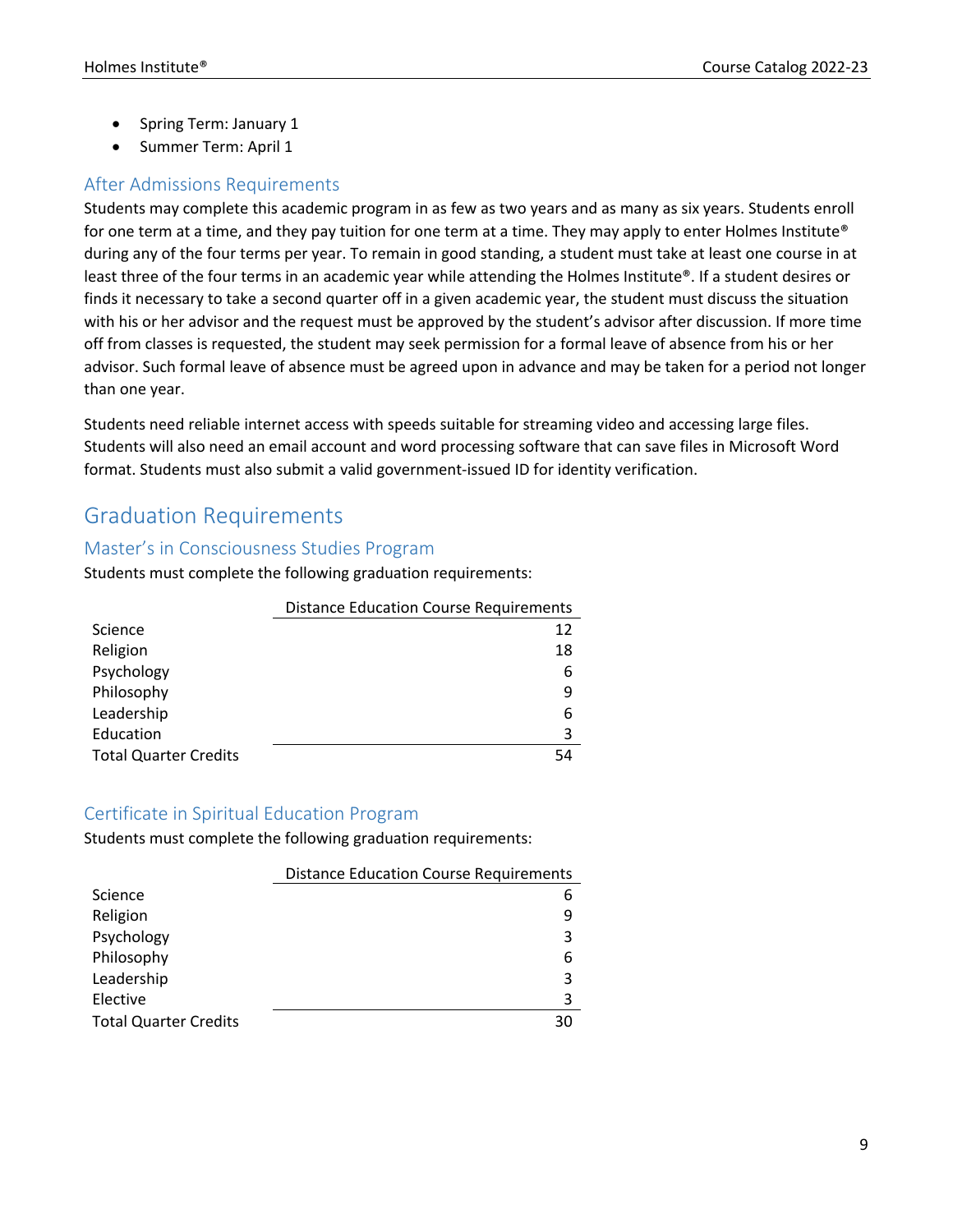All students must complete their program with a cumulative GPA of not less than 3.0 (B).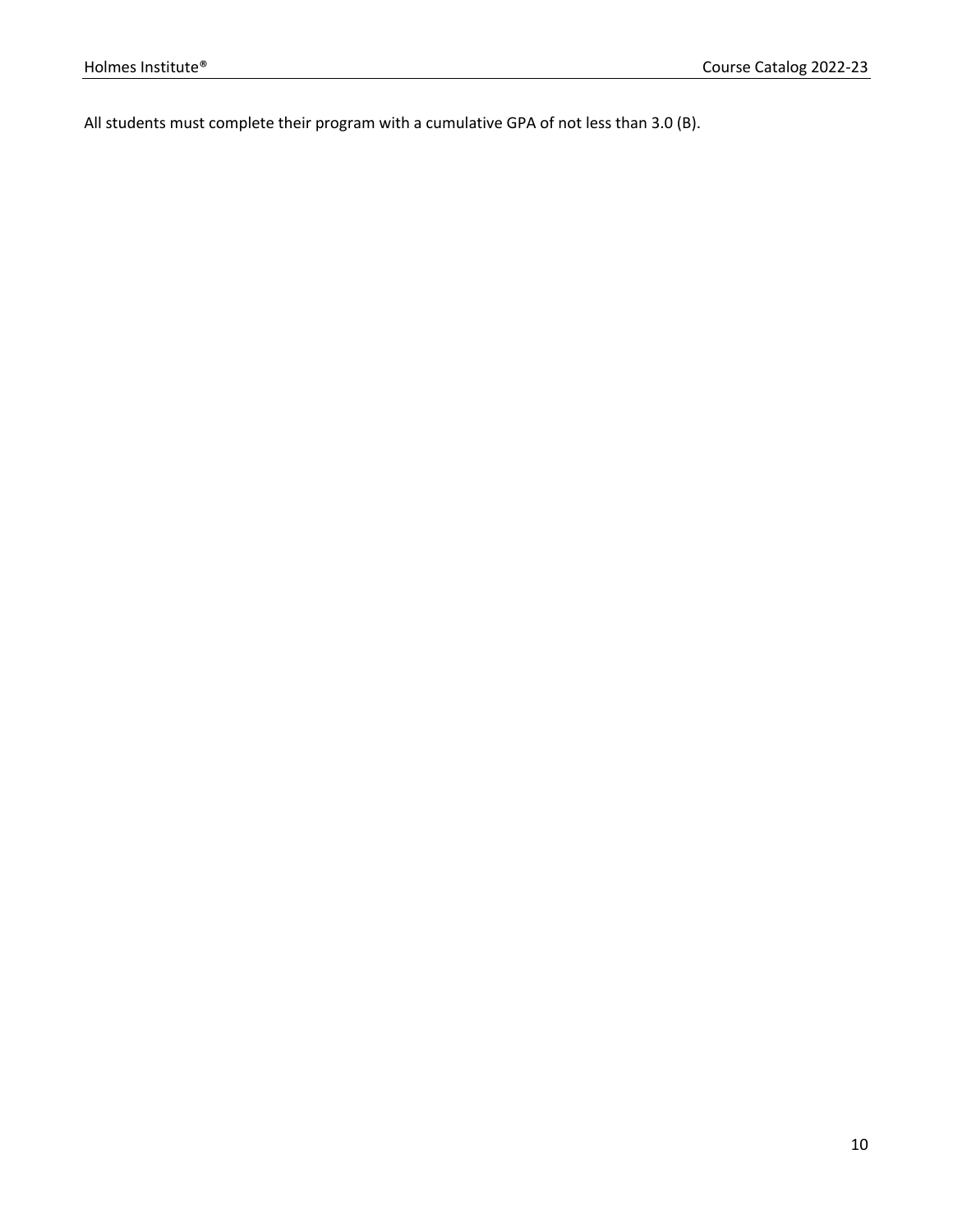## Tuition and Expenses for Academic Year 2022-23

### Master's in Consciousness Studies

| RINGSICI S III CONSCIOUSITESS STUUIES               |         |         |         |
|-----------------------------------------------------|---------|---------|---------|
| Application fee (\$75) and enrollment fee (\$200)   | \$275   |         |         |
| 18 three-credit courses at \$525 each               | 9,450   |         |         |
| Capstone Exam fee                                   | 75      |         |         |
| <b>Total for Master's in Consciousness Studies</b>  | \$9,800 |         |         |
| Estimated Yearly Expenses over a Three-Year Program |         |         |         |
| Application                                         |         |         | \$275   |
| <b>First Year</b>                                   |         |         |         |
| Six three-credit courses                            |         |         | 3,150   |
|                                                     |         |         | \$3,425 |
| <b>Second Year</b>                                  |         |         |         |
| Six three-credit courses                            |         |         | 3,150   |
| <b>Third Year</b>                                   |         |         |         |
| Six three-credit courses                            |         |         | 3,150   |
| Capstone Exam fee                                   |         |         | 75      |
|                                                     |         |         | 3,225   |
|                                                     |         |         |         |
| <b>Total for Master's in Consciousness Studies</b>  |         |         | \$9,800 |
| Certificate in Spiritual Education                  |         |         |         |
| Application fee (\$75) and enrollment fee (\$200)   | \$275   |         |         |
| 10 three-credit courses at \$525 each               | 5,250   |         |         |
| Capstone Exam fee                                   | 75      |         |         |
| <b>Total for Certificate in Spiritual Education</b> | \$5600  |         |         |
| Estimated Yearly Expenses over a Three-Year Program |         |         |         |
| Application                                         |         | \$275   |         |
| <b>First Year</b>                                   |         |         |         |
| Four three-credit courses                           |         | 2,100   |         |
|                                                     |         | \$2,375 |         |
| <b>Second Year</b>                                  |         |         |         |
| Three three-credit courses                          |         | 1,575   |         |
|                                                     |         |         |         |
| <b>Third Year</b>                                   |         |         |         |
| Three three-credit courses                          |         | 1,575   |         |
| Capstone Exam fee                                   |         | 75      |         |
|                                                     |         | 1,650   |         |
| <b>Total for Certificate in Spiritual Education</b> |         | \$5,600 |         |

Actual annual tuition and expenses may vary depending on an individual student's enrollment pace. Students have a minimum of two, and maximum of six, years to complete the program. Costs do not include the cost of books or other materials. Book expenses are estimated at \$1,061-1,350. Tuition and fees shown are those in effect at the time of publication of this catalog; they may change with prior notice to students.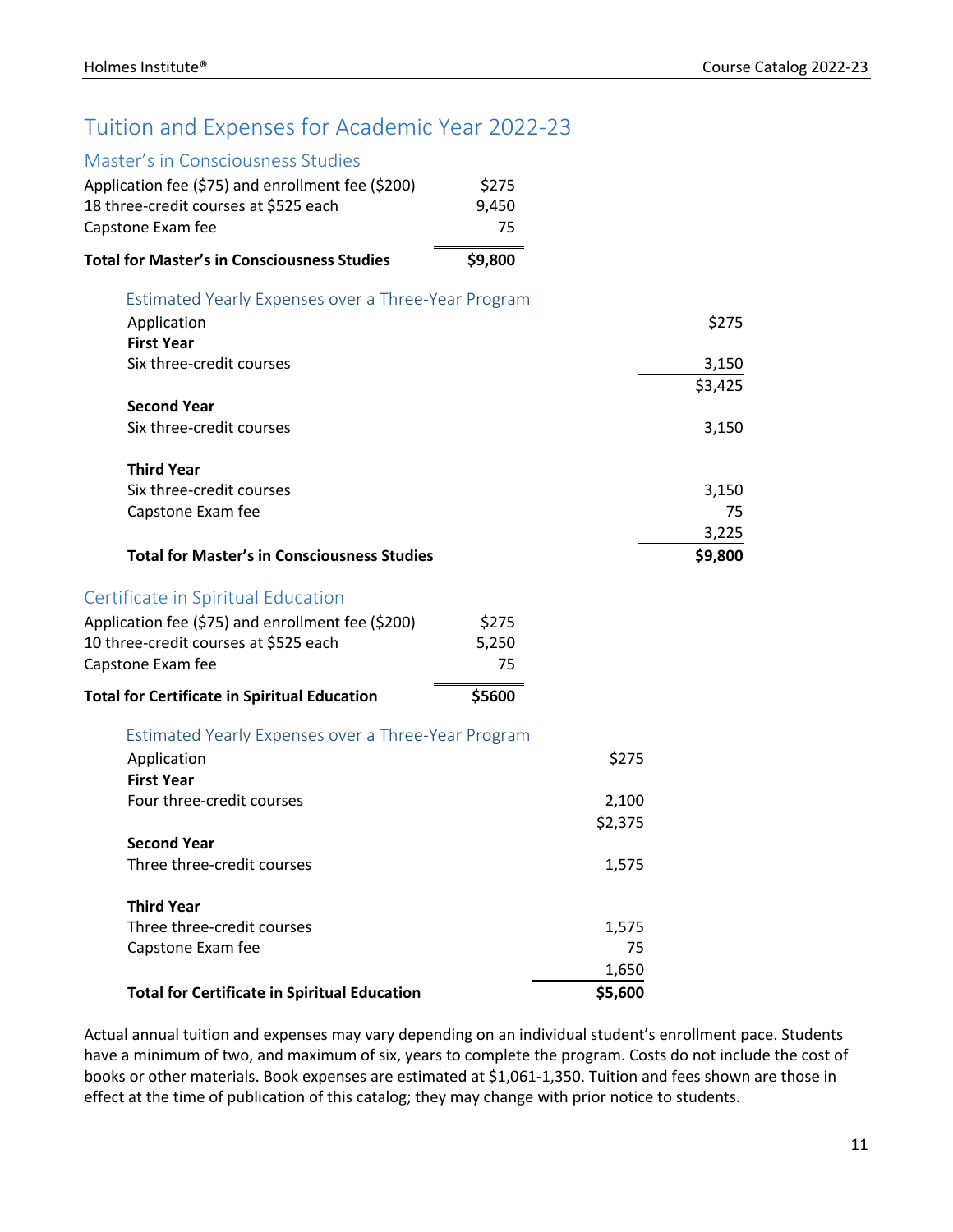## Academic Calendar

#### Fall 2022

Application Deadline: July 1, 2022 Registration: August 3 at 9:00 am to August 24, 2022 at 5:00 pm Mountain (first day, August 3, is restricted to Senior students) New Student Call: August 1, 2022 at 5:00 pm Mountain Term: September 12 to November 21, 2022 Capstone Exams: September 26 to November 7, 2022 Capstone Retakes (if necessary): TBS during week of December 5, 2022

### Winter 2023

Application Deadline: October 1, 2022 Registration: November 2 at 9:00 am to November 23, 2022 at 5:00 pm Mountain New Student Call: Tuesday, November 1, 2022 at 5:00 pm Mountain Term: January 9 to March 20

### Spring 2023

Application Deadline: January 1, 2023 Registration: February 22 at 9:00 am to March 15, 2023 at 5:00 pm Mountain New Student Call: February 20, 2023 at 5:00 pm Mountain Term: April 3 to June 12, 2023 Capstone Exams: April 17 to May 29, 2023

#### Summer 2023

Application Deadline: April 1, 2023 Registration: May 10 at 9:00 am to May 31, 2023 at 5:00 pm Mountain New Student Call: May 8, 2023 at 5:00 pm Mountain Term: June 26 to September 4, 2023 Capstone Retakes: three days, scheduled as needed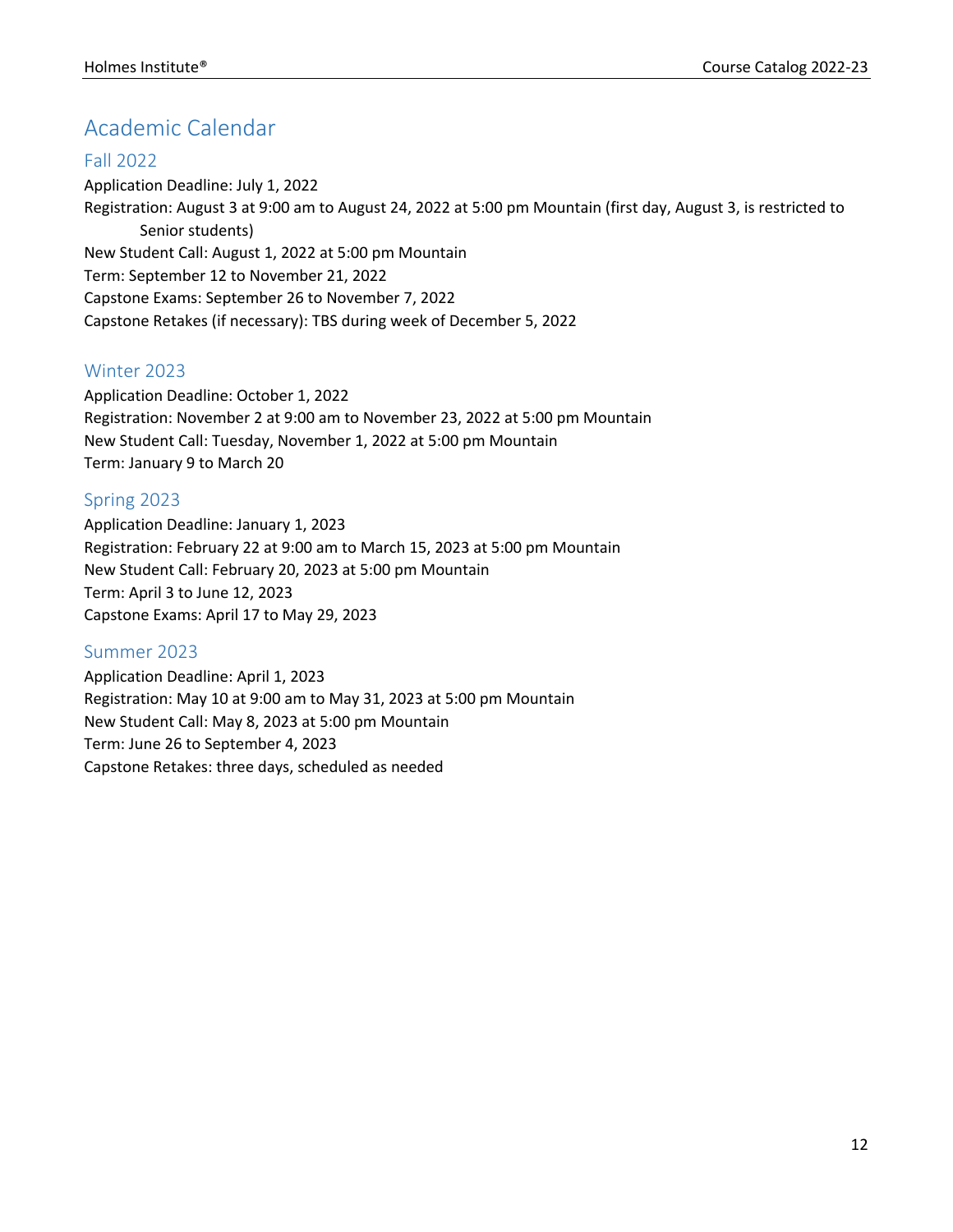## Course Schedule

## Master's in Consciousness Studies

This is our suggested order of courses for the program.

| <b>Term</b>   | Area       | No. | <b>Title</b>                            | Instructor                                 | <b>Units</b> | Capacity         |
|---------------|------------|-----|-----------------------------------------|--------------------------------------------|--------------|------------------|
|               |            |     | <b>Required</b>                         |                                            |              |                  |
| Fall/Spring   | EDU        | 501 | <b>Research Methodology</b>             | Dr. Victoria Bomberry                      | 3            | 15               |
| Winter/Summer | LAD        | 504 | Teaching & Learning                     | Laura Hallett                              | 3            | 15               |
|               |            |     | <b>Online/Facilitating Virtual</b>      |                                            |              |                  |
|               |            |     | Community                               |                                            |              |                  |
| Fall/Spring   | <b>REL</b> | 501 | <b>World Religions</b>                  | Dr. Sharon Coggan                          | 3            | 20               |
| Winter/Summer | <b>REL</b> | 504 | Understanding the Bible                 | Dr. Greg Salyer                            | 3            | 20               |
| Spring        | <b>PSY</b> | 504 | Speaking Earth: Planetary               | Dr. Craig Chalquist                        | 3            | 25               |
|               |            |     | Psychology, Philosophy, &               |                                            |              |                  |
|               |            |     | Cosmology                               |                                            |              |                  |
| Spring        | <b>SSP</b> | 503 | Science and Spirituality                | Dr. Amit Goswami                           | 3            | 25               |
| Winter        | <b>SSP</b> | 508 | Spirituality and the Brain              | Mark Waldman                               | 3            | 30               |
| Fall          | <b>PSY</b> | 503 | Wm. James & the Stream of               | Dr. Andrew Newberg<br>Dr. Jeffrey Mishlove | 3            | 25               |
|               |            |     | Consciousness                           |                                            |              |                  |
|               |            |     | <b>Choose One</b>                       |                                            |              |                  |
| Spring        | PHI        | 508 | <b>Paradigms of Consciousness</b>       | Dr. Christian de Quincey                   | 3            | 25               |
| Winter        | PHI        | 509 | Mythology, Cosmology &                  | Dr. Devon Deimler                          | 3            | 25               |
|               |            |     | Worldview                               |                                            |              |                  |
|               |            |     | <b>Choose One</b>                       |                                            |              |                  |
| Spring        | LAD        | 501 | <b>Outer and Inner Creativity</b>       | Dr. Janelle Barlow                         | 3            | 25               |
| Winter        | LAD        | 503 | Fostering a Noble Purpose               | Dr. Judi Neal                              | 3            | 25               |
|               |            |     |                                         | Dr. Johanna Janssen                        |              |                  |
| Fall          | LAD        | 506 | Theory and Practice of Spiritual        | Dr. Bary Fleet                             | 3            | 25               |
|               |            |     | Leadership                              |                                            |              |                  |
|               |            |     | <b>Choose One</b>                       |                                            |              |                  |
| Winter        | PHI        | 502 | Classical Philosophy                    | Dr. Pierre Grimes                          | 3            | 25               |
| Fall          | PHI        | 505 | <b>Birth of Consciousness</b>           | Dr. Greg Salyer                            | 3            | 15               |
|               |            |     | <b>Choose One</b>                       |                                            |              |                  |
| Summer        | PHI        | 504 | Mind in the Cosmos                      | Dr. Christian de Quincey                   | 3            | 25               |
| Fall          | PHI        | 506 | Writings of Thomas Troward              | Dr. Tom Sannar                             | 3            | 15               |
| Winter        | PHI        | 507 | <b>Emerson and American Idealism</b>    | Dr. Greg Salyer                            | 3            | 15               |
|               |            |     | <b>Choose Four</b>                      |                                            |              |                  |
| Fall          | <b>REL</b> | 502 | Spiritual Philosophies of the West      | Dr. Stephan Hoeller                        | 3            | 25               |
| Fall          | <b>REL</b> | 503 | Wisdom of Kabbalah                      | Dr. Yosef Rosen                            | 3            | $25\overline{)}$ |
| Spring        | <b>REL</b> | 505 | Upanishads and Bhagavad Gita            | Dr. Krista Noble                           | 3            | 25               |
| Summer        | <b>REL</b> | 506 | Buddhism in the Modern World            | Dr. Kim Kaiser                             | 3            | 25               |
| Spring        | <b>REL</b> | 507 | Gnosticism                              | Dr. Stephan Hoeller                        | 3            | 25               |
| Spring        | <b>REL</b> | 509 | <b>Eclectic Writings of Holmes</b>      | Dr. Tom Sannar                             | 3            | 15               |
| Winter        | REL        | 510 | African Americas Diasporic              | Dr. Will Coleman                           | 3            | 25               |
|               |            |     | Spirituality                            |                                            |              |                  |
|               |            |     | <b>Choose Two</b>                       |                                            |              |                  |
| Summer        | SSP        | 502 | Psi Research                            | Dr. Jeffrey Mishlove                       | 3            | 25               |
| Spring        | <b>SSP</b> | 506 | <b>Essentials of Mind/Body Medicine</b> | Dr. Martin Rossman                         | 3            | 25               |
| Fall          | <b>SSP</b> | 507 | Quantum Doctor                          | Dr. Amit Goswami                           | 3            | 25               |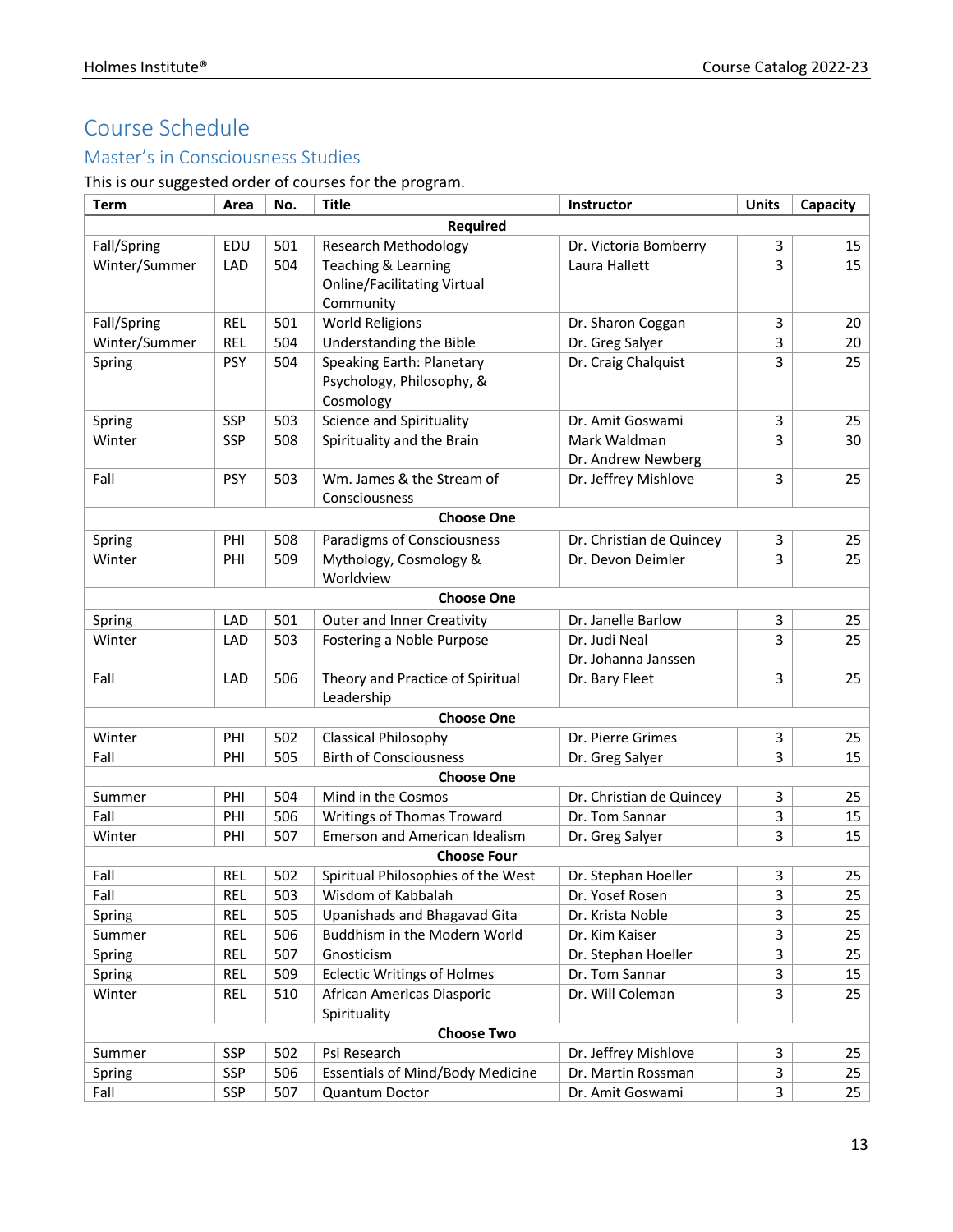## Certificate in Spiritual Education

This is our suggested order of courses for the program.

| <b>Term</b>   | Area       | No. | <b>Title</b>                                                                 | Instructor                         | <b>Units</b> | Capacity |
|---------------|------------|-----|------------------------------------------------------------------------------|------------------------------------|--------------|----------|
|               |            |     | <b>Required</b>                                                              |                                    |              |          |
| Winter/Summer | LAD        | 504 | Teaching & Learning<br><b>Online/Facilitating Virtual</b><br>Community       | Laura Hallett                      | 3            | 15       |
| Fall/Spring   | <b>REL</b> | 501 | <b>World Religions</b>                                                       | Dr. Sharon Coggan                  | 3            | 20       |
| Winter/Summer | <b>REL</b> | 504 | Understanding the Bible                                                      | Dr. Greg Salyer                    | 3            | 20       |
| Spring        | <b>PSY</b> | 504 | <b>Speaking Earth: Planetary</b><br>Psychology, Philosophy, and<br>Cosmology | Dr. Craig Chalquist                | 3            | 25       |
| Winter        | <b>SSP</b> | 508 | Spirituality and the Brain                                                   | Mark Waldman<br>Dr. Andrew Newberg | 3            | 30       |
| Spring        | <b>SSP</b> | 503 | <b>Science and Spirituality</b>                                              | Dr. Amit Goswami                   | 3            | 25       |
| Spring        | <b>REL</b> | 509 | <b>Eclectic Writings of Holmes</b>                                           | Dr. Tom Sannar                     | 3            | 15       |
|               |            |     | <b>Choose One</b>                                                            |                                    |              |          |
| Spring        | PHI        | 508 | Paradigms of Consciousness                                                   | Dr. Christian de<br>Quincey        | 3            | 25       |
| Winter        | PHI        | 509 | Mythology, Cosmology &<br>Worldview                                          | Dr. Devon Deimler                  | 3            | 25       |
|               |            |     | <b>Choose One</b>                                                            |                                    |              |          |
| Winter        | PHI        | 502 | <b>Classical Philosophy</b>                                                  | Dr. Pierre Grimes                  | 3            | 25       |
| Fall          | PHI        | 505 | <b>Birth of Consciousness</b>                                                | Dr. Greg Salyer                    | 3            | 15       |
|               |            |     | <b>Electives - Choose One</b>                                                |                                    |              |          |
| Fall          | LAD        | 506 | Theory and Practice of Spiritual<br>Leadership                               | Dr. Bary Fleet                     | 3            | 25       |
| Summer        | PHI        | 504 | Mind in the Cosmos                                                           | Dr. Christian de<br>Quincey        | 3            | 25       |
| Fall          | PHI        | 506 | <b>Writings of Thomas Troward</b>                                            | Dr. Tom Sannar                     | 3            | 15       |
| Winter        | PHI        | 507 | <b>Emerson and American Idealism</b>                                         | Dr. Greg Salyer                    | 3            | 15       |
| Fall          | <b>REL</b> | 502 | Spiritual Philosophies of the<br>West                                        | Dr. Stephan Hoeller                | 3            | 25       |
| Fall          | <b>REL</b> | 503 | Wisdom of Kabbalah                                                           | Dr. Yosef Rosen                    | 3            | 25       |
| Spring        | <b>REL</b> | 505 | Upanishads and Bhagavad Gita                                                 | Dr. Krista Noble                   | 3            | 25       |
| Summer        | <b>REL</b> | 506 | Buddhism in the Modern World                                                 | Dr. Kim Kaiser                     | 3            | 25       |
| Spring        | <b>REL</b> | 507 | Gnosticism                                                                   | Dr. Stephan Hoeller                | 3            | 25       |
| Winter        | <b>REL</b> | 510 | African Americas Diasporic<br>Spirituality                                   | Dr. Will Coleman                   | 3            | 25       |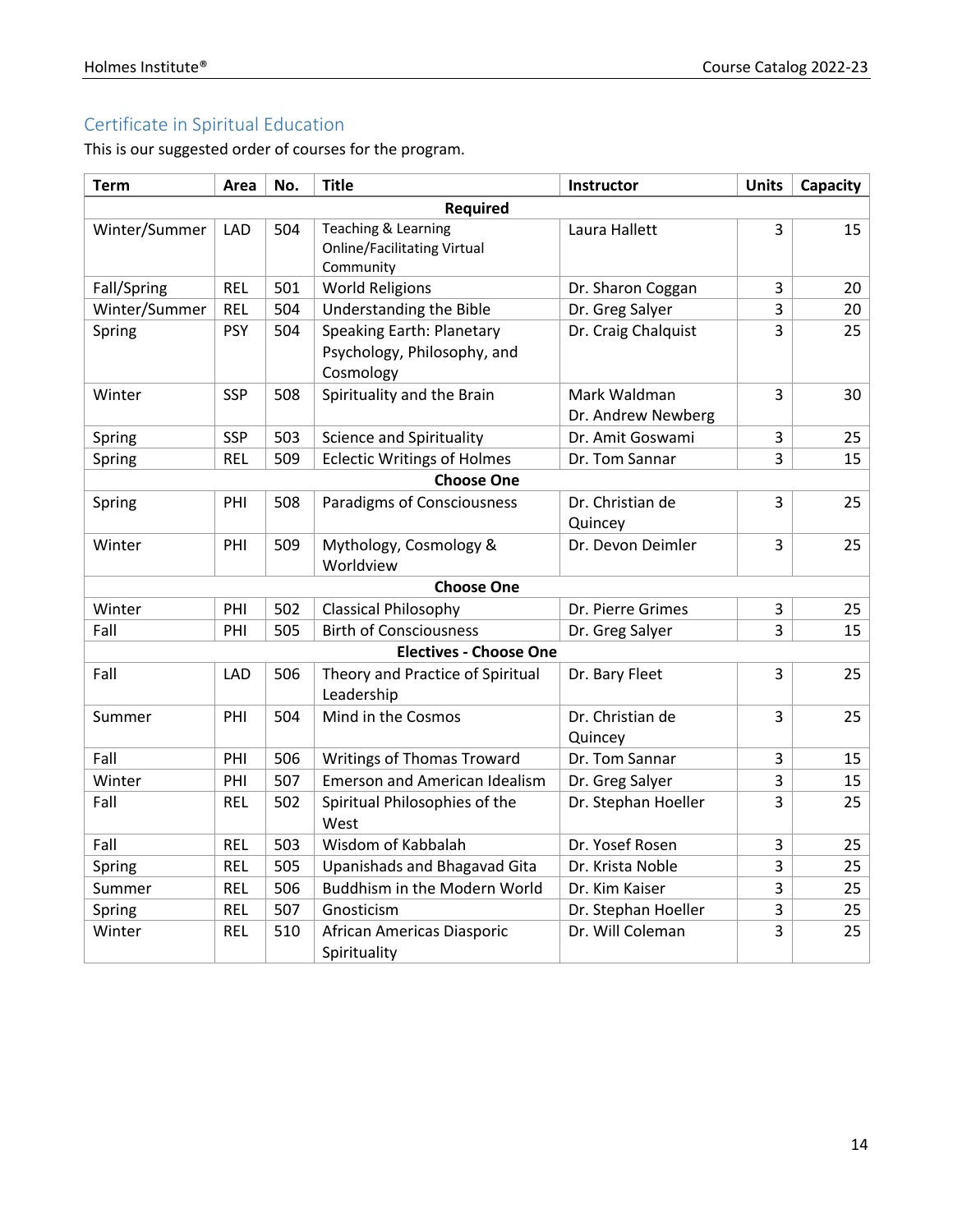## Course of Study

#### Master's in Consciousness Studies

Program Outcomes:

- Differentiate religious, philosophical, and scientific origins of consciousness studies.
- Apply psychological theory to support and promote individual and community spiritual growth.
- Adapt spiritual leadership practices to real-world scenarios.
- Analyze selected scientific theories as applied to concepts and practices of spirituality.
- Synthesize consciousness concepts and apply research methods to spiritual community life.

#### Education

Required total units: 3

#### **EDU 501 Research Methodology** (required) **3 units**

Dr. Victoria Bomberry

This course is an introduction to the craft of research. Students are introduced to the relevancy of research in ministry and spiritual leadership. During the course, students are guided through the thinking in research. The objective of the course is to teach the students how to conduct a systematic problem. Students will have the opportunity to learn how to apply their understanding of research to their work in other courses as well as in their role as spiritual leaders.

#### Leadership

Required total units: 6

#### **LAD 501 Outer and Inner Creativity 3 units**

Dr. Janelle Barlow

This course will focus on understanding what creativity is, how it occurs and which skills are applied to facilitate the creative process. This course emphasizes techniques to enhance creativity and their application in a variety of settings. Students will learn the necessary and essential skills to be more creative, so they may utilize the methods and techniques taught to effectively work with their own ministry, help build spiritual community, and create innovative programs and services.

## **LAD 503 Fostering a Noble Purpose for the Individual and the Organization 3 units**

Dr. Judi Neal and Dr. Johanna Janssen

This powerful course guides the student through the process of defining their Noble Purpose for their life through a five-session series of live teleconferences with the instructor. By moving through the steps and wisdom of their Essential Self. The remaining five sessions empower the student to take this same process into leadership to create purposeful, high-spirited communities and organizations.

#### **LAD 504 Teaching & Learning Online/Facilitating Virtual Community** (required) **3 units** Rev. Laura Hallett

During this real-time, interactive, on-line course, students learn to use technology to expand the reach of their spiritual leadership, no matter what form that leadership may take. Students will learn how to facilitate community on-line using the most current learning theories as well as experience using those theories during real-time, collaborative facilitation experiences. All students will refine their teaching skills. Students will study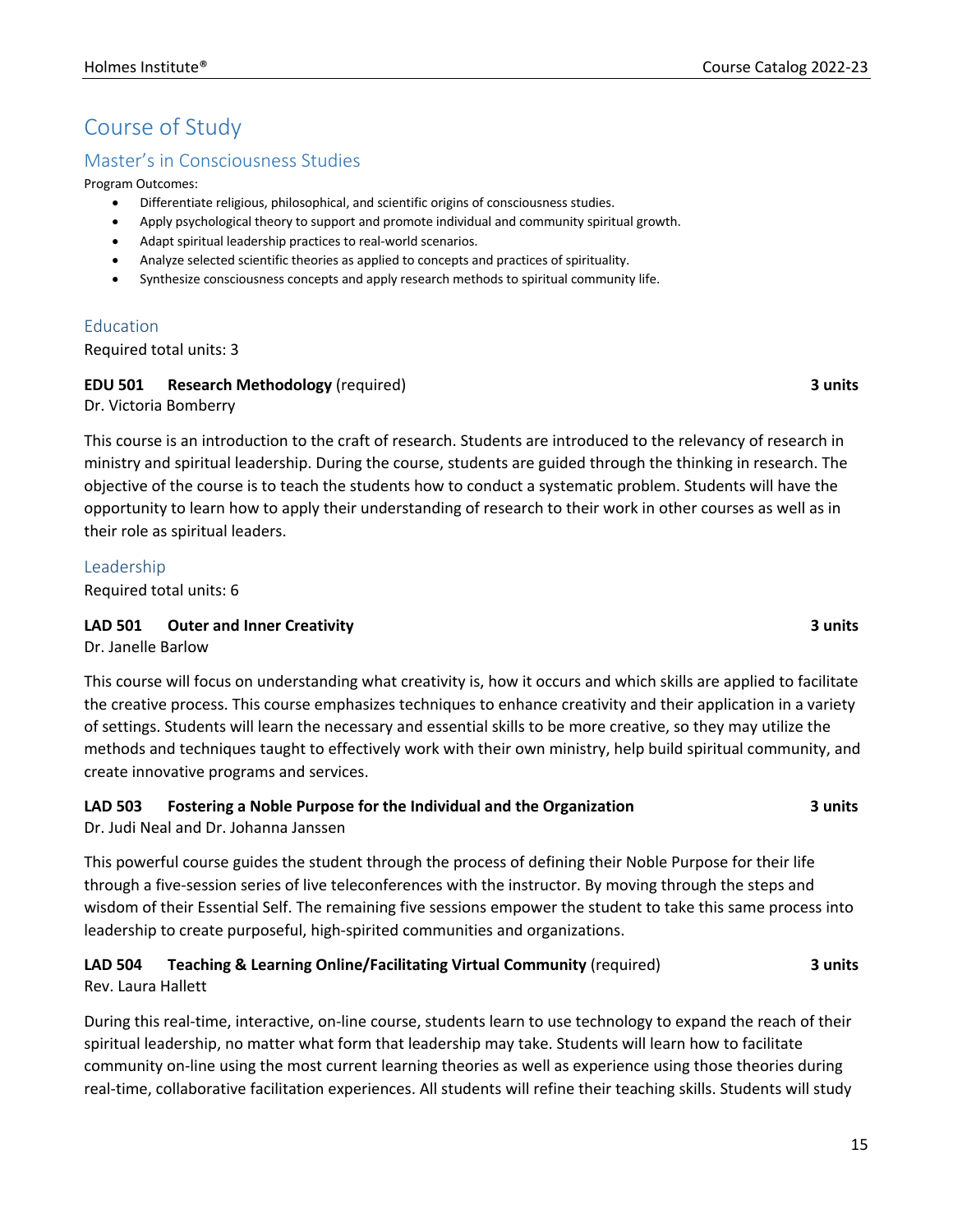transformational learning and may transform the way they think about themselves as learners and spiritual leaders. This class meets weekly in real time for two hours per week.

#### **LAD 506 Theory and Practice of Spiritual Leadership 3 units**

Dr. Bary Fleet

This course addresses the challenge of leadership in a spiritual community by reviewing and applying relevant theories of leadership to the practice of spiritual leadership. The approach considers the challenges in building and sustaining a vibrant leadership council and community that fulfills its vision and mission. Emphasis is placed on exercise of leadership as service-oriented and context-bound. Through lectures, cases studies, and exercises, students work to seek practical solutions to actual and hypothetical dilemmas in leading spiritual communities.

#### Philosophy

Required total units: 9

One of either PHI 502 Classical Philosophy or PHI 505 Birth of Consciousness in Early Greek Thought is required.

One of either PHI 504 Mind in the Cosmos, PHI 506 Complete Writings of Thomas Troward, or PHI 507 Emerson and American Idealism is required.

One of either PHI 508, Paradigms of Consciousness, or PHI 509, Mythology, Cosmology & Worldview, is required

#### **PHI 502 Classical Philosophy 3 units**

Dr. Pierre Grimes

This course surveys the origins and outcomes of the early thinkers who have come to be associated with the core foundation of classical philosophy. It begins with a study of pre-Socratic thinkers and traces the evolution of concepts about consciousness as developed by some of the world's greatest philosophers. Through a study of pre-Socratic philosophers, we glimpse into the origins and early development of philosophy which later led to a system of thought developed by Plato, Aristotle, Plotinus, and Proclus. Their wisdom and insights about the nature of man and the world have proven to be profound as well as lastingly beautiful.

#### **PHI 504 Mind in the Cosmos 3 units**

Dr. Christian de Quincey

This course explore a cosmology where cosmos and consciousness have coexisted from the beginning. We will closely examine the mysterious relationship between mind and matter from the perspectives of four major worldviews—dualism, materialism, idealism, and panpsychism - and will focus on the "most likely" story that can account for mind in the cosmos. A key guide on our journey will be philosopher and mathematician Arthur M. Young, and his seven-stage model of the evolution of consciousness.

#### **PHI 505 The Birth of Consciousness in Early Greek Thought 3 units**

Dr. Greg Salyer

This course addresses a period of history that the modern philosopher Eric Voegelin named The Great Leap of Being, a few thinkers on the fringes of the Greek world began to explore the nature of the cosmos and with it the nature of human being. The Great Leap of Being described a period roughly from 800-300 BC when many great teachers were alive and presenting consciousness-altering visions of truth, reality and meaning. An important addition to course material will be a consideration of the Eleusinian and Delphic Mysteries and their relation to a new vision of consciousness.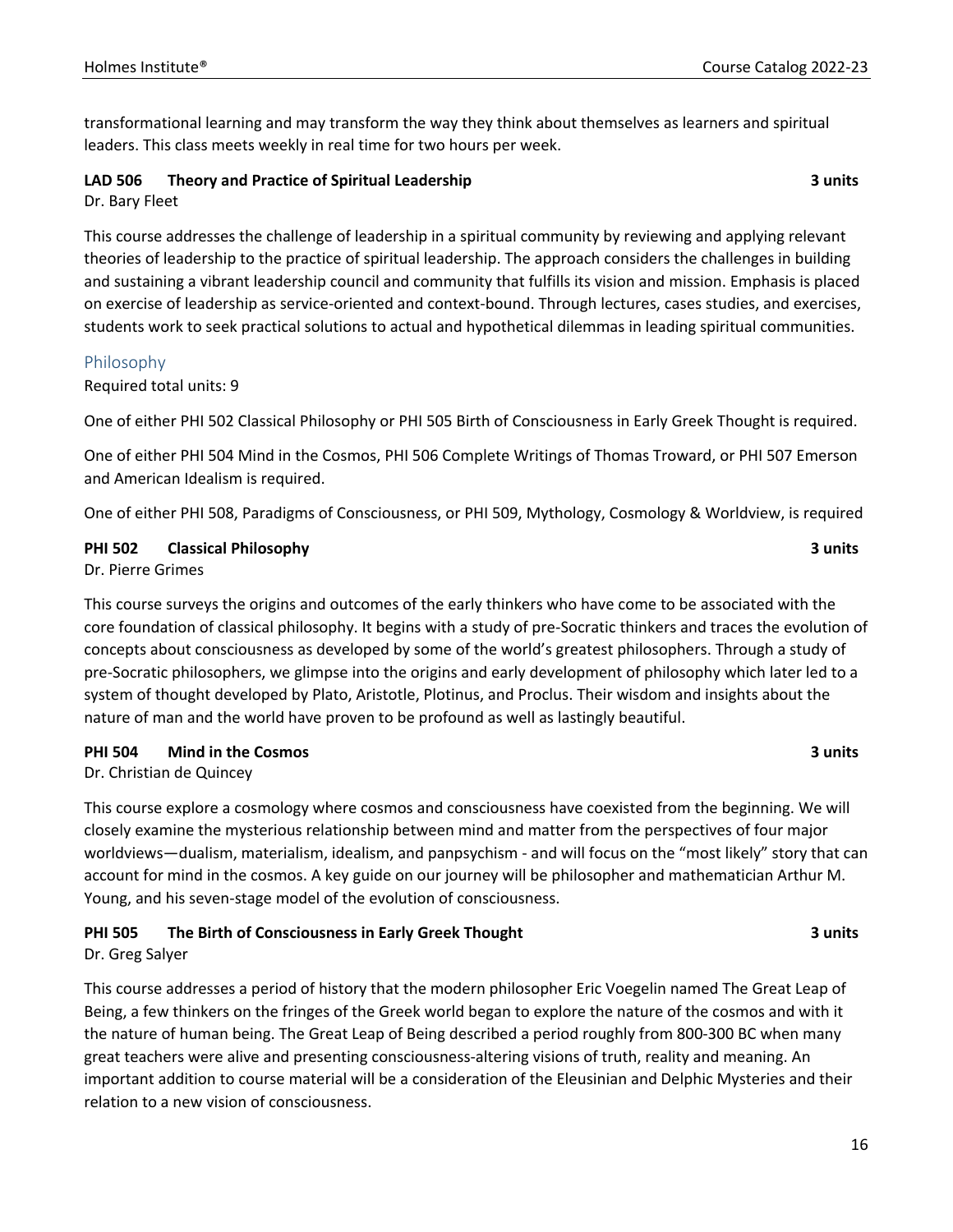#### **PHI506 The Complete Writings of Thomas Troward 3 units**

Dr. Tom Sannar

This course explores the complete writings of Thomas Troward based upon all of his published books and shows why Troward is the foundation for the entire teaching of Science of Mind and Spirit as it was intended by Dr. Ernest Holmes. To understand the complete theoretical foundation of Science of Mind and Spirit, it is necessary to understanding of the complete writings of Troward.

#### **PHI 507 Emerson and American Idealism 3 units**

Dr. Greg Salyer

This course will explore the work and thought of American philosopher Ralph Waldo Emerson through the development of what came to be known as Transcendentalism. We will study how this philosophy developed from the Perennial Philosophy through European Idealism to become a unique expression of a vital philosophical vision.

#### **PHI 508 Paradigms of Consciousness 3 units**

Dr. Christian de Quincey

A paradigm is a framework of beliefs about reality shared by a community and affirmed through communal behavior. A "paradigm of consciousness" is a system of beliefs about the nature of consciousness and how it relates to physical reality. Society today is a result of past paradigms of consciousness. This course explores the emerging "new" paradigm of holism – a shift from a mechanistic/separatist worldview to a creative, dynamic process of dialogue, feedback, integration and interrelationship. We will examine the four major worldviews that attempt to explain how consciousness relates to the physical world (dualism, materialism, idealism, and panpsychism) and we will see that all other paradigms of consciousness are variations or combinations of these. Throughout the course, students are guided to personalize the notion of "paradigms" by recognizing the limitations of all beliefs as ways to know reality. We will see how "personal paradigms" are embedded in cultural belief systems. Students are encouraged to examine their own beliefs and to explore the possibilities of learning and knowing through experience beyond belief. In the final weeks of the course we will switch from an intellectual approach to exploring practical and ethical implications of the various worldviews. Students will be introduced to Bohmian Dialogue as a way to shift from a concept-dominated view of the world to a more intuitive and feeling-based one.

#### **PHI 509 Mythology, Cosmology, & Worldview 3 units**

Dr. Devon Deimler

Myth is a creature of shifting forms and meanings. Mythology (the study of myth), therefore, is a creature of many eyes—many ways of seeing myth (including barely seeing it at all!). This course will introduce core theories for understanding myth from those branches of the humanities that have especially adopted myth into their methods, including religious and ritual studies, depth psychology, hermeneutics, aesthetics, and the arts. We will explore the historical and continuing relationship of myth and philosophy, creative and imaginal engagements with myth, and modern interpretations of just what constitutes the mythic. We will look at myth from the perspectives of creation, destruction, perpetuation, and from below (the underworld). And, of course, we will approach myth through its own stories. Myth is, by one definition, the stories we tell ourselves *about* ourselves; they form our very worldviews and the cosmologies that comprise our sense of place and value. Myth illustrates the sacred in the profane. It functions consciously and unconsciously, metaphorically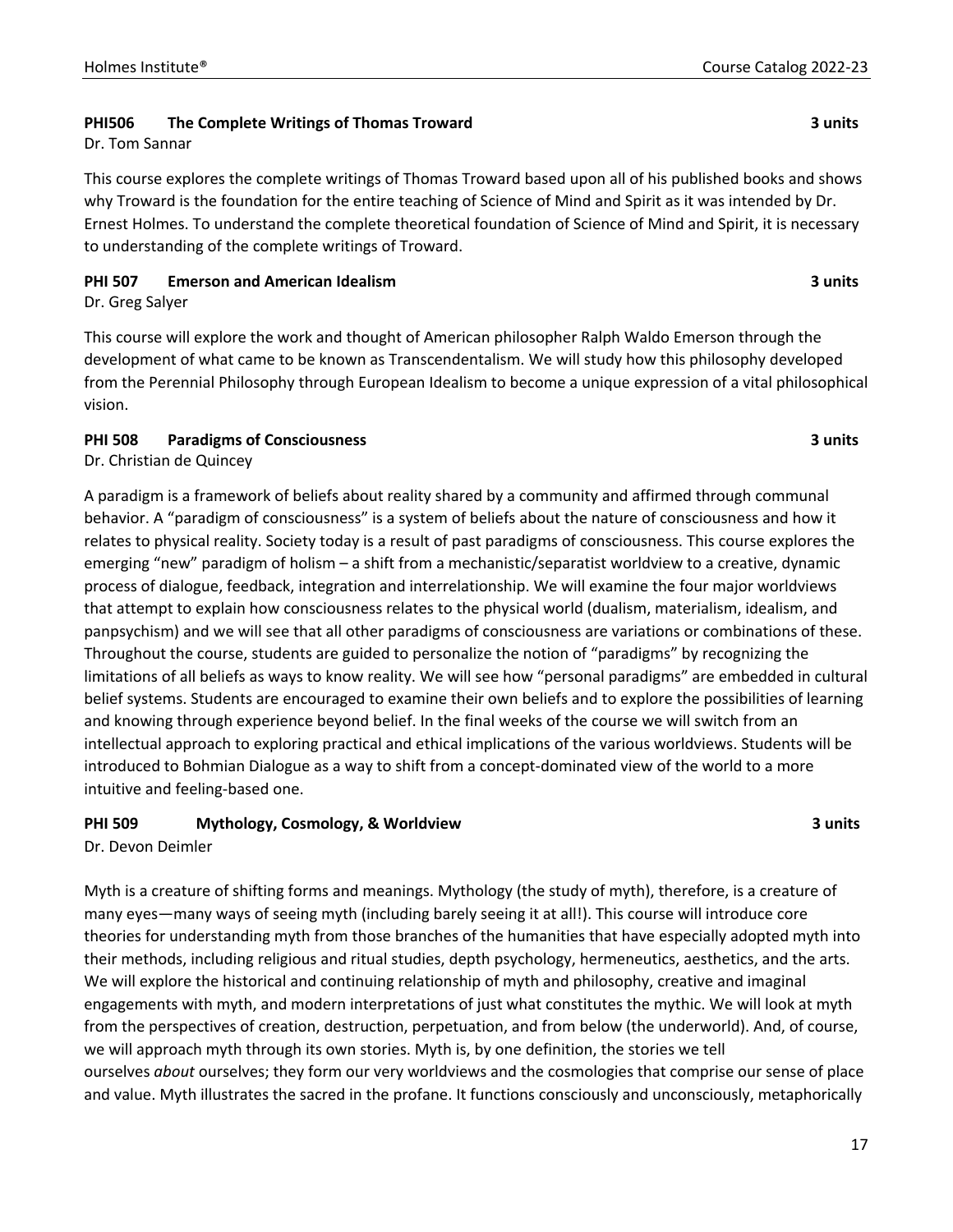and physically. Myth has the power to do great harm and to provide great healing and guidance. This course aims to help students appreciate the scope of myth, to consciously and conscientiously engage myths from "other" cultures, and—above all—to notice the myths at work in their own lives and times.

#### Psychology

Required total units: 6

#### **PSY 504 Speaking Earth: Planetary Psychology, Philosophy, and Cosmology (required)**

**3 units**

#### Dr. Craig Chalquist

The key endeavor of this course is to learn about and practice ways of turning up the ongoing conversation, largely nonverbal and unconscious, between ourselves and the world, including natural settings, elements, rivers, seas, and hills, but also objects, roadways, houses, and cars. We will work psychologically, philosophically, and spiritually, surveying paths delineated and making a few of our own.

The disciplines involved include depth psychology, deep ecology, ecopsychology, ecotherapy, ecospirituality (including spiritual ecology), dream studies, terrapsychology, nature mythology and folklore, and Hermeticism as a lost Earth-honoring wisdom path.

#### **PSY 503 William James and the Stream of Consciousness (required) 3 units**

Dr. Jeffrey Mishlove

William James is possibly America's most important thinker of the nineteenth century. He is known as the father of psychology in the United States, one of the founders of the pragmatic school of philosophy, and the thinker who initiated the academic study of religious experience. In addition, he was a deep student of psychical research and engaged in scientific study of spiritualistic claims. This course focuses on James' classic essay, "The Stream of Consciousness", and elucidates the influences on James' thinking – including Emanuel Swedenborg, Franz Anton Mesmer, Ralph Waldo Emerson, and Charles Sanders Peirce. It also explores subsequent developments that have emerged in the wake of James' pioneering work – including applications in social activism, hypnosis, psychotherapy, psychic healing, and consciousness research.

#### Religion

Required total units: 18

#### **REL 501 World Religions** (required) **3 units**

Dr. Sharon Coggan

This course offers an overview of the many great spiritual traditions of the world. Buddhism, Christianity, Hinduism, Islam, Judaism, Taoism, and others are introduced with an emphasis upon Judeo-Christian and Eastern concepts of consciousness.

#### **REL 502 Spiritual Philosophies of the West throughout History 3 units** Dr. Stephan Hoeller

This course explores ancient Mediterranean wisdom and its influence upon Western culture and spiritual philosophies. The course looks at the religion of Mithras, ancient Persian god of light and an important forerunner of Christianity, the recurrent deific figure of Hermes Trismegistus and the discipline of alchemy.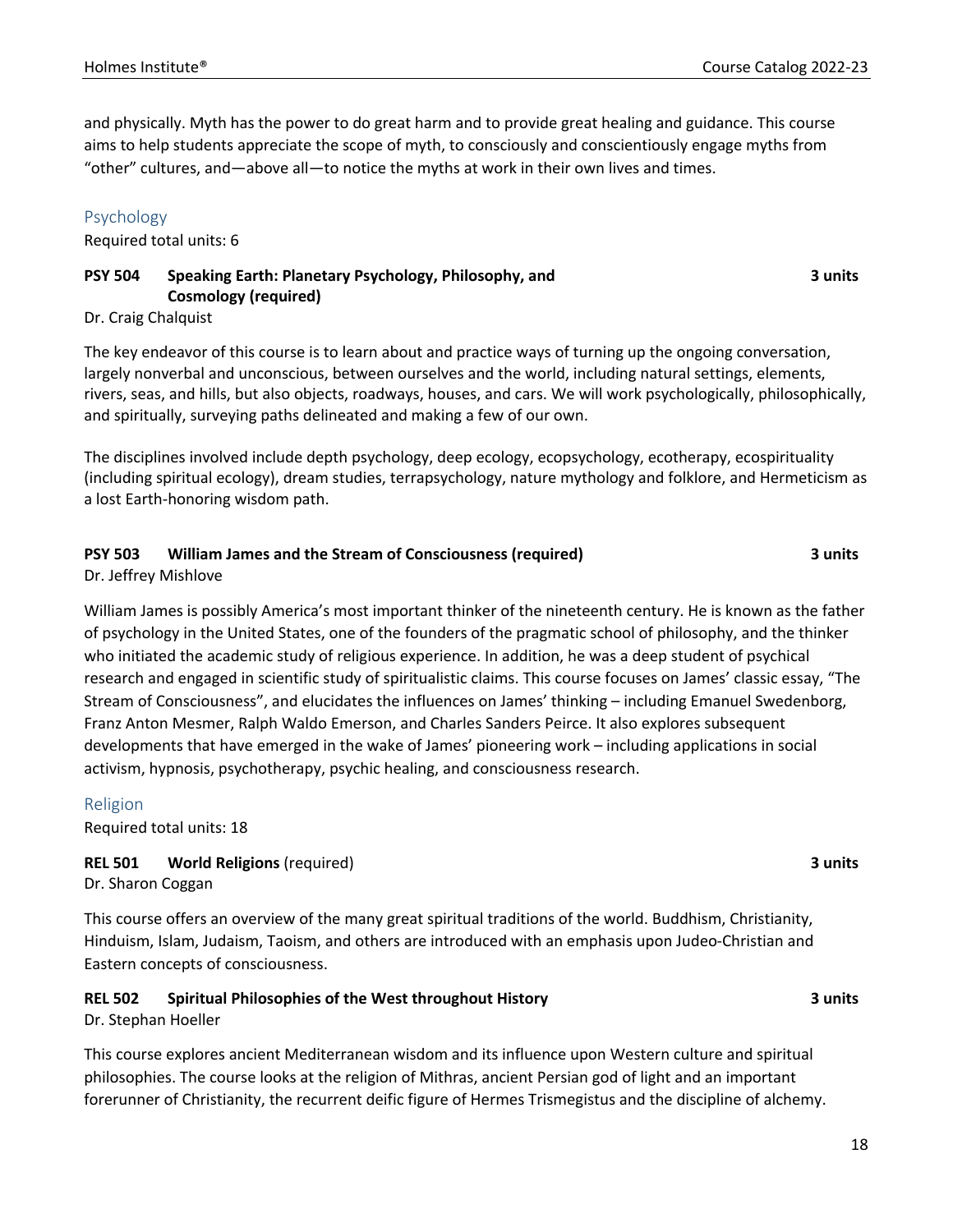#### **REL 503 Wisdom of Kabbalah 3 units**

#### Dr. Yosef Rosen

This course focuses on the central teaching of Kabbalah, the Jewish mystical tradition that emerged in 12thcentury Provence and profoundly influenced European spirituality. This course explores themes of Ein S of (God as Infinity), Ayin (the divine nothingness), Shekhinah (the feminine nature of God), and Raising the Sparks (discovering God in everyday life). We will study the original teachings of Kabbalah, translated from Hebrew and Aramaic.

#### **REL 504 Understanding the Bible** (required) **3 units**

Dr. Greg Salyer

This course offers an alternative approach to the bible's essential teachings with respect to its spiritual, literary and poetic significance. The course will aid the student in understanding how the Biblical words were understood by those who first heard them, as well as how we understand them today.

#### **REL 505 The Upanishads and the Bhagavad Gita 3 units**

Dr. Krista Noble

This course reviews the wisdom of the Upanishad and the Bhagavad Gita, The Song of God, which is the essence of Hindu spirituality. It is said that hearing the Upanishads with understanding leads from ignorance to liberation. The major themes of the Upanishads will be examined philosophically, as well as with integral realization in mind.

#### **REL 506 Buddhism in the Modern World 3 units**

Dr. Kim Kaiser

Buddhism is an integrated system that incorporates religious belief, philosophical analysis, and scientific inquiry. The foundation of the theory and practice of Buddhism focuses on the realities of suffering, its source and the path to liberation. These ancient teachings will be integrated with contemporary field of knowledge, including psychology, physics and medicine.

#### **REL 507 Gnosticism: The Path of Inner Knowledge 3 units**

Dr. Stephan Hoeller

This course explores the practices of modern Gnosticism, a spiritual philosophy which flourished during the first three centuries of the Christian Era. Gnosticism holds that the path of enlightenment is in gnosis (true knowledge), which consists of both knowledge of the inner spiritual self and knowledge of divinity. This course is based primarily on the Nag Hammadi documents with emphasis on the contemporary relevance of Gnostic teachings.

#### **REL 509 The Eclectic Writings of Holmes 3 units**

Dr. Tom Sannar

This course introduces the primary ideas of Dr. Ernest Holmes which create the foundation of our teaching called Science of Mind and Spirit. We compare and contrast the ideas found in all of his writings, including unpublished material, from 1916 through 1959.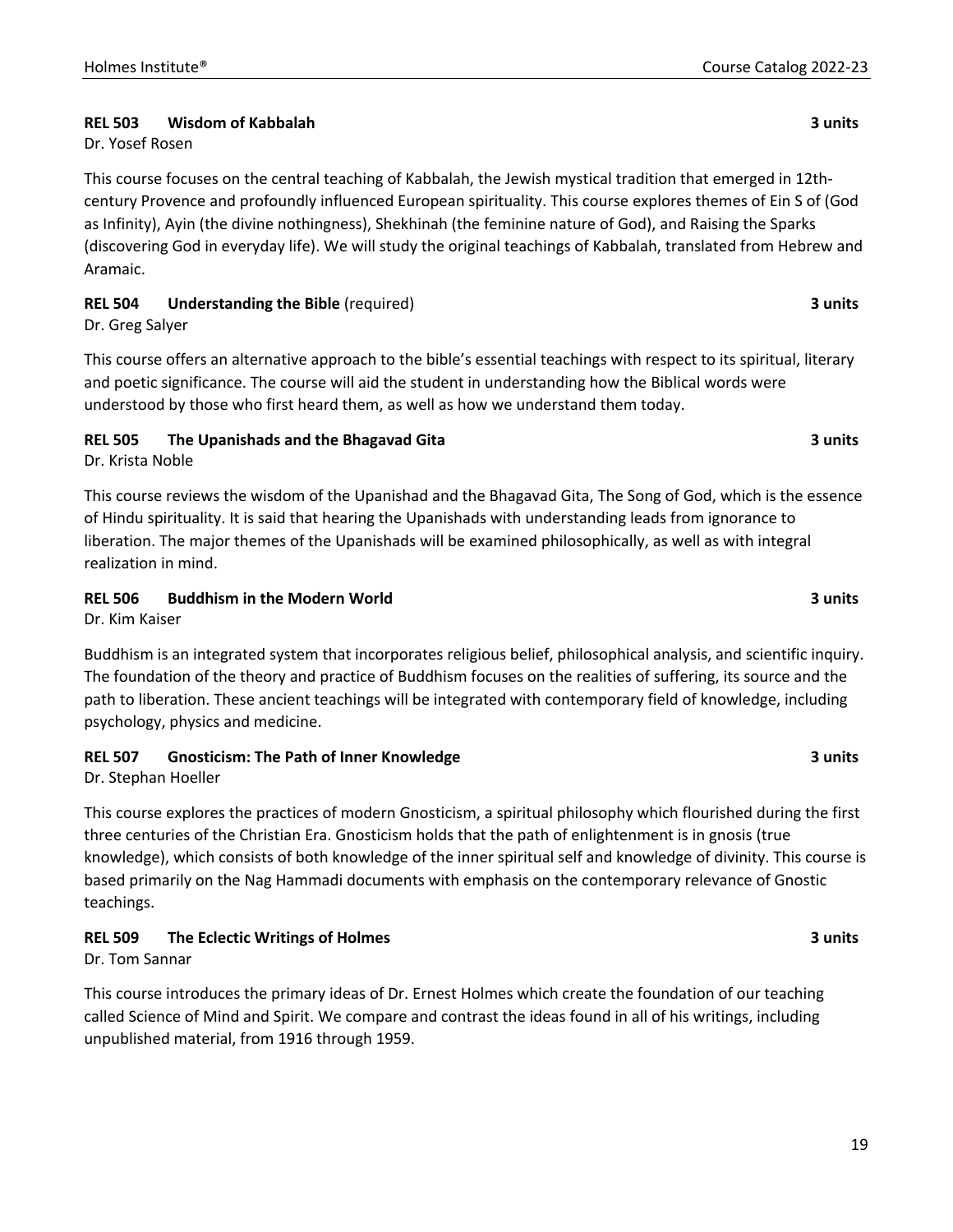#### **REL 510 African Americas Diasporic Spirituality 3 units**

Dr. Will Coleman

This course will study the sacred text and spiritual practices of the ancient West African Yoruba (Nigeria) and Dahomey (Benin) people. This spirituality is called "Ifa" and its sacred text is "The Holy Odu." During the centuries of European enslavement of Africans, they spread in various ways and are recognized throughout African Diasporic religions such as Candomble (Brazil), Lukumi (Cuba) and Santeria (Puerto Rico). Some components of them are present in Vodou (Haiti) as well. They were also transmitted into the more Protestant and resistant culture of the United States in a veiled form. In addition to Hoodoo, enslaved Africans embedded them into their emergent forms of African American Christianity, especially within the "Sanctified Church."

#### Science and Spirituality

Required total units: 12

**SSP 502 Psi Research 3 units** Dr. Jeffrey Mishlove

This course surveys the current scientific studies and field research of paranormal phenomena and theories, including synchronicity, distant viewing, clairvoyance, precognition, and survival of consciousness after death.

#### **SSP 503 Science and Spirituality** (required) **3 units**

Dr. Amit Goswami

This course is a brief history of the conflict between sciences and spiritual traditions. It reviews the reasons behind the division, and explores the possibility of integrating scientific and spiritual cosmologies with respect to current perspectives of science and spiritual practices for inner growth. It also covers the basics of quantum physics and the connections between quantum physics and spirituality.

#### **SSP 506 The Essentials of Mind/Body Medicine 3 units**

Dr. Martin Rossman

This course addresses the multifaceted dimensions of mind/body healing and reviews the expert mental data emerging from a variety of fields of study and research. The question which underscores the whole realm of mind/body medicine is, "Can consciousness heal the body of disease as claimed in all spiritual traditions and as vindicated by the data?" New and old answers to this question are explored as well as recent discussions about quantum healing and science within the study of consciousness.

#### **SSP 507 The Quantum Doctor 3 units**

Dr. Amit Goswami

This course introduces an integral paradox-free approach to medicine based on quantum physics and the primacy of consciousness. The student learns how principles underlying both conventional allopathic medicine and alternative medicine can all be incorporated within the metaphysics of the primacy of consciousness. Various techniques of alternative medicine are explained from the perspective, such as the quantum chi of Chinese medicine and acupuncture, the East Indian medicine system of Ayurveda, chakra medicine, homeopathy, mind-body medicine, mental and spiritual healing. Finally the student explores the healing path as a path to spiritual growth.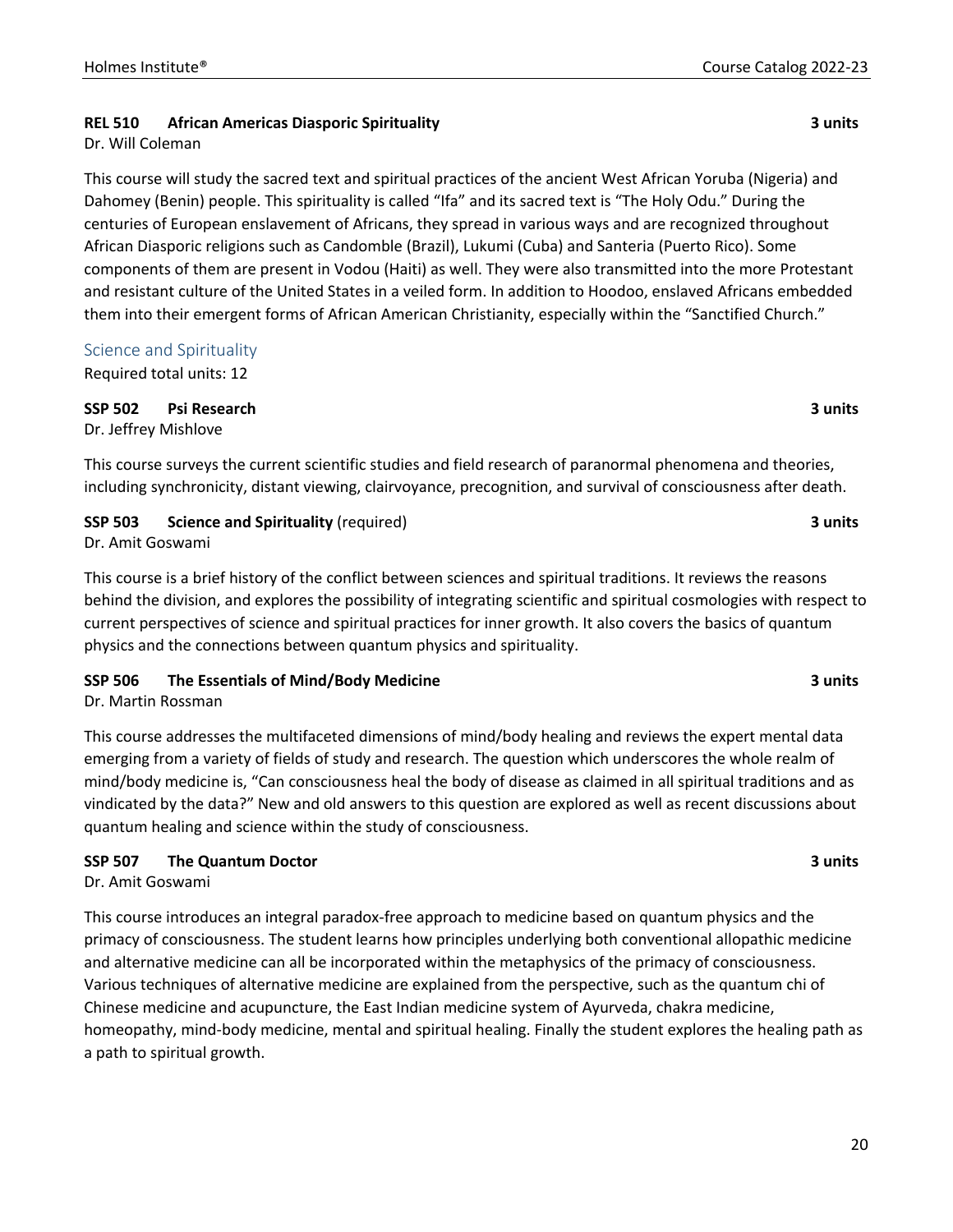### **SSP 508 Spirituality and the Brain** (required) **3 units**

#### Mark Waldman and Dr. Andrew Newberg

This course examines the current neuro-scientific evidence showing how spiritual practices, religious beliefs, and positive thinking affect cognition, emotional regulation, and physiological health – and how to apply that knowledge in ways that can improve our communication, teaching, and spiritual leadership skills.

### Certificate in Spiritual Education

#### Leadership

Required total units: 3

#### **LAD 504 Teaching & Learning Online/Facilitating Virtual Community** (required) **3 units** Rev. Laura Hallett

During this real-time, interactive, on-line course, students learn to use technology to expand the reach of their spiritual leadership, no matter what form that leadership may take. Students will learn how to facilitate community on-line using the most current learning theories as well as experience using those theories during real-time, collaborative facilitation experiences. All students will refine their teaching skills. Students will study transformational learning and may transform the way they think about themselves as learners and spiritual leaders. This class meets weekly in real time for two hours per week.

#### **LAD 506 Theory and Practice of Spiritual Leadership 3 units**

Dr. Bary Fleet

This course addresses the challenge of leadership in a spiritual community by reviewing and applying relevant theories of leadership to the practice of spiritual leadership. The approach considers the challenges in building and sustaining a vibrant leadership council and community that fulfills its vision and mission. Emphasis is placed on exercise of leadership as service-oriented and context-bound. Through lectures, cases studies, and exercises, students work to seek practical solutions to actual and hypothetical dilemmas in leading spiritual communities.

#### Philosophy

Required total units: 6

One of either PHI 508 Paradigms of Consciousness or PHI 509 Mythology, Cosmology, and Worldview, is required.

One of either PHI 502 Classical Philosophy or PHI 505 Birth of Consciousness in Early Greek Thought, is required.

#### **PHI 502 Classical Philosophy 3 units**

Dr. Pierre Grimes

This course surveys the origins and outcomes of the early thinkers who have come to be associated with the core foundation of classical philosophy. It begins with a study of pre-Socratic thinkers and traces the evolution of concepts about consciousness as developed by some of the world's greatest philosophers. Through a study of pre-Socratic philosophers, we glimpse into the origins and early development of philosophy which later led to a system of thought developed by Plato, Aristotle, Plotinus, and Proclus. Their wisdom and insights about the nature of man and the world have proven to be profound as well as lastingly beautiful.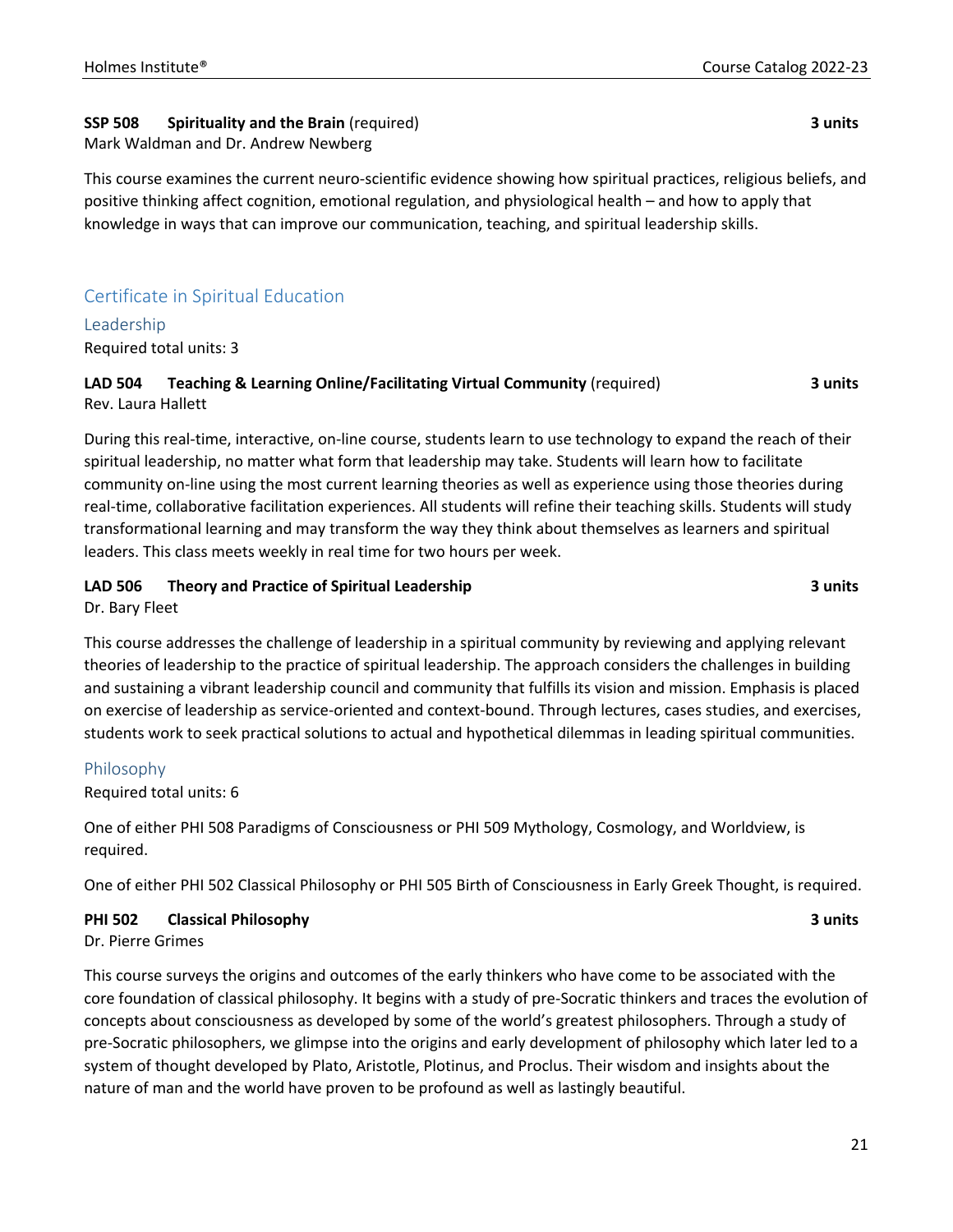#### **PHI 504 Mind in the Cosmos 3 units**

Dr. Christian de Quincey

This course explores a cosmology where cosmos and consciousness have coexisted from the beginning. We will closely examine the mysterious relationship between mind and matter from the perspectives of four major worldviews—dualism, materialism, idealism, and panpsychism - and will focus on the "most likely" story that can account for mind in the cosmos. A key guide on our journey will be philosopher and mathematician Arthur M. Young, and his seven-stage model of the evolution of consciousness.

### **PHI 505 The Birth of Consciousness in Early Greek Thought 3 units**

Dr. Greg Salyer

This course addresses a period of history that the modern philosopher Eric Voegelin named The Great Leap of Being, a few thinkers on the fringes of the Greek world began to explore the nature of the cosmos and with it the nature of human being. The Great Leap of Being described a period roughly from 800-300 BC when many great teachers were alive and presenting consciousness-altering visions of truth, reality and meaning. An important addition to course material will be a consideration of the Eleusinian and Delphic Mysteries and their relation to a new vision of consciousness.

### **PHI506 The Complete Writings of Thomas Troward 3 units**

Dr. Tom Sannar

This course explores the complete writings of Thomas Troward based upon all of his published books and shows why Troward is the foundation for the entire teaching of Science of Mind and Spirit as it was intended by Dr. Ernest Holmes. To understand the complete theoretical foundation of Science of Mind and Spirit, it is necessary to understanding of the complete writings of Troward.

**PHI 507 Emerson and American Idealism 3 units**

Dr. Greg Salyer

This course will explore the work and thought of American philosopher Ralph Waldo Emerson through the development of what came to be known as Transcendentalism. We will study how this philosophy developed from the Perennial Philosophy through European Idealism to become a unique expression of a vital philosophical vision.

#### **PHI 508 Paradigms of Consciousness 3 units**

Dr. Christian de Quincey

A paradigm is a framework of beliefs about reality shared by a community and affirmed through communal behavior. A "paradigm of consciousness" is a system of beliefs about the nature of consciousness and how it relates to physical reality. Society today is a result of past paradigms of consciousness. This course explores the emerging "new" paradigm of holism – a shift from a mechanistic/separatist worldview to a creative, dynamic process of dialogue, feedback, integration and interrelationship. We will examine the four major worldviews that attempt to explain how consciousness relates to the physical world (dualism, materialism, idealism, and panpsychism) and we will see that all other paradigms of consciousness are variations or combinations of these. Throughout the course, students are guided to personalize the notion of "paradigms" by recognizing the limitations of all beliefs as ways to know reality. We will see how "personal paradigms" are embedded in cultural belief systems. Students are encouraged to examine their own beliefs and to explore the possibilities of learning and knowing through experience beyond belief. In the final weeks of the course we will switch from an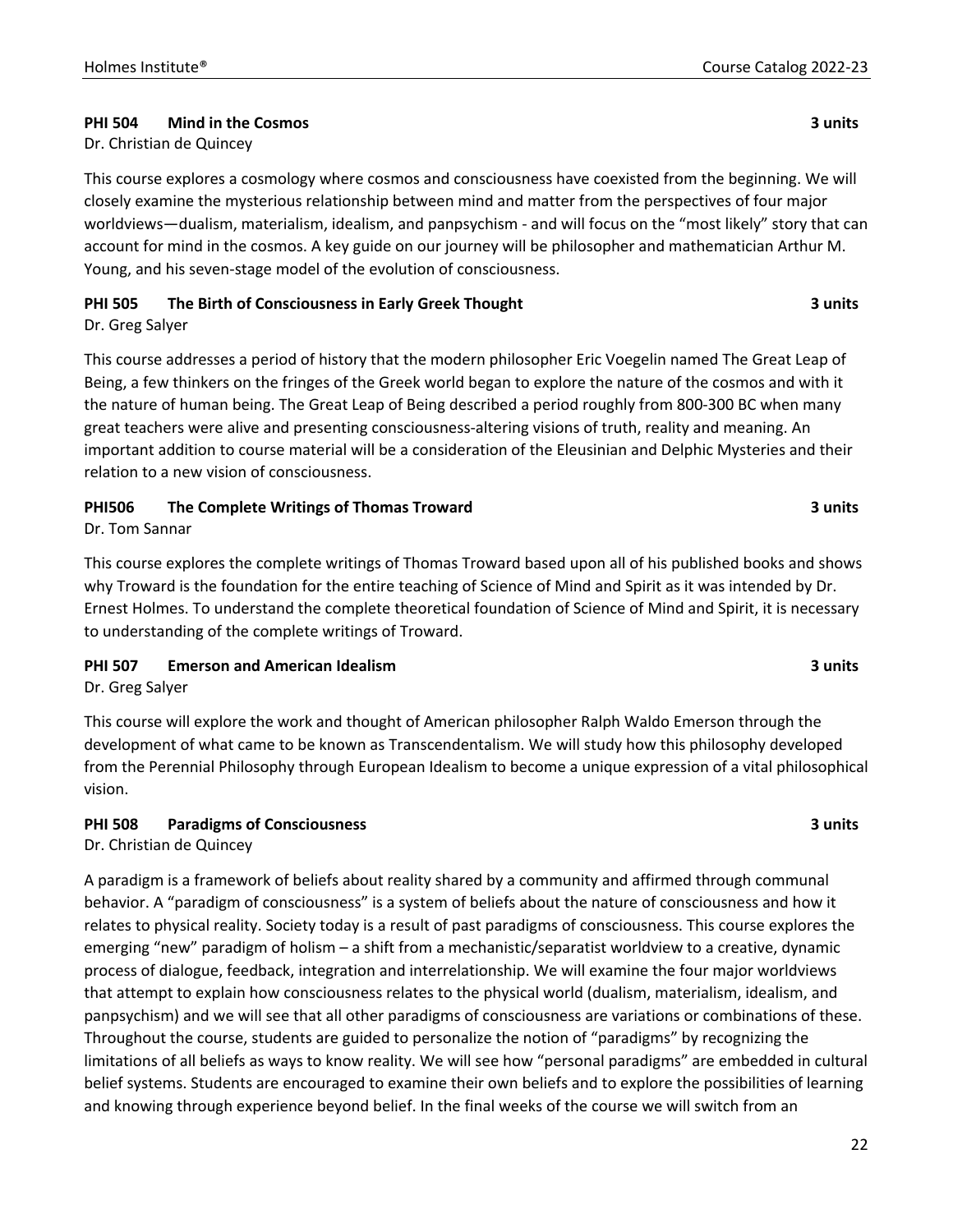intellectual approach to exploring practical and ethical implications of the various worldviews. Students will be introduced to Bohmian Dialogue as a way to shift from a concept-dominated view of the world to a more intuitive and feeling-based one.

#### **PHI 509 Mythology, Cosmology, & Worldview 3 units**

#### Dr. Devon Deimler

Myth is a creature of shifting forms and meanings. Mythology (the study of myth), therefore, is a creature of many eyes—many ways of seeing myth (including barely seeing it at all!). This course will introduce core theories for understanding myth from those branches of the humanities that have especially adopted myth into their methods, including religious and ritual studies, depth psychology, hermeneutics, aesthetics, and the arts. We will explore the historical and continuing relationship of myth and philosophy, creative and imaginal engagements with myth, and modern interpretations of just what constitutes the mythic. We will look at myth from the perspectives of creation, destruction, perpetuation, and from below (the underworld). And, of course, we will approach myth through its own stories. Myth is, by one definition, the stories we tell ourselves *about* ourselves; they form our very worldviews and the cosmologies that comprise our sense of place and value. Myth illustrates the sacred in the profane. It functions consciously and unconsciously, metaphorically and physically. Myth has the power to do great harm and to provide great healing and guidance. This course aims to help students appreciate the scope of myth, to consciously and conscientiously engage myths from "other" cultures, and—above all—to notice the myths at work in their own lives and times.

#### Psychology

Required total units: 3

#### **PSY 504 Speaking Earth: Planetary Psychology, Philosophy, and Cosmology (required)**

**3 units**

#### Dr. Craig Chalquist

The key endeavor of this course is to learn about and practice ways of turning up the ongoing conversation, largely nonverbal and unconscious, between ourselves and the world, including natural settings, elements, rivers, seas, and hills, but also objects, roadways, houses, and cars. We will work psychologically, philosophically, and spiritually, surveying paths delineated and making a few of our own.

The disciplines involved include depth psychology, deep ecology, ecopsychology, ecotherapy, ecospirituality (including spiritual ecology), dream studies, terrapsychology, nature mythology and folklore, and Hermeticism as a lost Earth-honoring wisdom path.

#### Religion

Required total units: 9

#### **REL 501 World Religions** (required) **3 units** Dr. Sharon Coggan

This course offers an overview of the many great spiritual traditions of the world. Buddhism, Christianity, Hinduism, Islam, Judaism, Taoism, and others are introduced with an emphasis upon Judeo-Christian and Eastern concepts of consciousness.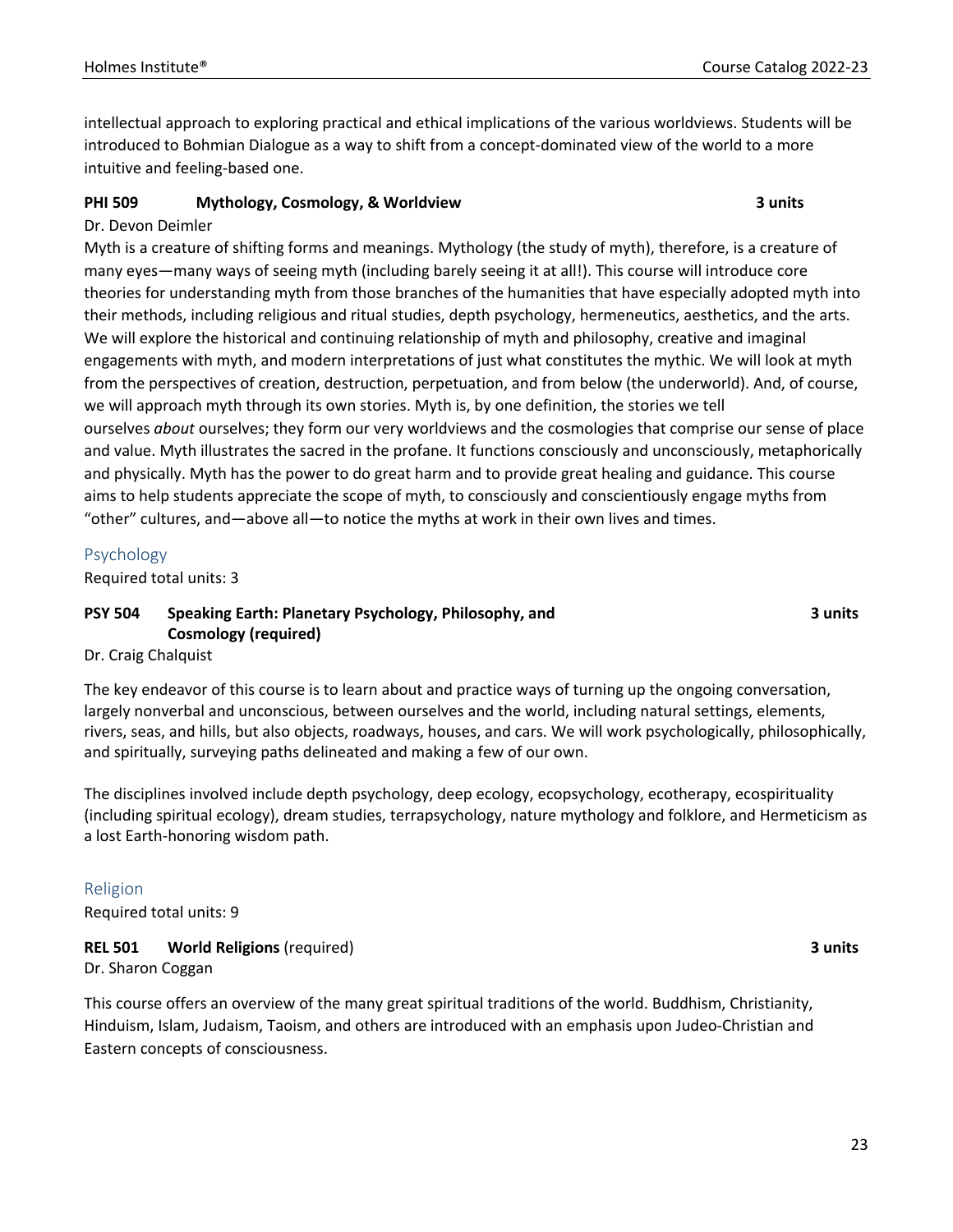#### **REL 502 Spiritual Philosophies of the West throughout History 3 units**

Dr. Stephan Hoeller

This course explores ancient Mediterranean wisdom and its influence upon Western culture and spiritual philosophies. The course looks at the religion of Mithras, ancient Persian god of light and an important forerunner of Christianity, the recurrent deific figure of Hermes Trismegistus and the discipline of alchemy.

#### **REL 503 Wisdom of Kabbalah 3 units**

Dr. Yosef Rosen

This course focuses on the central teaching of Kabbalah, the Jewish mystical tradition that emerged in 12thcentury Provence and profoundly influenced European spirituality. This course explores themes of Ein S of (God as Infinity), Ayin (the divine nothingness), Shekhinah (the feminine nature of God), and Raising the Sparks (discovering God in every day life). We will study the original teachings of Kabbalah, translated from Hebrew and Aramaic.

#### **REL 504 Understanding the Bible** (required) **3 units**

Dr. Greg Salyer

This course offers an alternative approach to the bible's essential teachings with respect to its spiritual, literary and poetic significance. The course will aid the student in understanding how the Biblical words were understood by those who first heard them, as well as how we understand them today.

#### **REL 505 The Upanishads and the Bhagavad Gita 3 units**

Dr. Krista Noble

This course reviews the wisdom of the Upanishad and the Bhagavad Gita, The Song of God, which is the essence of Hindu spirituality. It is said that hearing the Upanishads with understanding leads from ignorance to liberation. The major themes of the Upanishads will be examined philosophically, as well as with integral realization in mind.

#### **REL 506 Buddhism in the Modern World 3 units**

Dr. Kim Kaiser

Buddhism is an integrated system that incorporates religious belief, philosophical analysis, and scientific inquiry. The foundation of the theory and practice of Buddhism focuses on the realities of suffering, its source and the path to liberation. These ancient teachings will be integrated with contemporary field of knowledge, including psychology, physics and medicine.

### **REL 507 Gnosticism: The Path of Inner Knowledge 3 units**

Dr. Stephan Hoeller

This course explores the practices of modern Gnosticism, a spiritual philosophy which flourished during the first three centuries of the Christian Era. Gnosticism holds that the path of enlightenment is in gnosis (true knowledge), which consists of both knowledge of the inner spiritual self and knowledge of divinity. This course is based primarily on the Nag Hammadi documents with emphasis on the contemporary relevance of Gnostic teachings.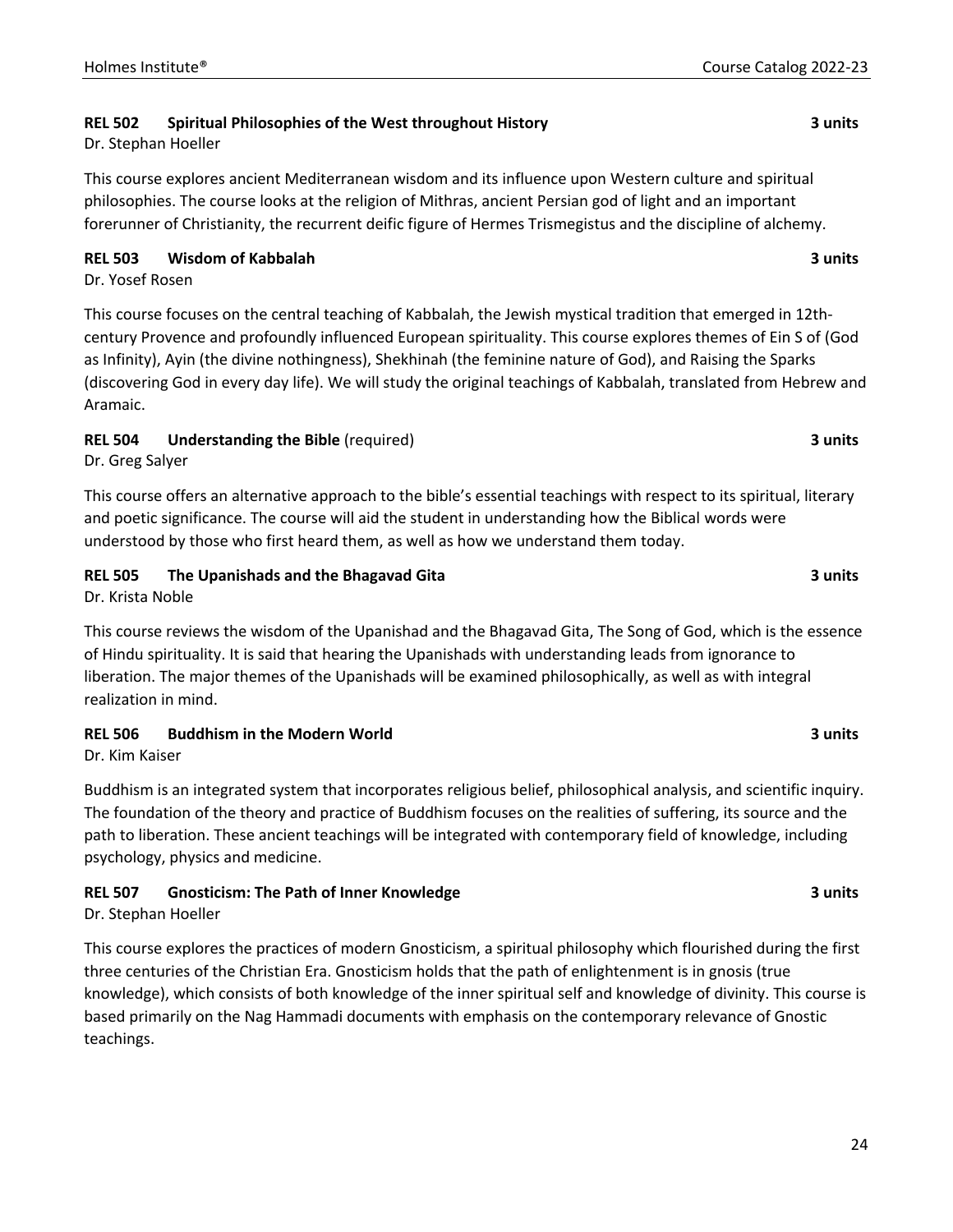#### **REL 509 The Eclectic Writings of Holmes** (required) **3 units**

Dr. Tom Sannar

This course introduces the primary ideas of Dr. Ernest Holmes which create the foundation of our teaching called Science of Mind and Spirit. We compare and contrast the ideas found in all of his writings, including unpublished material, from 1916 through 1959.

#### **REL 510 African Americas Diasporic Spirituality 3 units**

Dr. Will Coleman

This course will study the sacred text and spiritual practices of the ancient West African Yoruba (Nigeria) and Dahomey (Benin) people. This spirituality is called "Ifa" and its sacred text is "The Holy Odu." During the centuries of European enslavement of Africans, they spread in various ways and are recognized throughout African Diasporic religions such as Candomble (Brazil), Lukumi (Cuba) and Santeria (Puerto Rico). Some components of them are present in Vodou (Haiti) as well. They were also transmitted into the more Protestant and resistant culture of the United States in a veiled form. In addition to Hoodoo, enslaved Africans embedded them into their emergent forms of African American Christianity, especially within the "Sanctified Church."

## Science and Spirituality

Required total units: 6

#### **SSP 503 Science and Spirituality** (required) **3 units**

Dr. Amit Goswami

This course is a brief history of the conflict between sciences and spiritual traditions. It reviews the reasons behind the division, and explores the possibility of integrating scientific and spiritual cosmologies with respect to current perspectives of science and spiritual practices for inner growth. It also covers the basics of quantum physics and the connections between quantum physics and spirituality.

#### **SSP 508 Spirituality and the Brain** (required) **3 units**

Mark Waldman and Dr. Andrew Newberg

This course examines the current neuro-scientific evidence showing how spiritual practices, religious beliefs, and positive thinking affect cognition, emotional regulation, and physiological health – and how to apply that knowledge in ways that can improve our communication, teaching, and ministerial skills.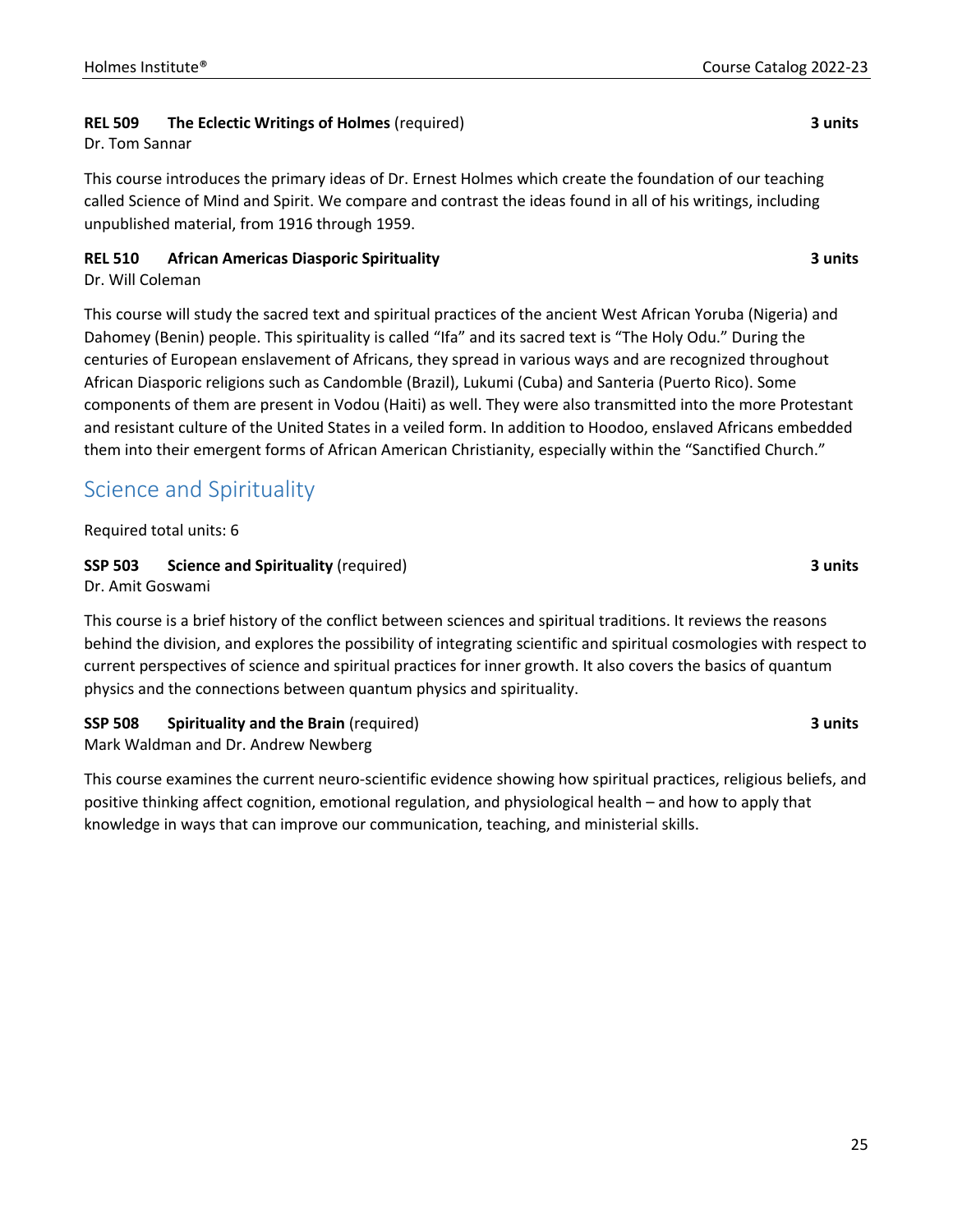## Faculty

| Janelle Barlow, Ph.D.<br>jabarlow@alloutperform.com | Ph.D., Education, University of California Berkeley                                                                                                                                                                                            |
|-----------------------------------------------------|------------------------------------------------------------------------------------------------------------------------------------------------------------------------------------------------------------------------------------------------|
| Victoria Bomberry, Ph.D<br>warmicha@mac.com         | Ph.D., Modern Thought and Literature, Stanford University                                                                                                                                                                                      |
| Craig Chalquist<br>Craig@chalquist.com              | Ph.D. in Depth Psychology, Ecopsychology emphasis, Pacifica Graduate<br>Institute<br>M.S. in Marriage & Family Therapy, California Lutheran University                                                                                         |
| Sharon Coggan, Ph.D.<br>Sharon.Coggan@ucdenver.edu  | Ph.D., Religious Studies, Syracuse University<br>M.A., Religious Studies, Stanford University<br>M.T.S., Master of Theological Studies, Harvard University, The Divinity School<br>B.A., Religion, Philosophy and French, University of Denver |
| Dr. Will Coleman                                    | Ph.D., Philosophical Theology, Systematic Theology, Philosophy of Religion,                                                                                                                                                                    |
| Wcolemanphd33@gmail.com                             | Theological Hermeneutics, Graduate Theological Union, Berkeley, CA                                                                                                                                                                             |
| Christian de Quincey, Ph.D.                         | Ph.D., Philosophy & Religion, California Institute of Integral Studies                                                                                                                                                                         |
| cdeq@christiandequincey.com                         | M.A., Interdisciplinary Consciousness Studies, JFK University                                                                                                                                                                                  |
| Devon Deimler, Ph.D.<br>devon@prs.org               | Ph.D. in Depth Psychology/Mythological Studies, Pacifica Graduate Institute<br>M.A. in Mythological Studies, Emphasis in Depth Psychology, Pacifica<br>Graduate Institute                                                                      |
| Bary Fleet, Ph.D.                                   | D.Min. Boston University, Pastoral Counseling                                                                                                                                                                                                  |
| Bary.Fleet@gmail.com                                | Licensed Religious Science Practitioner                                                                                                                                                                                                        |
| Amit Goswami, Ph.D.                                 | Ph.D., Physics, University of Calcutta                                                                                                                                                                                                         |
| info@amitgoswami.org                                | M.C.S., Physics, University of Calcutta                                                                                                                                                                                                        |
| Pierre Grimes, Ph.D.                                | Ph.D., Philosophy, University of Pacific, CA                                                                                                                                                                                                   |
| pierregrimes@ymail.com                              | M.A., Comparative Philosophy, University of Pacific, CA                                                                                                                                                                                        |
| Laura Hallett<br>Ihallett@csl.org                   | M. Ed., Curriculum & Instruction, UNLV, NV                                                                                                                                                                                                     |
| Stephan Hoeller, Ph.D.                              | University of Innsbruck, Austria                                                                                                                                                                                                               |
| 323-467-2685                                        | Professor Emeritus of Comparative Religion, University of Oriental Studies                                                                                                                                                                     |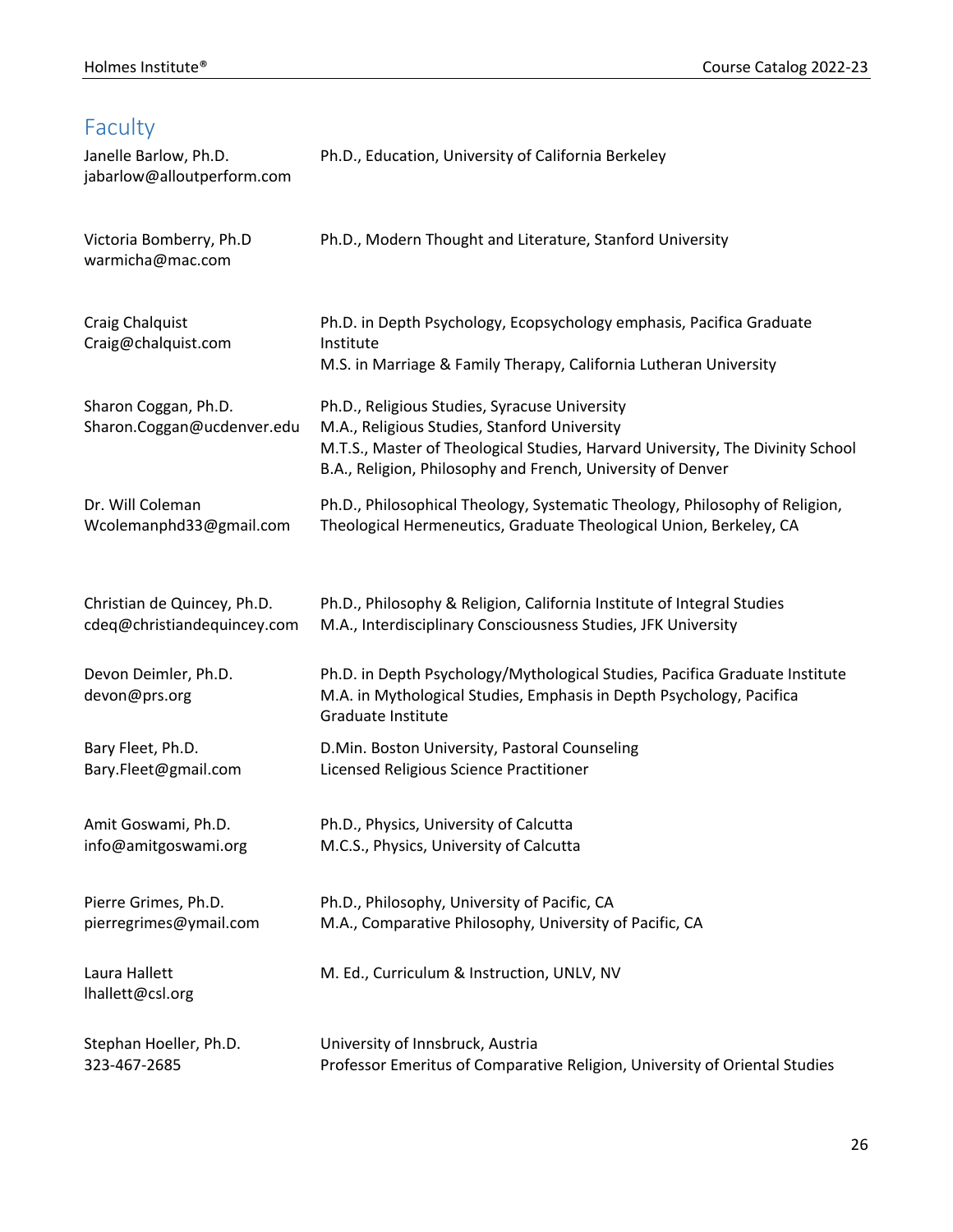| Johanna Janssen, Ed.D.<br>Ifeanyi59@gmail.com    | Ed.D., Nova Southeastern University                                                                                                                                                |
|--------------------------------------------------|------------------------------------------------------------------------------------------------------------------------------------------------------------------------------------|
| Kim Kaiser, Ed.D.<br>kkaiser@holmesinstitute.edu | Ed.C., Counseling & Educational Psychology, University of San Francisco                                                                                                            |
| Jeffrey Mishlove, Ph.D.                          | Ph.D., Parapsychology, University of CA., Berkeley<br>jmishlove@thinkingallowed.com M. Crim., Criminology, University of CA, Berkeley<br>B.S., Psychology, University of Wisconsin |
| Judi Neal, Ph.D.<br>judi@edgewalkers.org         | Ph.D., Organizational Behavior, Yale University                                                                                                                                    |
| Dr. Andrew Newberg                               | M.D., Perelman School of Medicine, University of Pennsylvania<br>B.A., Haverford College, University of Pennsylvania                                                               |
| Krista Noble, Ph.D.                              | Ph.D., Vedic Science, Maharishi University of Management<br>vedicphilosophy108@gmail.com M.A., Vedic Science, Maharishi University of Management                                   |
| Yosef Rosen, Ph.D.<br>yosefrosen1@gmail.com      | Ph.D., Jewish Studies, University of California, Berkeley<br>Graduate Studies, Jewish Thought, Hebrew University, Jerusalem, Israel<br>BA, Philosophy, Yeshiva University, NY      |
| Martin Rossman, M.D.<br>mrmd555@aol.com          | M.D., University of Michigan<br>B.A., Pre-Med, University of Michigan                                                                                                              |
| Dr. Greg Salyer<br>greg@prs.org                  | Ph.D., Literary Theory, Contemporary Literature, and Religious Studies from<br>Emory University's Graduate Institute of the Liberal Arts                                           |
| Tom Sannar, J.D.<br>dr.tomsannar@att.ent         | University of Pacific, McGeorge School of Law<br>Author of over 20 books and pamphlets relating to Science of Mind and<br>Spirit.                                                  |
| Mark Waldman, B.A.<br>markwaldman3@gmail.com     | B.A., University of California, Santa Cruz<br>Adjunct Faculty, Loyola Marymount University, Los Angeles<br>Co-Teaches with Dr. Andrew Newberg                                      |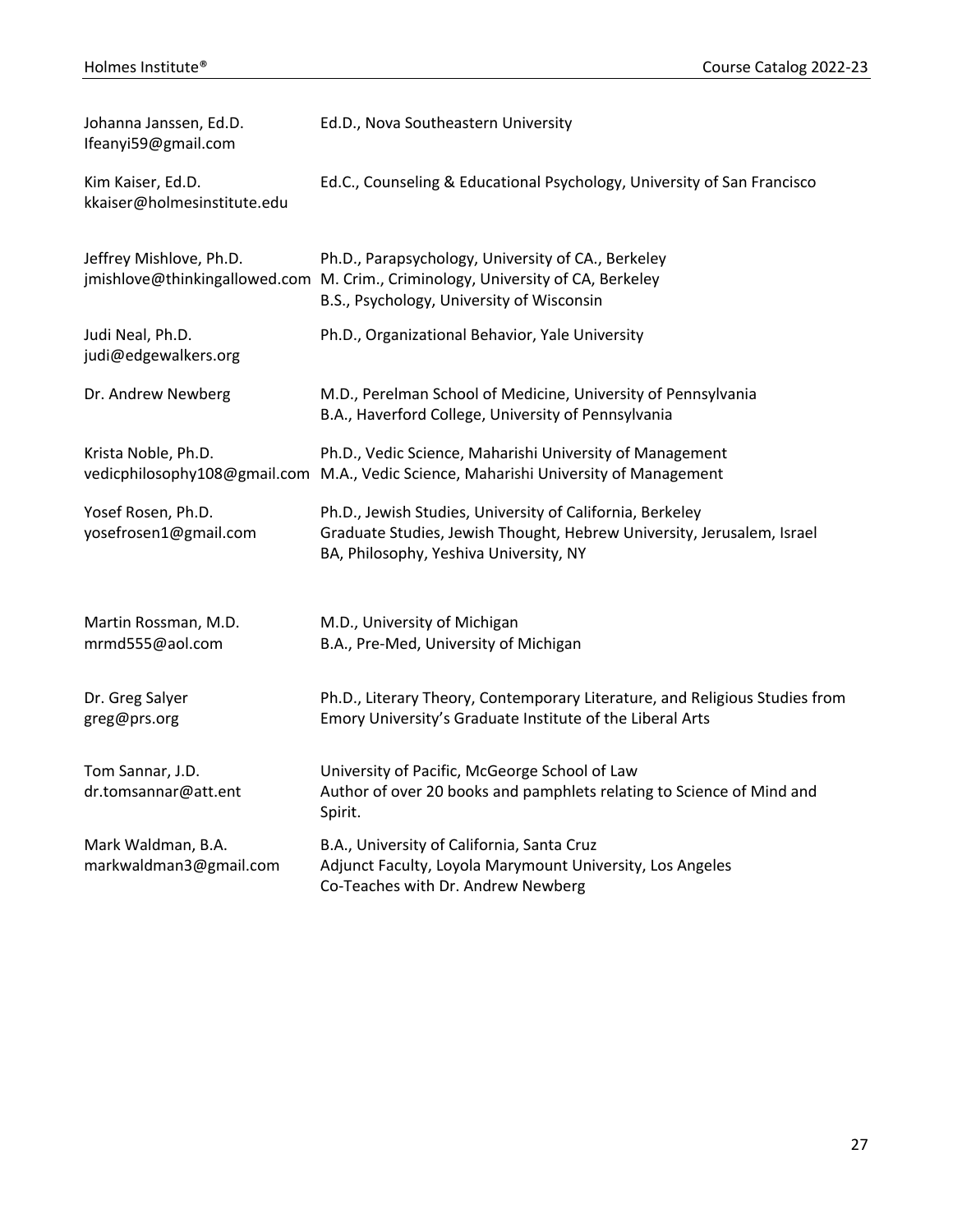## Credit Hour Policy

The institution documents policies and procedures used to define the chosen academic unit of measurement. Academic units are measured by either clock hours or credit hours. The Holmes Institute®'s distance education courses are three quarter credit hours each as measured pursuant to the recommendations of the American Council on Education. For each quarter credit hour assigned, students participate in a minimum of 10 hours of academic engagement and complete at least 20 hours of preparation.

Instructional time includes asynchronous and synchronous learning where students are gaining new information and interacting with faculty. Instructional time may include any of the following.

- Material provided by faculty consisting of audio and video lectures and detailed syllabi.
- Required documents, videos, slides, and other materials linked to course pages in the learning management system.
- News forum dialogues with faculty and peers.
- Other activities that include faculty interaction and involvement.

Courses contain instructional materials which are primarily in an audio format. Weekly, students listen to an audio lecture for each course. These audio lectures are one hour in duration and cover a good deal of material. It generally requires students to listen to these recorded lectures two to three times to absorb the materials. Students should listen to lectures twice, taking detailed notes during the second listening. All these interactions, including assessments and exams, are factored into determining the quarter credit hours assigned to each course.

Holmes Institute® relies on faculty subject matter experts to make the initial determination and follows up with student feedback to verify the amount of time spent on various course activities including the amount of time students spend in order to achieve course/program outcomes.

### Credit Transfers

Consideration for transfer credits is program specific. The acceptance of credit earned at Holmes Institute for transfer credit into another institution is up to the discretion of the receiving institution. For consideration of transfer credit by Holmes Institute®, courses must have been taken within the seven-year period preceding the date of submission (except in rare and truly exceptional circumstances) and the credit transfer request must be submitted within one year of beginning courses. Students must provide a transcript from an accredited university, course syllabus and, if possible, any course work that was submitted to the original faculty. Each course being considered must meet or exceed the outcomes assessments for the requested Holmes Institute® course. Holmes Institute® does not transfer credits for life experience. Acceptance of transfer credit is solely up to Holmes Institute®.

Holmes Institute® students may request transfer credits as follows:

- Master's in Consciousness Studies maximum of 6 credits (up to 2 Holmes Institute® courses)
- Certificate in Spiritual Education maximum of 3 credits (1 Holmes Institute<sup>®</sup> course)

Students must submit a completed Transfer Credit Request Form with all supporting documentation and payment of \$150 evaluation fee for all courses submitted on that Transfer Credit Request form. In addition, there will be a \$100 fee for every three credits approved for transfer.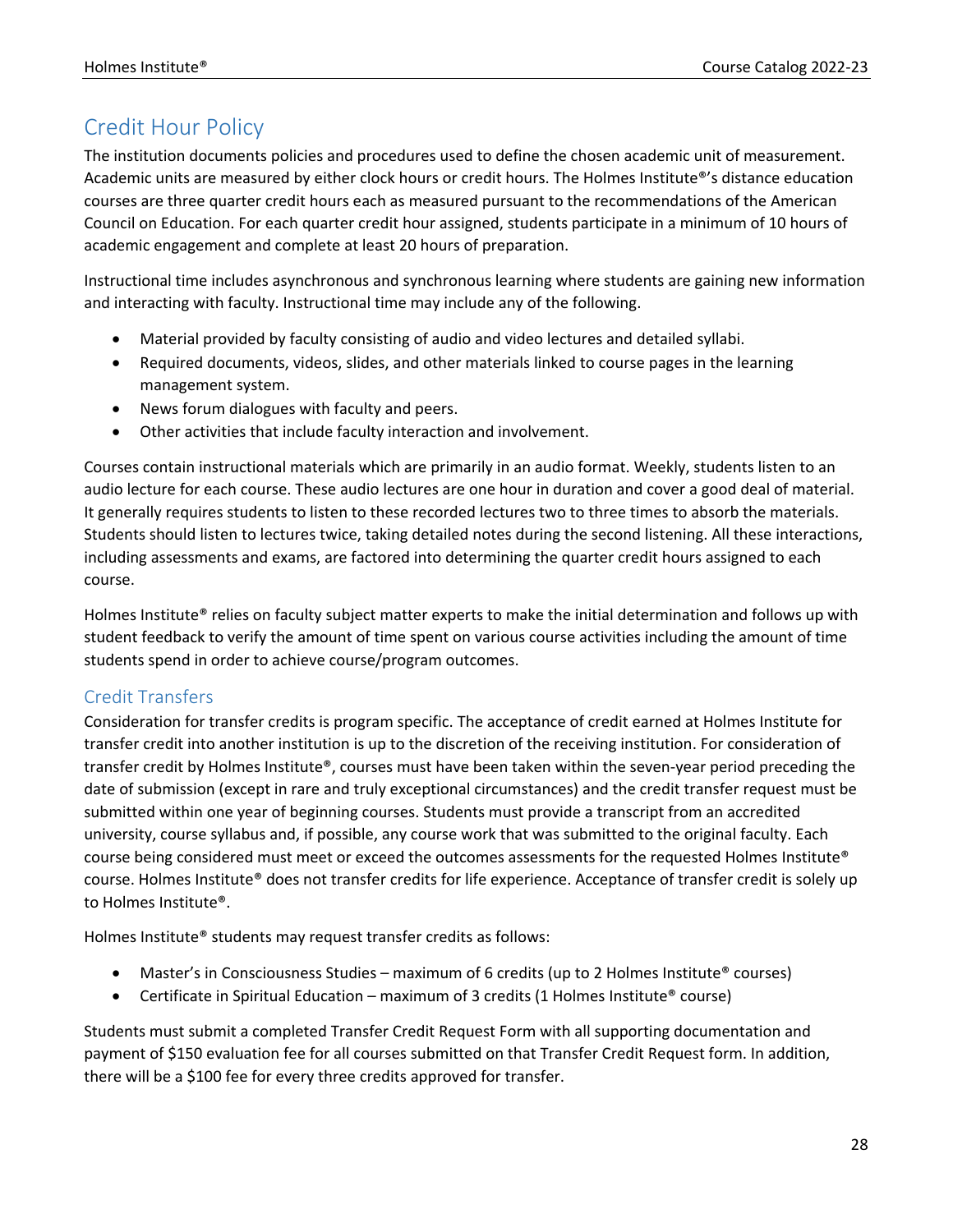#### Course Change Fee

Once a registration period ends, any changes in course registrations requires a \$50 change fee that is paid directly to Holmes Institute/Centers for Spiritual Living. Once the term has started no changes in registration or late registrations are allowed for the Distance Education courses. Contact the Administrative Registrar if you have questions.

## Policies

#### Course Auditing

Full tuition, plus permission of the instructor, is required for courses audited by Holmes Institute students. Registration is completed as instructed in this catalog.

#### Student Grievances

If any student has a complaint or grievance of any kind such as grades, schedule, perceived unfairness, etc., he or she is expected to go directly to the person involved. If the situation is not resolved at the level of the instructor and student, the student is expected to go to the Distance Education Dean to explore the situation and gain resolution. If the student is still not satisfied, he or she should contact the President of Holmes Institute® in writing. The President will respond to the student within 10 business days.

If students choose to carry any complaint to the State of Colorado Department of Higher Education, information shall be provided to them as to how to proceed. Should a student wish to lodge a complaint with DEAC, their address is Distance Education Accrediting Commission, 1101 17<sup>th</sup> Street NW Suite 808, Washington, DC 20036 202-234-5100.

Utah students may find the link to file a grievance at https://rules.utah.gov/publicat/code/r152/r152- 34a.htm#T4. Alaska students: the program is exempt from authorization under AS 14.48 and 20 AAC 17.015 because the program is online or distance delivered and does not have a physical presence in the state.

#### Registration and Class Attendance

Students have one year from the date of admission to start their coursework. Beginning with the first academic term of course participation, students have 6 years to meet all degree requirements for graduation. Students who do not complete their admission requirements or do not register for coursework within one year from date of admission must re-apply to the Holmes Institute® and meet the new admission and program requirements in effect.

#### Class Continuity and Leaves of Absence

Once students have been admitted and begin registering and attending classes, they must take at least one class in at least three of the four quarters each academic year, except as provided below. Students may take one quarter off, without class registration, per year, by notifying his or her Advisor. If a student desires or finds it necessary to take a second quarter off in a given academic year, the student must discuss the situation with the Advisor and the request must be approved by the Advisor after discussion. If more time off from classes is requested, the student may seek permission for a formal leave of absence from his or her Advisor. If approved, the Administrative Registrar and the Executive Committee are informed. Such formal leave of absence must be agreed upon in advance, and may be taken for a period not longer than one year, beginning with the first day of the first quarter the student takes off. For example, if a student takes off spring quarter 2021, then summer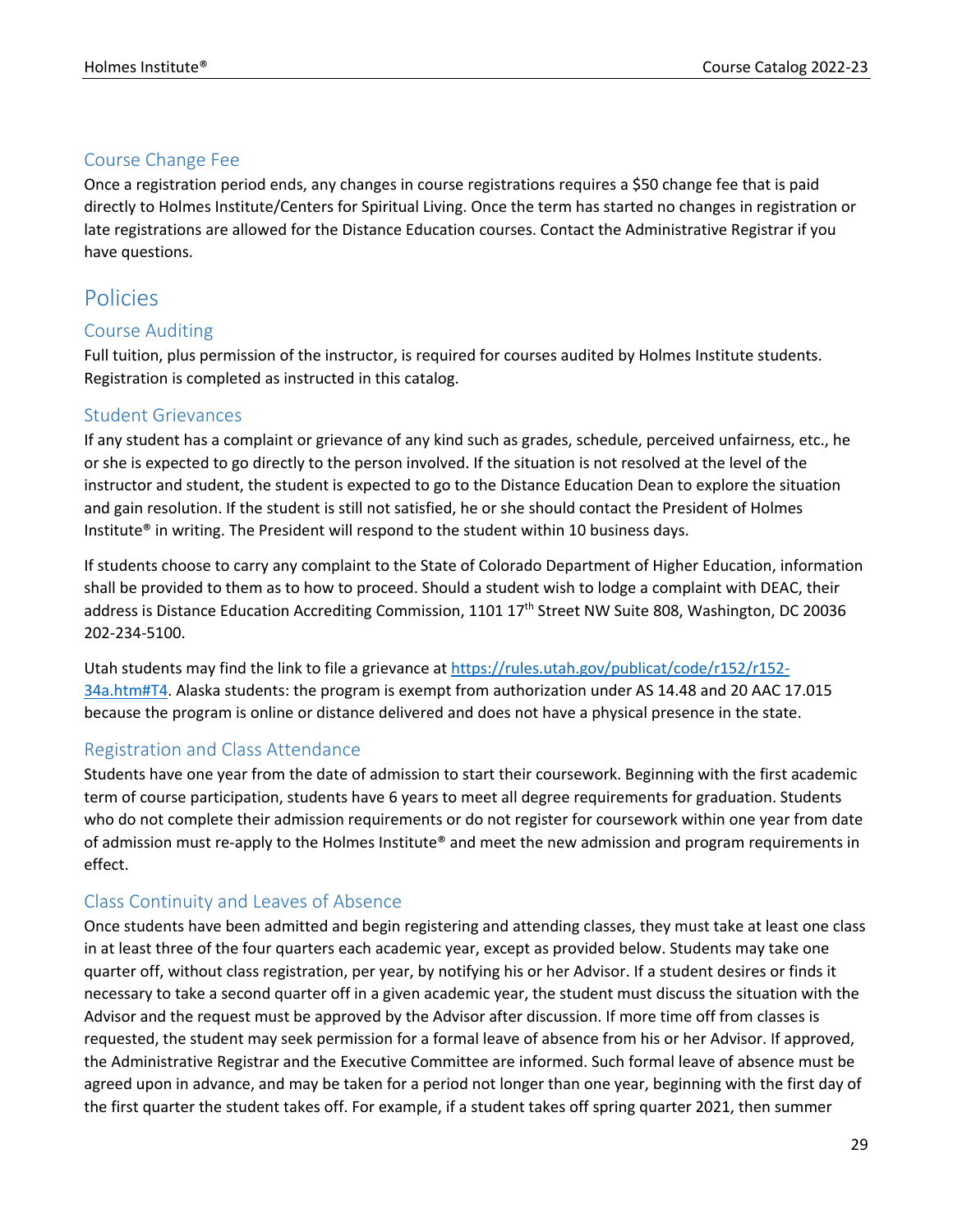quarter 2021, and then asks for a formal leave of absence, the one-year limitation on length of leave of absence begins with spring quarter 2021.

#### Inclusiveness and Nondiscrimination

The Holmes Institute® practices inclusiveness among students, faculty, staff and administrators. The institute does not tolerate discrimination on the basis of race, color, national origin, sex, age, disability, creed, religion, sexual orientation or veteran status in admission, access to, or treatment in, its educational programs and activities. The institute provides equal opportunity to all students. All students shall have the same fundamental rights to equal respect, due process, and fairness in academic assessments, which are based solely on factors demonstrably related to performance as, and expectations of, students. All students share equally the obligations to exercise basic standards of fairness, equity, and inquiry that should always guide education. Sexual discrimination will not be tolerated and all such situations should be reported promptly to the President of Holmes Institute®, CC Coltrain, at ccoltrain@holmesinstitute.edu.

The Institute provides reasonable accommodations for disabilities diagnosed by a qualified professional. Contact the ADA Compliance Coordinator with the email ada@holmesinstitute.edu.

#### **Withdrawal**

A student may withdraw at any time by notifying the Administrative Registrar in writing (email, note, US mail) of his or her decision to withdraw from a course or from the program. If the student has not filled out a Request for Withdrawal form, the Administrative Registrar will forward that form to the student to be completed and returned. Any refunds will be calculated as of the date of receipt of the student's initial notice to the Administrative Registrar.

#### Re-admission

Students who must reapply for formal admission are:

- students who have not met their admission requirements within one year from the date of submitting an application.
- students who were admitted but did not register for any coursework within one year from the date of admission.
- students whose leave of absence exceeds one year.

Students who must reapply do so under the new admission and graduation requirements in effect at that time. Only students who return from a leave of absence in less than one year are exempt from reapplying. Prior coursework may be invalid under the new graduation requirements at the time of re-admission. Coursework from a previous admission period is valid for a period of seven years.

#### Code of Conduct

We are dedicated to the teaching and practice of the spiritual principles found within the New Thought metaphysical tradition. As such, faculty, staff, and students are expected to behave in a manner reflective of these spiritual principles in their individual behavior and in their relationships with others.

#### Course Conduct and Etiquette

In order to ensure that courses provide a safe and positive learning environment, students and faculty are expected to be respectful of each other. Any of the following may be grounds for formal warning and possible dismissal.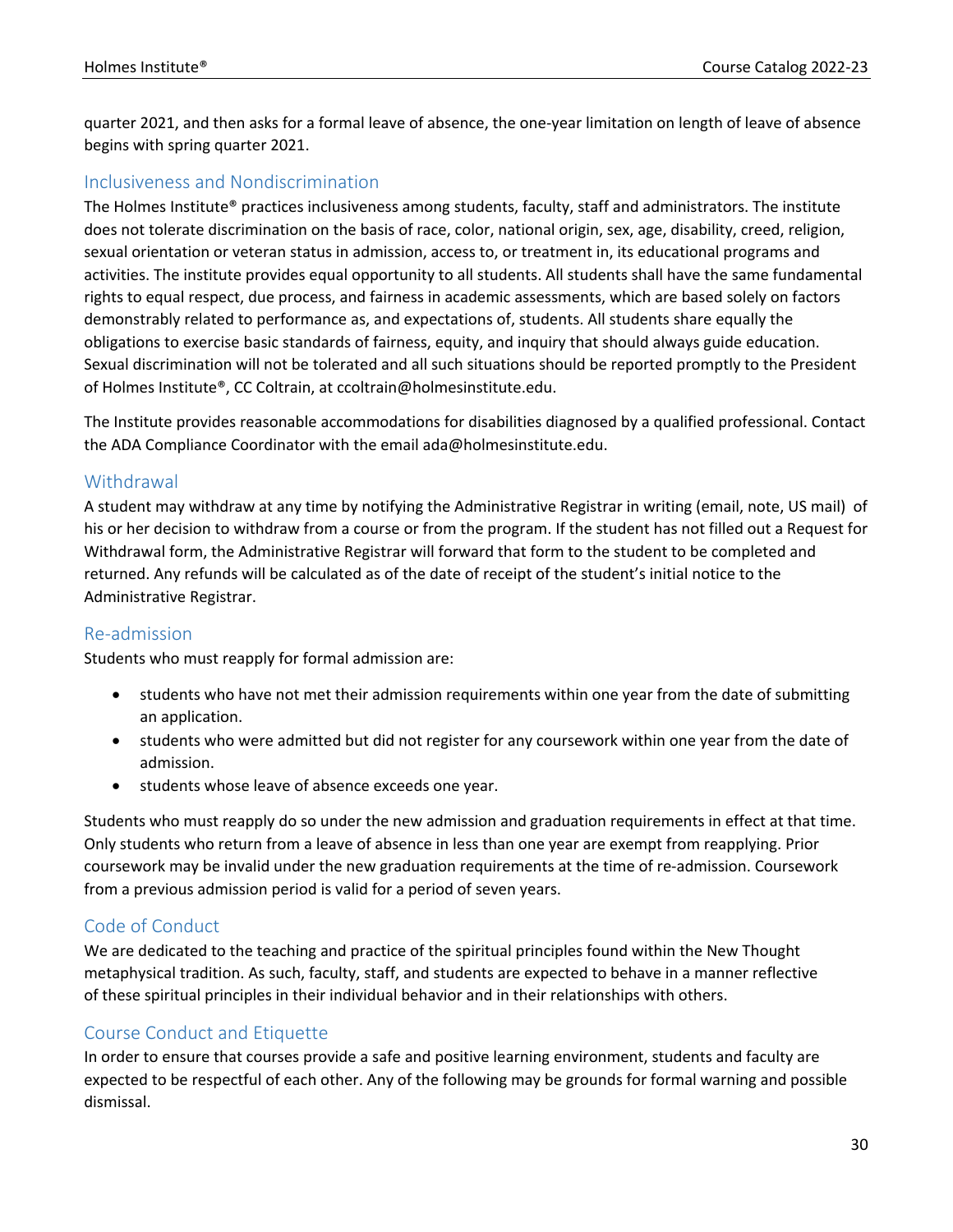- Failure to maintain a respectful attitude in Holmes Institute® courses and communications.
- Engaging in conduct that is deemed disruptive to the learning of others.
- Making defamatory statements that deliberately misrepresent others.

#### Non-Academic Dismissal

Individuals who violate the stated Code of Conduct will be disciplined and potentially subjected to further corrective action up to and including termination or expulsion. Therefore, students, staff, faculty, and other members of the school will be free of discrimination and harassment.

#### Academic Integrity

Student status is predicated on acknowledgment of and compliance with the spirit as well as the letter of standards and policies. Students who violate these standards – especially through such actions as personal or financial irresponsibility, plagiarism on exams or assignments, or other forms of dishonesty and lack of integrity – will come under review and remedial action. Dismissal from the Holmes Institute® may result. **Note:** The use of Internet material without proper citation is viewed as plagiarism.

All work submitted by a student must represent the student's original endeavor. When outside sources are used as references, the student must identify the source to make clear the extent to which the source has been used. Plagiarism and falsification of documents is a serious matter that will result in appropriate sanctions including loss of full or partial credit for the work, suspension for a specific period of time, or expulsion from the program.

Acts of copyright infringement include, but are not limited to, misusing copyrighted material in one's coursework and misusing material for which the institution owns the copyright (i.e., web site materials, course materials, publications, etc.).

#### Academic Term Evaluations

Students have regularly planned assessment experiences, phone conferences and online discussion groups scheduled for each course. Each assessment or group activity is designed to enhance the learning process and all students are expected to fully participate. Faculty members utilize these activities to facilitate good communication and weigh student participation in each planned activity when determining final grades. Students receive as much information as possible about their academic progress throughout each quarter. Additional student evaluations and surveys may be conducted as needed to assess student success and program quality.

Students complete evaluations at the end of every distance education course to assess student satisfaction with course content, faculty and ability to meet goals.

#### Student Privacy Policies (FERPA)

Under the Family Education Rights and Privacy Act of 1974 (FERPA), eligible students are afforded certain rights pertaining to school records and personally identifiable information on file with the institution. An eligible student is defined as any person who is currently enrolled or has been enrolled in the institution's program. It is the policy of the institution to treat all student information, both personal and academic, as strictly confidential. The only exception(s) may be made when using a student's name and email address in course directories, chat rooms, and the like.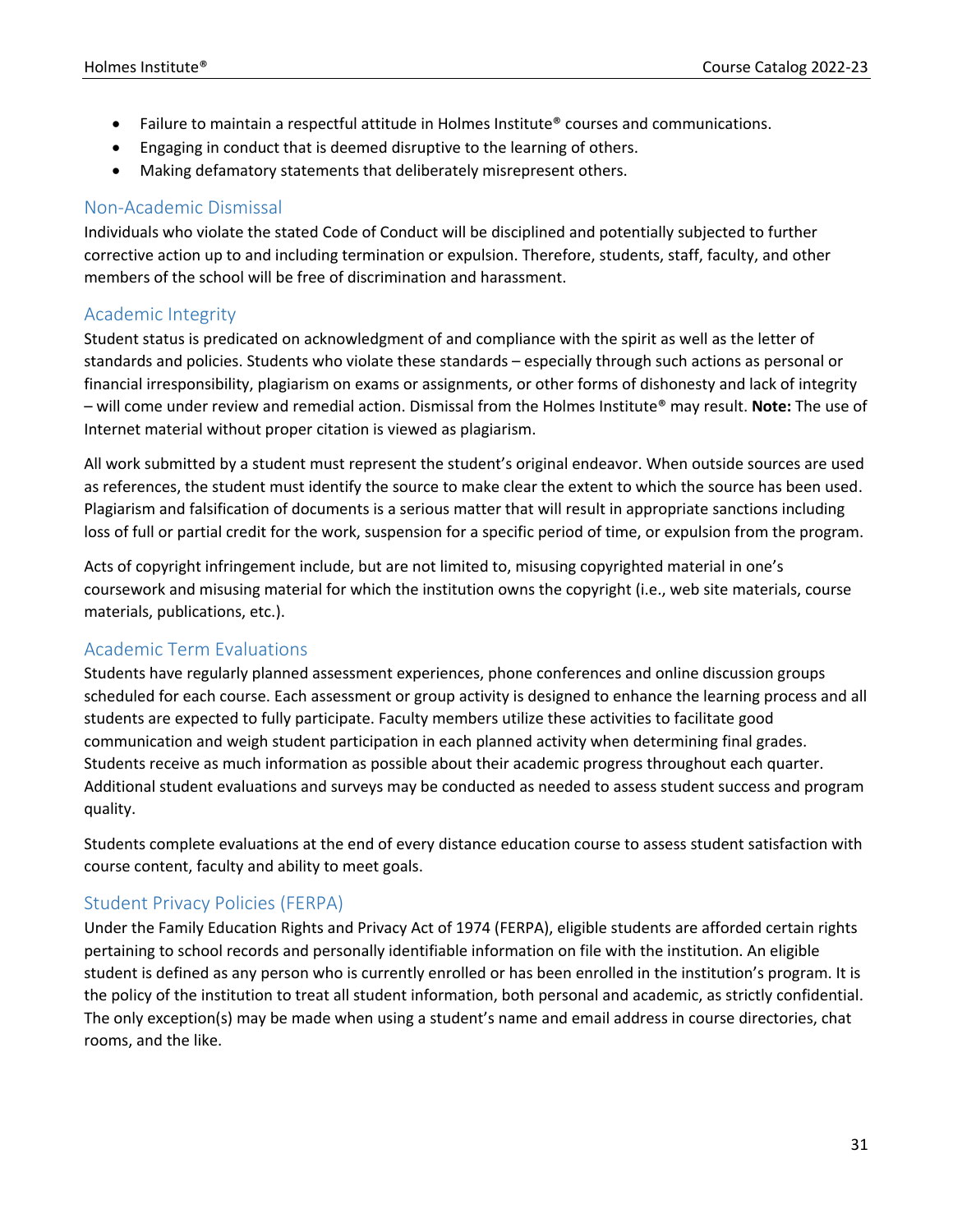Students may request access to their academic records from the Administrative Registrar. Student information is not available to any outside party unless the student requests, by written authorization, the records to be shared. This written consent must include:

- the purpose of the disclosure
- the records that may be disclosed
- the party or class of parties to whom the disclosure may be made
- a signature and date

#### Satisfactory Academic Progress

Students are required to maintain an average of a 3.0. Any time a student receives a grade below 3.0 in a class, the student and the student's advisor are informed by e-mail of the grade. If a student receives a grade lower than a 3.0 in a class, the Administrative Registrar runs a current transcript. When a transcript shows a GPA of lower than a 3.0, the transcript is then e-mailed to the student and the advisor. The advisor counsels the student and informs them that they are on academic probation.

The advisor then recommends next steps. Students are informed that they have three quarters to raise their cumulative GPA to a 3.0 or higher. Students are advised to meet with their advisor while on probation at least three times during the probation period to discuss options for improving their academic standing. The advisor provides assistance, and may include the following topics.

- Using the Grade Point Average Calculation tool in the Student Lounge under Section V.
- Taking a leave of absence
- Acquainting the student with resources in the student lounge such as writing resources, tips for successfully interacting with professors, tips for using their news forums, etc.
- If necessary, the advisor suggests outside on-line and in-person resources about how to study effectively, how to write effective academic papers, etc.
- Students can be advised to retake a class. A higher grade will be substituted for the former grade on the student transcript.

#### Academic Dismissal

Students on academic probation who do not raise their GPA to a 3.00 or higher after three consecutive quarters will be dismissed from the Holmes Institute®. Students who withdraw from the Holmes Institute® while on probation will remain on probation if they return to the institute. After one year, a student can apply for readmission with evidence that he or she has acted to correct the deficiencies which caused the dismissal. For example, courses taken in writing, studying, etc. The administration will make a decision whether or not to readmit.

### Grading

Students are expected to be committed to their program of study by accepting responsibility for all program and course requirements. Students are expected to show pride in the integrity and quality of their academic coursework and successfully demonstrate proficiency in all skill and competency areas. Continuance and graduation require students to maintain a 3.0 grade point average (or "B") as a minimum.

A = 4 points, A- = 3.7 points (A+ = 100-98%, A = 97.99-93%, A- = 92.99-90%)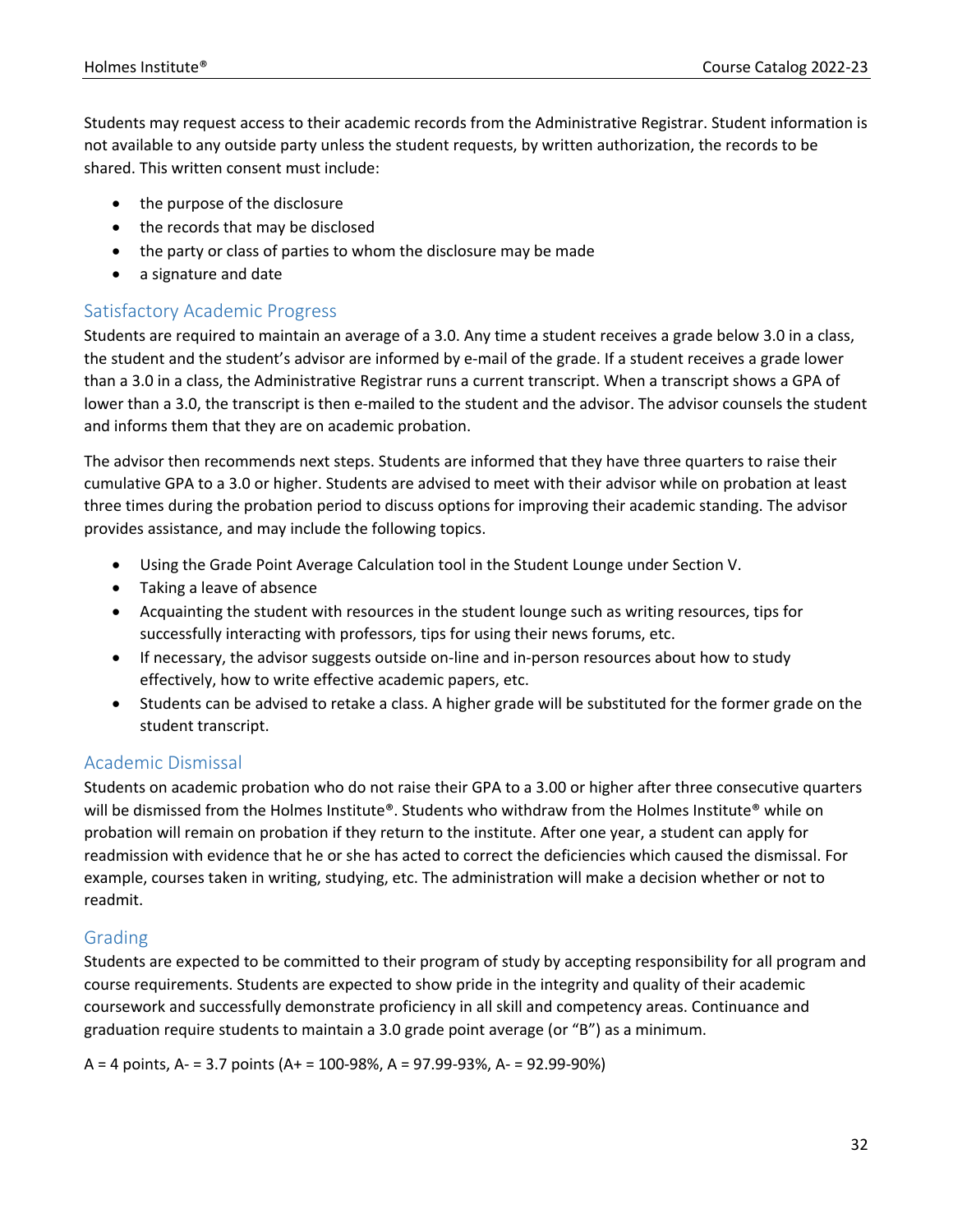Exceptional: participates and contributes generously to class discussions and conferences; completes all assignments on time; demonstrates exceptional grasp of the subject and/or skill being taught; and passes all examinations and assessment experiences at the level of excellence set by the instructor for this grade.

B = 3 points, B+ = 3.3 points, B- = 2.7 points (B+ = 89.99-87%, B = 86.99-83%, B- = 82.99-80%)

Above average: participates willingly in class discussions, conferences and exercises; demonstrates a superior grasp of the subject and/or skill being taught; completes all assignments; and passes all examinations and assessment experiences at the level of excellence set by the instructor for this grade.

C = 2 points, C+ = 2.3 points, C- = 1.7 points (C+ = 79.99-77%, C = 76.99-73%, C- = 72.99-70%)

Not Satisfactory for a Master's level of academic coursework: maintains a positive attitude throughout the course; demonstrates a rudimentary grasp of the subject matter and/or skill being taught; and passes all examinations and assessment experiences at the basic level set by the instructor for this grade.

 $D = 1$  points,  $D + = 1.3$  points,  $D - = 0.7$  points

Barely passing. Not typically used in graduate work.

 $F = 0$  points

Not passing: has made no discernible progress in the acquisition of knowledge and/or skills being taught; has failed to turn in one or more of the assignments; and has performed unsatisfactorily on reports, projects, or examinations. It can also mean students have missed more than the prescribed number of class sessions and/or assignments, exhibited a poor or unprofessional attitude, or have refused to participate or cooperate. Excessive "F's" at term end will mean strict probation or immediate dismissal. A grade of "F" requires students to repeat the course.

 $I = 0$  points

NC = No Credit

TC = Transfer Credit

#### Incomplete (course extension policy)

This grade will be given any time there are incomplete assignments or other extreme circumstances. The instructor's approval must be obtained prior to the end of the course to receive an incomplete in any course. The "I" must be cleared within the quarter following the end of the term, unless other arrangements are made with the instructor. If not cleared, the grade will automatically become an "F" and the course must be repeated and full tuition paid when the course is next offered, usually the following academic year. It is the responsibility of the student to contact the instructor and remove an "I" by completing the required work. No grade change will be issued without written confirmation to the Administration Office by the instructor.

#### Written Assignment Grading Scale

Your grade is evaluated on the degree to which your paper: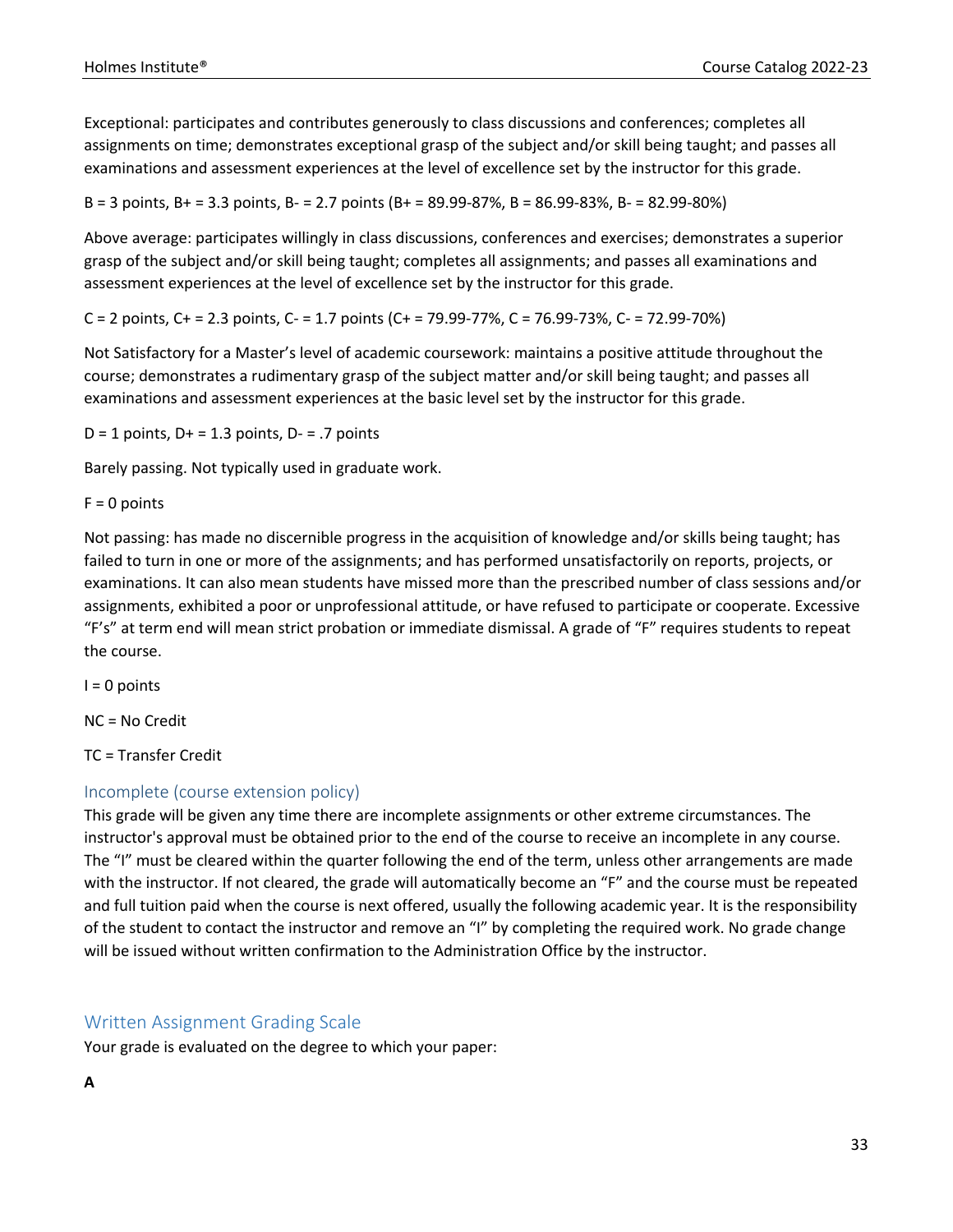Includes the minimum requirements listed in "B" and "C" papers plus:

- Shows your grasp of key concepts and distinctions covered in the course.
- Insightful comment and coherent critique of key ideas and distinctions.
- Originality and creative application of key ideas and distinctions to a relevant theme of your own choosing. [Example: Not only using key concepts and distinctions, but presenting clear and coherent comment or critique of (in support of, or against) these ideas and distinctions.]
- Reflects writing/thinking which is truly exceptional. It demonstrates a thesis of unusual originality or organization or style as well as conceptual complexity or reveals extensive imaginative use of course materials. In addition, the essay is free of basic errors and adheres in all cases to the elements of appropriate formatting. (see A Manual for Writers of Research Papers by Kate Turabian et al for formatting guidelines.)
- The student has taken up an angle of vision towards the material such that some new understanding emerges from his/her engagement with it. If the paper is to be primarily expository, then both the scope and the quantity of the material discussed is outstanding, going well beyond the basic requirements of the assignments.

#### **B**

Minimum Requirements (as below, plus)

- Comprehensiveness (the more material you include the better).
- Application to your own experience (include real-life examples). [Example: Using concepts and distinctions learned in the course to help clarify some personal experience.]
- Demonstrates a solid grasp of course materials, a clear, well organized presentation and a thesis that is consistently developed throughout the paper. The work represents a thorough synthesis and commentary on the material that, while not necessarily moving the ideas into any new or original terrain, nonetheless reveals a sure and deep understanding of it and a competent expression of that comprehension. If the paper's intention is to move towards personal insight based on the course material, then this category of grade reveals some original discovery.

#### **C**

#### Minimum Requirements

- Paper is relevant to the material covered in the course (texts and lectures) and shows your grasp of key concepts and distinctions covered in the course.
- Coherency / Conceptual clarity Example: Clear and straightforward summaries, in your own words, of material covered in the course.
- Reflects work that shows a familiarity with the course material, but is perhaps too personal or too subjective, and lacks a clear thesis and focus, does not engage in any sustained way the idea or image, or has repeated errors in writing, formatting and facts. Where subjective writing is called for, the paper lacks an adequate grasp of the necessary underlying theory developed in the course and is therefore overly subjective. It contains many assertions that have no support or authoritative voice to help support what is said and assumes that the reader will simply accept what is declared at face value.
- Absent in C work is any original thought, complexity, subtlety or reflective sense of the ideas or insights from the course.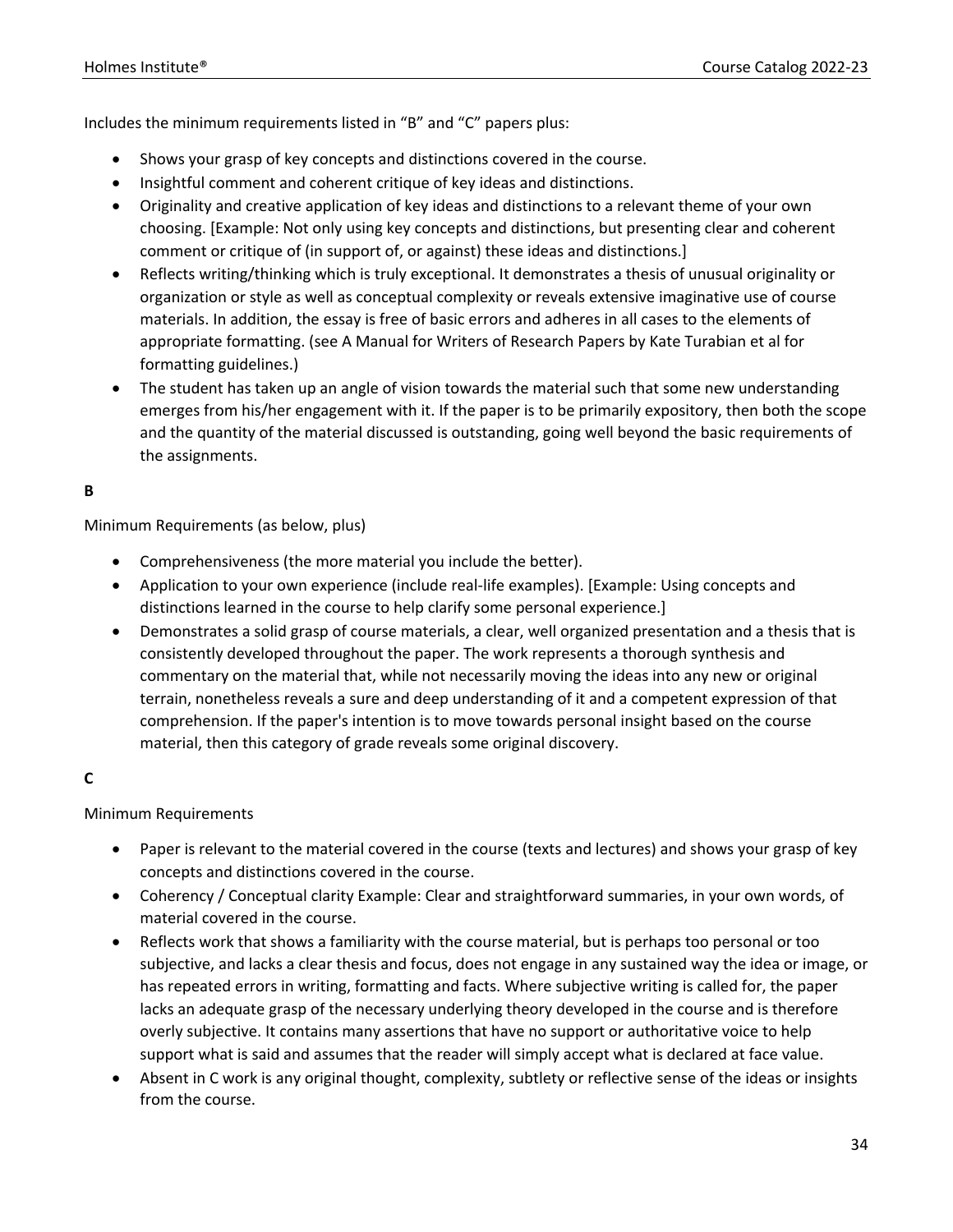#### **Below C**

Unacceptable. Reflects generally scattered and unfocused writing that includes course material only minimally, is almost entirely personal, has no discernible thesis, tends to drift from one idea to another and is flawed in writing, format and style. It is absent of any elegance in thought or expression. The format is arbitrary and inconsistent with the accepted rules governing documentation and style in presentation. It appears as the product of carelessness, speed and a lack of any deep reflection, evidenced most prominently by sloppy proofreading or extreme brevity or scattered notes, incomplete form or failure to develop a thought with any finesse, subtlety, or overall coherence.

#### **Transcripts**

Official transcripts are available through the Administrative Registrar during normal business hours: Monday through Thursday 8:00 am to 5:00 pm Mountain Time.

#### Academic Freedom

The Holmes Institute® honors the expertise of its faculty and provides the freedom to teach, dialogue, assess, and discuss academic issues with students without threat of any reprisals or intimidation.

#### Course Cancellations

The Holmes Institute® reserves the right to cancel courses if student enrollment is insufficient.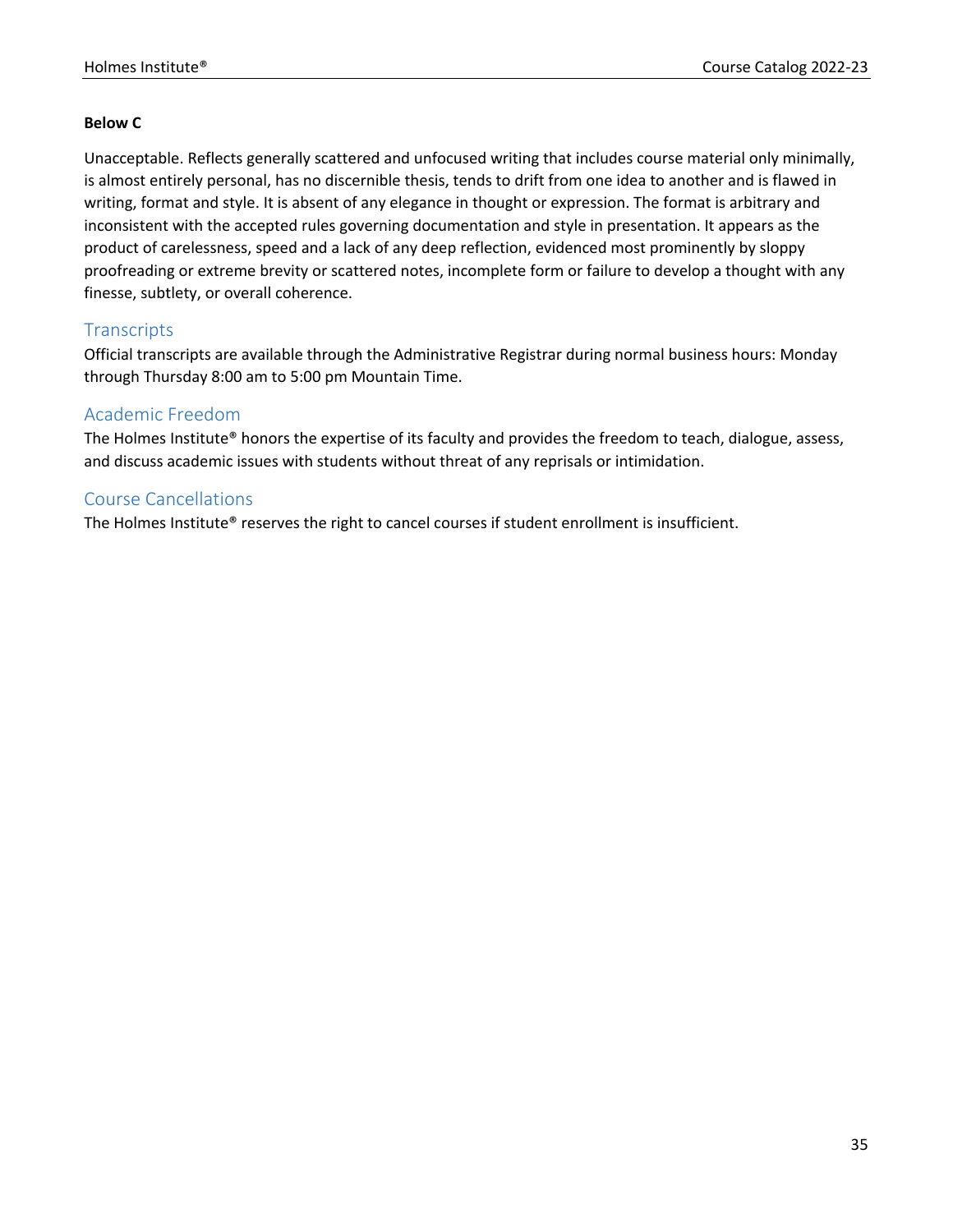## FAQs

#### **What computer skills do I need?**

Having a basic computer literacy and the skills to communicate with others on the Internet are required of all entering students. All students must have regular access to e-mail and have a dedicated e-mail address to fully participate in their program of study. All students must have access to a web browser to access the Student Portal which is the structure through which all distance courses are delivered. Chrome is the recommended web browser. All courses utilize news forums. All courses also regularly utilize e-mail with the faculty and other students throughout the academic year, and videoconferences using Zoom regularly occur between faculty and students. Therefore, all students must have a computer with a camera and microphone and adequate bandwidth to accommodate videoconferencing.

#### **How do I withdraw from courses or scheduled events?**

Students may withdraw at any time by giving written notice to the Administrative Registrar. Please send, by email, note, or US mail, a written request for withdrawal to the Administrative Registrar. You will be asked to complete a Request for Withdrawal form, which is used to ensure refunds and removal from the institution's database and LMS for the course. A "W" will be noted on your transcript. If you are unable to complete the course because of some serious disability or extenuating circumstances, you may request an "I" (Incomplete) for the course and negotiate a completion date. If the Incomplete is not completed and a grade is not submitted by the instructor by the end of the following term (unless arrangements are made with the instructor for exceptional circumstances), the I with be replaced with an F and you will need to retake (and pay for) the course.

#### **What about exams?**

Each distance course has assessments (exams, projects, and/or papers) and teleconference requirements.

#### **May I Audit a Course?**

Full tuition is required for audited courses. Registration is completed as instructed in this catalog.

#### **What are the time limits for attendance?**

Students have one year from the date of their admission to start their coursework. Beginning with the first academic term of course participation, students have six years to meet all degree requirements for graduation.

#### **What resources are available if I am having difficulty with my course work or a question about my final grade?**

Please contact the Student/Faculty Support Coordinator or the President of Holmes Institute, who are always happy to discuss such matters with students.

Matthew Taylor, Student/Faculty Support Coordinator Email: mtaylor@holmesinstitute.edu

Dr. CC Coltrain, President Phone (937) 305-8698 Email: ccoltrain@holmesinstitute.edu

#### **Who do I contact to change my contact information?**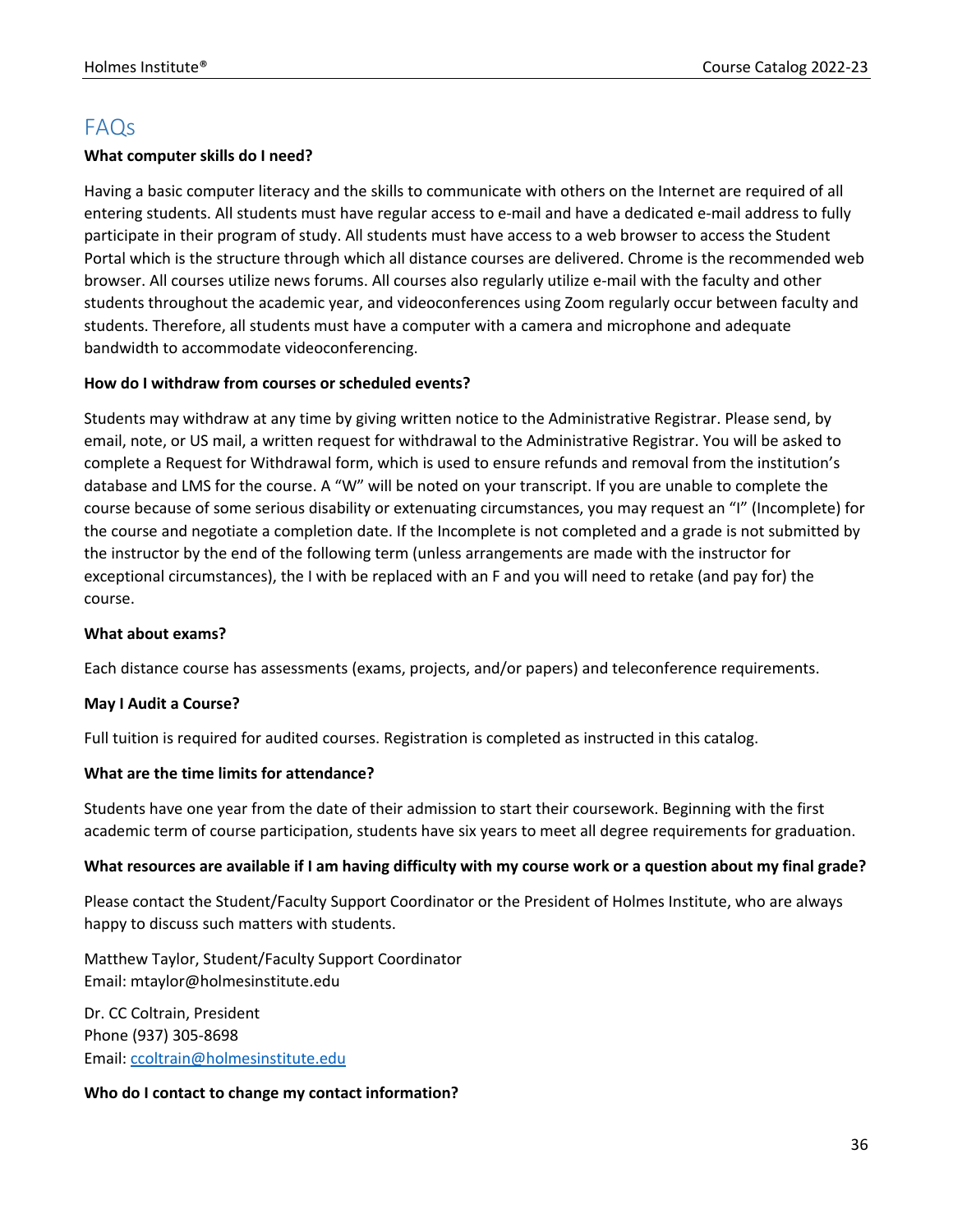Dar Herfurt, Administrative Registrar Phone: 720-279-8992, Fax: 303-526-0913 Email: dherfurt@csl.org

## Library Resources

You may contact the librarian at librarian@holmesinstitute.edu.

#### **Google Scholar**

Provides a search of scholarly literature across many disciplines and sources, including theses, books, abstracts and articles.

http://scholar.google.com/

#### **Google Books**

Google Books is a service that searches the full text of books and magazines that Google has scanned, converted to text using optical character recognition, and stored in its digital database. It includes large selections of works that pertain to the subjects in consciousness studies. https://books.google.com/

#### **The Online Books Page**

A website that facilitates access to books that are freely readable over the Internet. http://onlinebooks.library.upenn.edu/

#### **Bartleby**

The preeminent internet publisher of literature, reference and verse providing students, researchers and the intellectually curious with unlimited access to books and information on the web, free of charge. http://www.bartleby.com/

#### **Project Gutenberg**

Offers over 54,000 free eBooks: Choose among free epub books, free kindle books, download them or read them online. You will find the world's great literature here, especially older works for which copyright has expired. We digitized and diligently proofread them with the help of thousands of volunteers. http://www.gutenberg.org/wiki/Main\_Page

#### **Perseus Digital Library**

An evolving collection of resources for the study of the ancient world, including archaeology, atlas, texts and translations, text tools and lexica.

http://www.perseus.tufts.edu/hopper/

#### **The 8 Best Digital Libraries**

Books, maps, films and audio-books that would be difficult to find in physical form. http://www.faena.com/aleph/articles/the-8-best-digital-libraries/

#### **Science of Mind Archives & Library Foundation**

The archives and library are located in Golden, CO where they occupy a designated leased space within the international headquarters for the Centers for Spiritual Living. This facility is secure and climate-appropriate to ensure our precious documents and artifacts are preserved.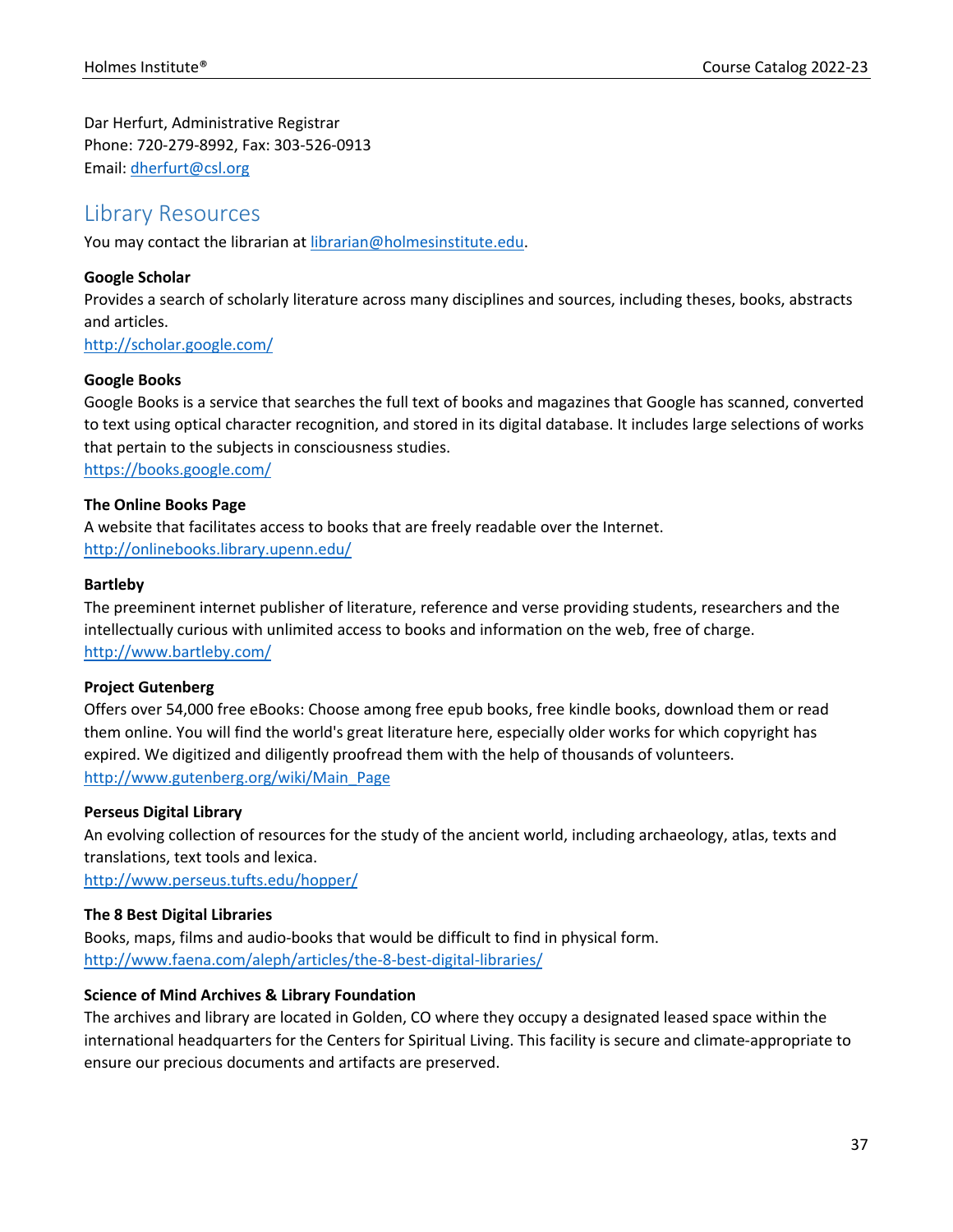Archived items include are photographs, poetry, class and lecture tapes and transcripts, radio talks, class curricula, manuscripts, letters, and videos as well as all of Holmes' published books. Other items preserved in the Archives are a complete run of Science of Mind and Creative Thought magazines, rare books by early New Thought writers, and meeting minutes of the Religious Science organizations from their inception.

The Archives library has approximately 12,000 volumes of new and rare books by metaphysical authors, great theologians, and popular self-help authors. It is one of the largest collections of metaphysical books in the United States. We are constantly adding materials today...for the history of tomorrow.

The website is an invaluable resource for students, researchers, historians and spiritual seekers around the world. It contains hundreds of published and unpublished writings of Dr. Ernest Holmes and key leaders of the New Thought Movement. It offers books, pamphlets and magazines as well as collections of other New Thought writings. Audio recordings of master teachers of our movement as well as videos of Wise Sages are also available.

The Archives is dedicated to presenting a complete library of Science of Mind in digital, searchable format. Check back frequently to see what is new at the Archives!

#### http://scienceofmindarchives.com/

## Tuition Refunds

Students may withdraw from the program at any time by providing written notice in any form to the Administrative Registrar. If a student cancels within five days of signing the enrollment agreement, he/she receives a refund of all monies paid. If the cancellation is provided after five days of signing the enrollment agreement, the student will receive a refund of all tuition paid, but the application fee of \$75 and the enrollment fee of \$200 are non-refundable.

To withdraw from a course, the student may give written notice in any form to the Administrative Registrar. The student will be asked to fill out and return to the Administrative Registrar a Withdrawal Request form. If a student decides to withdraw from a course within the first five days after the close of the applicable registration period, the student will receive a full refund of tuition for that course. After the five business days, but before the end of the academic term, the tuition refund will be calculated as follows:

| Percentage of<br><b>Course Elapsed</b> | <b>Percentage of Course Tuition</b><br>Returned to the Student* | <b>Percentage of Course Tuition</b><br><b>Retained by the Institution</b> |
|----------------------------------------|-----------------------------------------------------------------|---------------------------------------------------------------------------|
| <b>Up to 10%</b>                       | 90%                                                             | 10%                                                                       |
| 10%-30%                                | 75%                                                             | 25%                                                                       |
| 30%-50%                                | 50%                                                             | 50%                                                                       |
| 50%-100%                               | 0%                                                              | 100%                                                                      |

\*Except as noted above, the one-time program application fee (\$75) and program enrollment fee (\$200) are non-refundable.

All refunds are processed within 30 days of receipt of the initial withdrawal request.

Example: If there are 10 lessons in a 3-credit hour distance education course and a student completes 1 lesson: 1 divided by 10 = 10% completed. Thus: \$525.00 x .90 = \$472.50 to be refunded.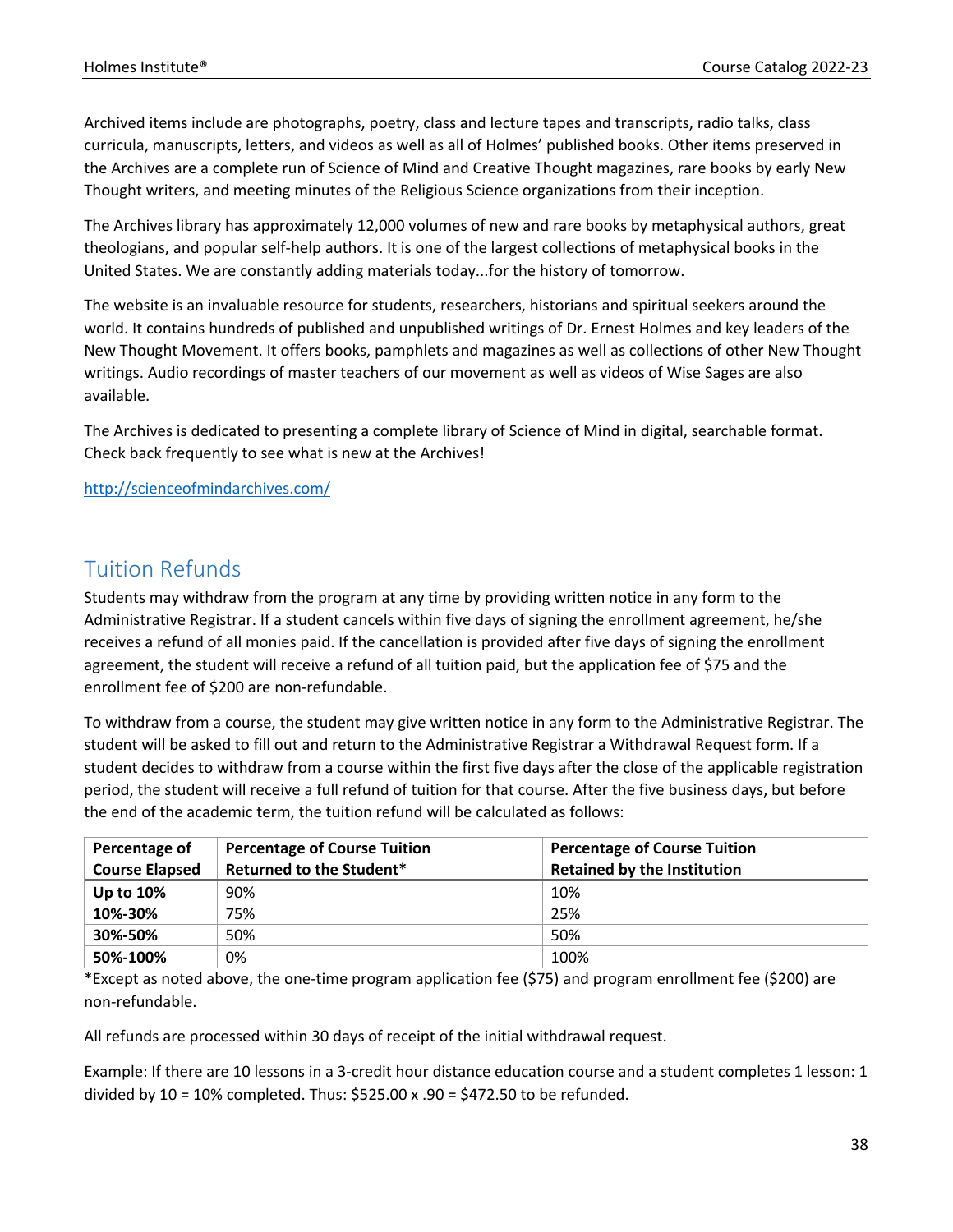Under certain circumstances, the entire amount of the tuition may be refundable. The reason(s) for withdrawal are supplied on the Withdrawal Request and a decision made by the student's advisor and the President or Provost of Holmes Institute.

Payment in full is due for all courses at time of registration.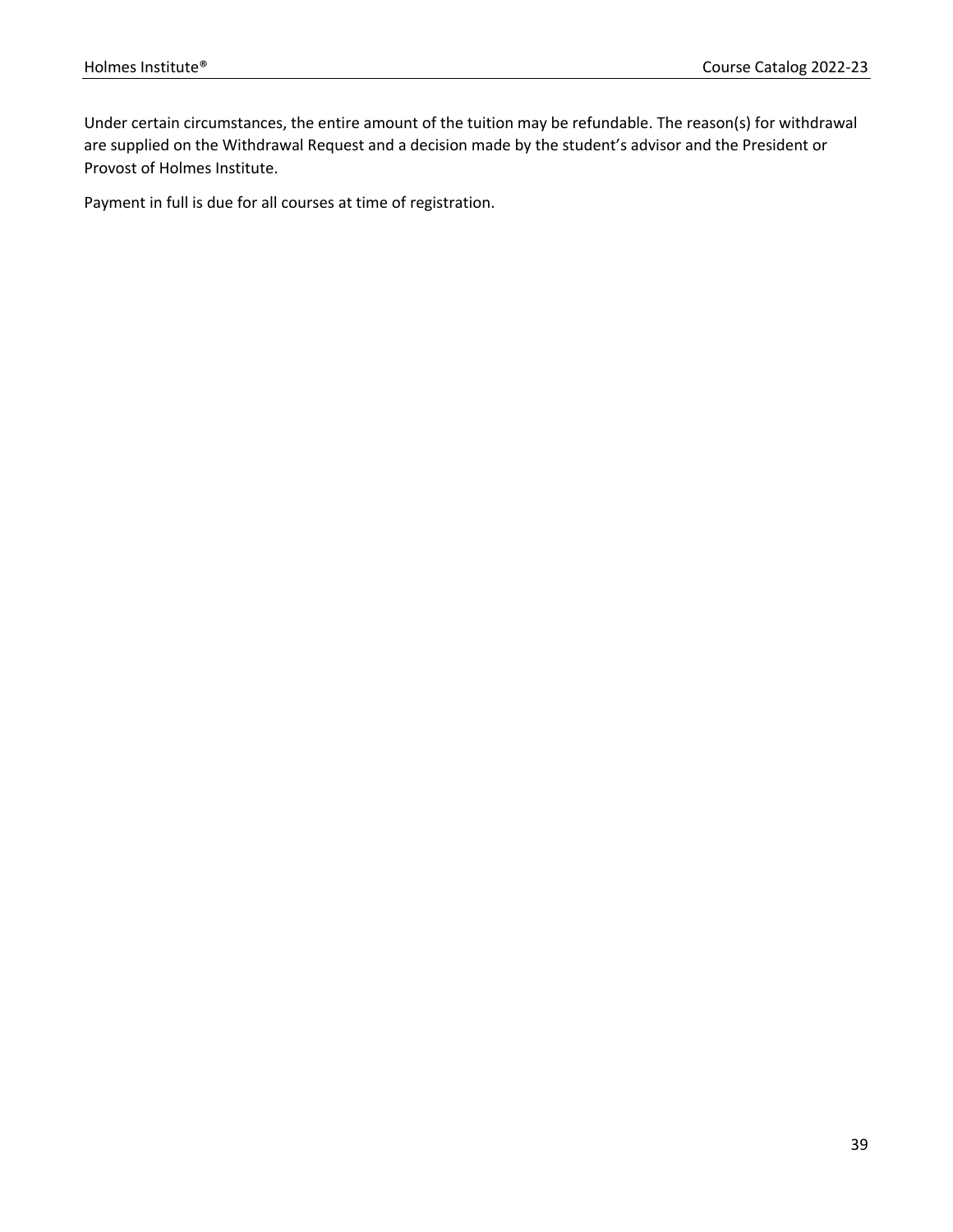## Student Lounge

Students are assigned a unique username and password to access their curriculum in Moodle. Faculty carefully review all student submissions for any anomalies that may indicate a student is not submitting original work.

The Student Lounge is your continually updated source for information. It is very important that you are familiar with this information and that you check the student lounge often. The Administrative Registrar will enroll you in the Student Lounge.

To access the Student Lounge, go to www.holmesregistration.org and at the bottom of the page, first click the Holmes Institute® folder then click the Student Lounge folder.

- Section I Books, news forums
- Section II Contact information, faculty directories by term
- Section III Academic calendars & current catalog
- Section IV Orientation, Technology and Registration
- Section V Student Tips, Grading Policies, Late Papers, Inquiries, Taxes
- Section VI Library resources
- Section VII Sample distance education syllabi for planning purposes only
- Section VIII What to Do to Complete Your Program
- Section IX Capstone Exam information

All the instructions for accessing your video and audio files are detailed in the Holmes Institute® technology instructions, Section IV of your Holmes Student Lounge.

By downloading video and audio files you are agreeing of the following confidentiality agreement:

As students of spiritual leadership, we are dedicated to ensuring that the spiritual leadership education process produces the best leaders possible. Sharing course materials with those who are not enrolled in these courses excludes access to teachers, fellow students and participation in other aspects of the curriculum. Offering this material in such an incomplete manner would jeopardize the reputation of the school and the education it offers. Therefore, I agree to not share any portion of these class materials in electronic or any other form of media with anyone not enrolled in these courses.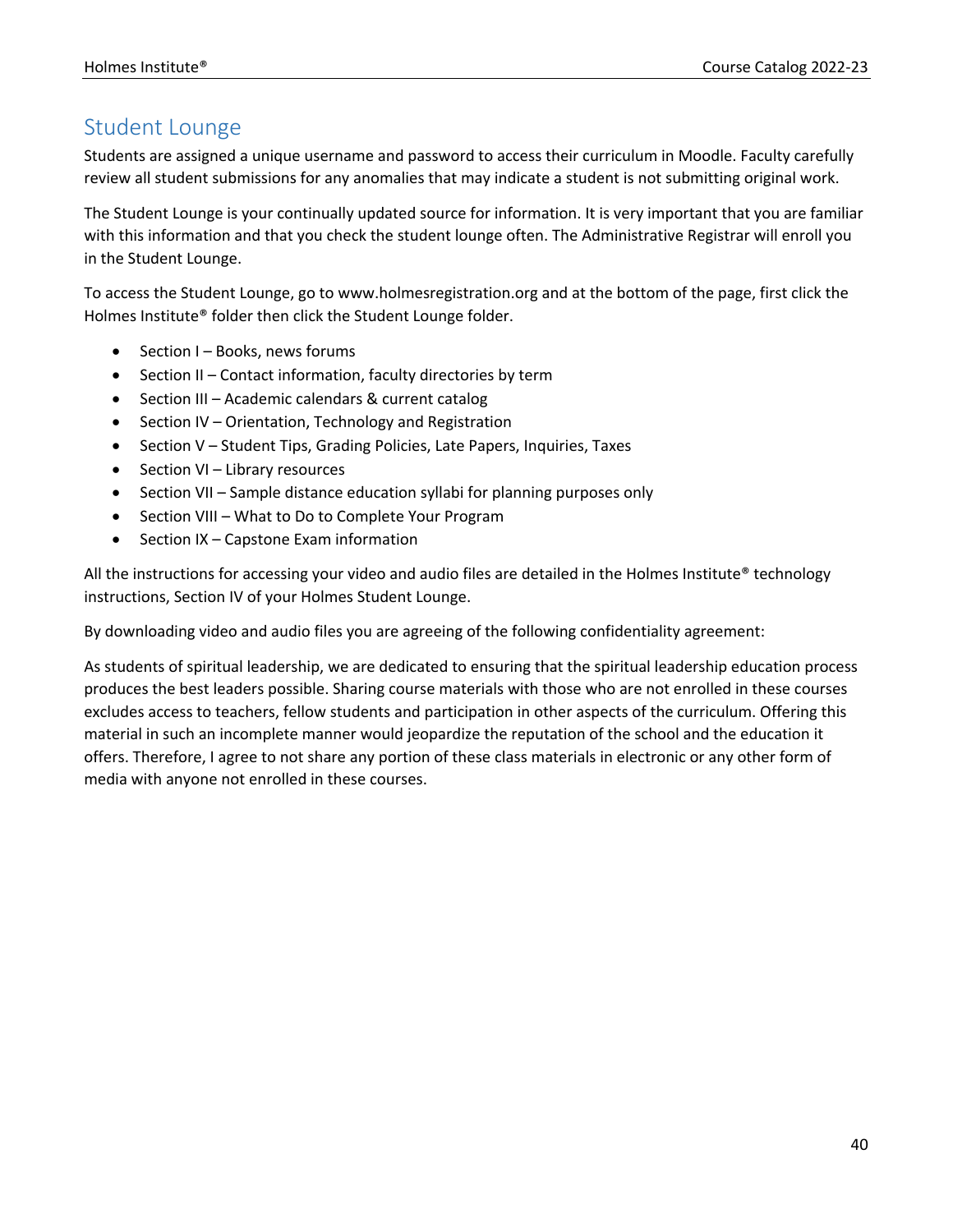## Tracking Forms

## Master's in Consciousness Studies

| <b>Course</b>                             | <b>Title</b>                                | <b>Units</b> | <b>Completion Date</b> | Grade |  |  |
|-------------------------------------------|---------------------------------------------|--------------|------------------------|-------|--|--|
| <b>Education, 3 units</b>                 |                                             |              |                        |       |  |  |
| <b>EDU 501</b>                            | Research Methodology*                       | 3            |                        |       |  |  |
| Leadership, 6 units                       |                                             |              |                        |       |  |  |
| <b>LAD 501</b>                            | <b>Outer and Inner Creativity</b>           | 3            |                        |       |  |  |
| <b>LAD 503</b>                            | Fostering a Noble Purpose                   | 3            |                        |       |  |  |
| <b>LAD 504</b>                            | Facilitating Virtual Spiritual Community*   | 3            |                        |       |  |  |
| <b>LAD 506</b>                            | Theory and Practice of Spiritual Leadership | 3            |                        |       |  |  |
| Philosophy, 9 units                       |                                             |              |                        |       |  |  |
| <b>PHI 502</b>                            | Classical Philosophy +                      | 3            |                        |       |  |  |
| <b>PHI 504</b>                            | Mind in the Cosmos ‡                        | 3            |                        |       |  |  |
| <b>PHI 505</b>                            | Birth of Consciousness in Early Greek       | 3            |                        |       |  |  |
|                                           | Thought +                                   |              |                        |       |  |  |
| <b>PHI 506</b>                            | Writing of Thomas Troward ‡                 | 3            |                        |       |  |  |
| <b>PHI 507</b>                            | Emerson and American Idealism ‡             | 3            |                        |       |  |  |
| <b>PHI 508</b>                            | Paradigms of Consciousness <sup>+</sup> OR  | 3            |                        |       |  |  |
| <b>PHI 509</b>                            | Mythology, Cosmology & Worldviewt           | 3            |                        |       |  |  |
| Psychology, 6 units                       |                                             |              |                        |       |  |  |
| <b>PSY 504</b>                            | Speaking Earth*                             | 3            |                        |       |  |  |
| <b>PSY 503</b>                            | Wm. James & the Stream of                   | 3            |                        |       |  |  |
|                                           | Consciousness*                              |              |                        |       |  |  |
| Religion, 18 units                        |                                             |              |                        |       |  |  |
| <b>REL 501</b>                            | World Religions*                            | 3            |                        |       |  |  |
| <b>REL 502</b>                            | Spiritual Philosophies of the West          | 3            |                        |       |  |  |
| <b>REL 503</b>                            | Wisdom of Kabbalah                          | 3            |                        |       |  |  |
| <b>REL 504</b>                            | Understanding the Bible*                    | 3            |                        |       |  |  |
| <b>REL 505</b>                            | Upanishads and Bhagavad Gita                | 3            |                        |       |  |  |
| <b>REL 506</b>                            | Buddhism in the Modern World                | 3            |                        |       |  |  |
| <b>REL 507</b>                            | Gnosticism                                  | 3            |                        |       |  |  |
| <b>REL 508</b>                            | Wisdom of Islam                             | 3            |                        |       |  |  |
| <b>REL 509</b>                            | <b>Eclectic Writings of Holmes</b>          | 3            |                        |       |  |  |
| <b>REL 510</b>                            | African Americas Diasporic Spirituality     | 3            |                        |       |  |  |
| <b>Science and Spirituality, 12 units</b> |                                             |              |                        |       |  |  |
| <b>SSP 502</b>                            | Psi Research                                | 3            |                        |       |  |  |
| <b>SSP 503</b>                            | Science and Spirituality*                   | 3            |                        |       |  |  |
| <b>SSP 506</b>                            | <b>Essentials of Mind/Body Medicine</b>     | 3            |                        |       |  |  |
| <b>SSP 507</b>                            | The Quantum Doctor                          | 3            |                        |       |  |  |
| <b>SSP 508</b>                            | Spirituality and the Brain*                 | 3            |                        |       |  |  |
| <b>SSP 509</b>                            | Attending to Earth: Contemporary            | 3            |                        |       |  |  |
|                                           | <b>Ecological Thought</b>                   |              |                        |       |  |  |

\*required

†one of the two are required

‡one of the three are required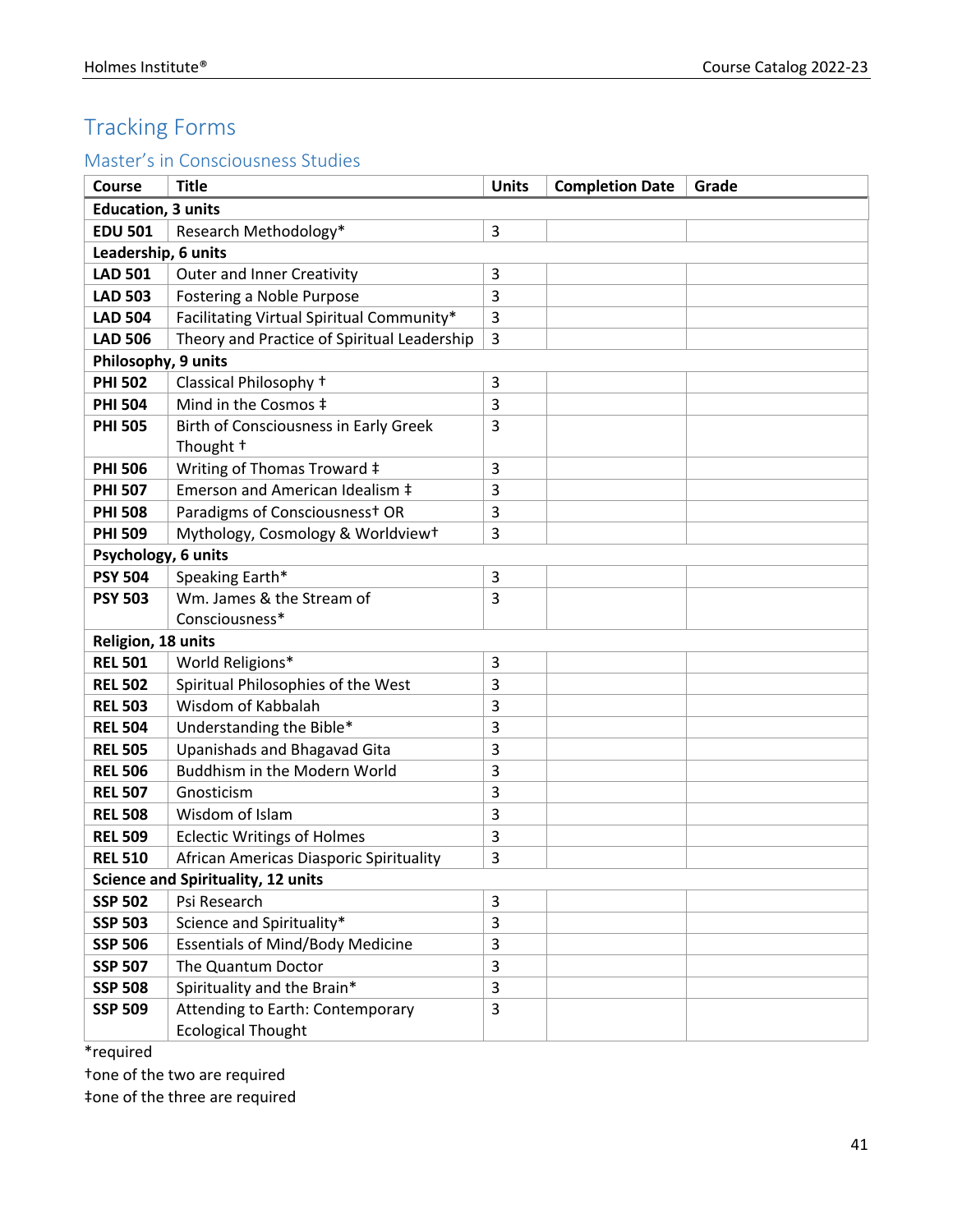## Certificate Spiritual Education

| <b>Course</b>                            | <b>Title</b>                                | <b>Units</b>   | <b>Completion Date</b> | Grade |
|------------------------------------------|---------------------------------------------|----------------|------------------------|-------|
| Leadership, 3 units                      |                                             |                |                        |       |
| <b>LAD 504</b>                           | Facilitating Virtual Spiritual Community*   | 3              |                        |       |
| <b>LAD 506</b>                           | Theory and Practice of Spiritual Leadership | $\overline{3}$ |                        |       |
| Philosophy, 6 units                      |                                             |                |                        |       |
| <b>PHI 502</b>                           | Classical Philosophy +                      | 3              |                        |       |
| <b>PHI 504</b>                           | Mind in the Cosmos                          | 3              |                        |       |
| <b>PHI 505</b>                           | Birth of Consciousness +                    | 3              |                        |       |
| <b>PHI 506</b>                           | <b>Writing of Thomas Troward</b>            | 3              |                        |       |
| <b>PHI 507</b>                           | <b>Emerson and American Idealism</b>        | 3              |                        |       |
| <b>PHI 508</b>                           | Paradigms of Consciousness <sup>+</sup> OR  | 3              |                        |       |
| <b>PHI 509</b>                           | Mythology, Cosmology & Worldviewt           | 3              |                        |       |
|                                          |                                             |                |                        |       |
| Psychology, 3 units                      |                                             |                |                        |       |
| <b>PSY 504</b>                           | Speaking Earth*                             | 3              |                        |       |
| Religion, 9 units                        |                                             |                |                        |       |
| <b>REL 501</b>                           | World Religions*                            | 3              |                        |       |
| <b>REL 502</b>                           | Spiritual Philosophies of the West          | 3              |                        |       |
| <b>REL 503</b>                           | Wisdom of Kabbalah                          | 3              |                        |       |
| <b>REL 504</b>                           | Understanding the Bible*                    | 3              |                        |       |
| <b>REL 505</b>                           | Upanishads and Bhagavad Gita                | 3              |                        |       |
| <b>REL 506</b>                           | Buddhism in the Modern World                | 3              |                        |       |
| <b>REL 507</b>                           | Gnosticism                                  | 3              |                        |       |
| <b>REL 508</b>                           | Wisdom of Islam                             | 3              |                        |       |
| <b>REL 509</b>                           | <b>Eclectic Writings of Holmes</b>          | 3              |                        |       |
| <b>REL 510</b>                           | African Americas Diasporic Spirituality     | 3              |                        |       |
| <b>Science and Spirituality, 6 units</b> |                                             |                |                        |       |
| <b>SSP 503</b>                           | Science and Spirituality*                   | 3              |                        |       |
| <b>SSP 508</b>                           | Spirituality and the Brain*                 | 3              |                        |       |
| <b>SSP 509</b>                           | Attending to Earth: Contemporary            | 3              |                        |       |
|                                          | <b>Ecological Thought</b>                   |                |                        |       |

\*required

†one of the two are required